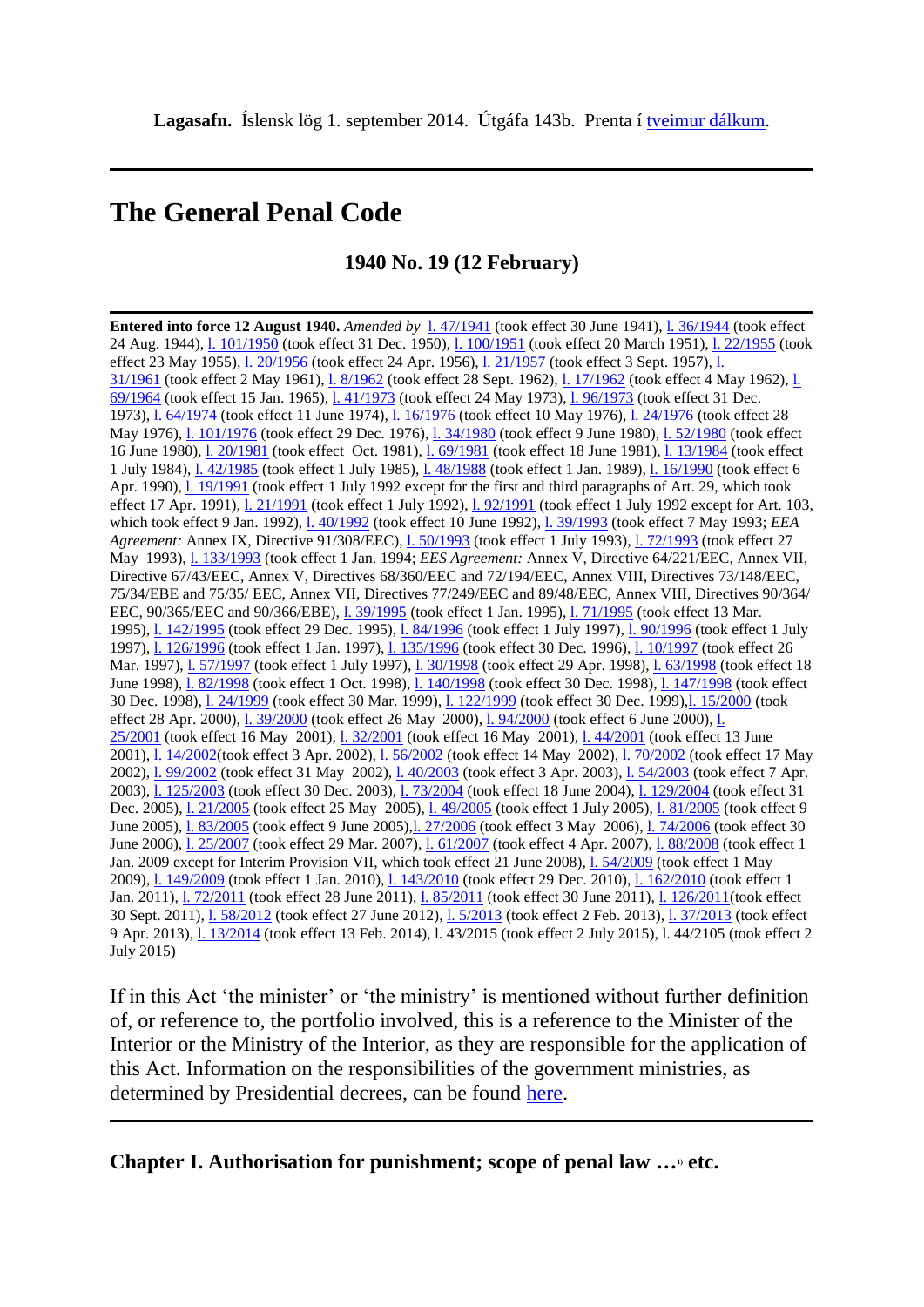#### *1)[L. 72/1993, 1. gr.](http://www.althingi.is/altext/stjt/1993.072.html)*

■ **Art.1** No person shall be punished without being convicted of conduct which is punishable according to law or can be regarded as fully equivalent to conduct that is considered an offence according to law.

[Sanctions under Chapter VII of this Act may not be applied unless they are prescribed in the sources referred to in the first paragraph of this Article.

## *1)[L. 31/1961, 1. gr.](http://www.althingi.is/altext/stjtnr.html#1961031?g1)*

**■ Art. 2** Where penal legislation is amended between the commission of a deed and the delivery of judgment, the case shall be judged according to the newer legislation, both as regards the criminality of the deed and the punishment. At no time, however, may punishment be imposed unless it was authorised in law at the time when the deed was committed; nor may a more severe punishment be imposed than would have been imposed under that law. If penal provisions in law have ceased to apply for reasons that do not indicate a change in the legislature's assessment of the criminality of the deed, the case shall be judged according to the law applying when the offence was committed.

If the criminality of a deed ceases to apply for reasons other than those described in the preceding paragraph, punishment imposed for the deed shall be waived, to the extent that it has not already been enforced. In addition, other consequences of the deed entailed by its criminality under the older law shall be waived, with the exception of the obligation to pay legal costs. The question of whether punishment imposed is to be waived or reduced in cases where the judgment also covered other offences may be referred to the court which judged the case at the district court level, or to a court in the party's venue. Appeals may be lodged against conclusions by district courts.

**[Art. 2a** Sanctions for the offences referred to in Chapter VII of this Act may not be applied unless they were prescribed in the sources listed in the first paragraph of this article at the time of the offence, and the principles of Article 2 shall be observed when they are determined.]<sup>11</sup>

## *1)[L. 31/1961, 2. gr.](http://www.althingi.is/altext/stjtnr.html#1961031?g2)*

■ **Art. 3** When criminal legislation makes repetition of an offence entail a heavier punishment, or other sanctions, a sentence under older law shall have this iterative effect in accordance with its wording as if it had been imposed according to the newer law..

■ **Art.** 4 Punishment shall be imposed under the Icelandic Penal Code as follows:

 1. For offences committed within the Icelandic state. If the offence is committed by a person employed, or by a passenger, on board a foreign ship or aircraft travelling within Icelandic jurisdiction against someone travelling with the craft, or against interests closely associated with the craft, then punishment shall only be imposed in Iceland if [the minister]<sup>1</sup> orders an investigation and prosecution.

 2. For offences committed on board Icelandic ships or aircraft, irrespective of where they were at the time. If the offence was committed in a place covered by the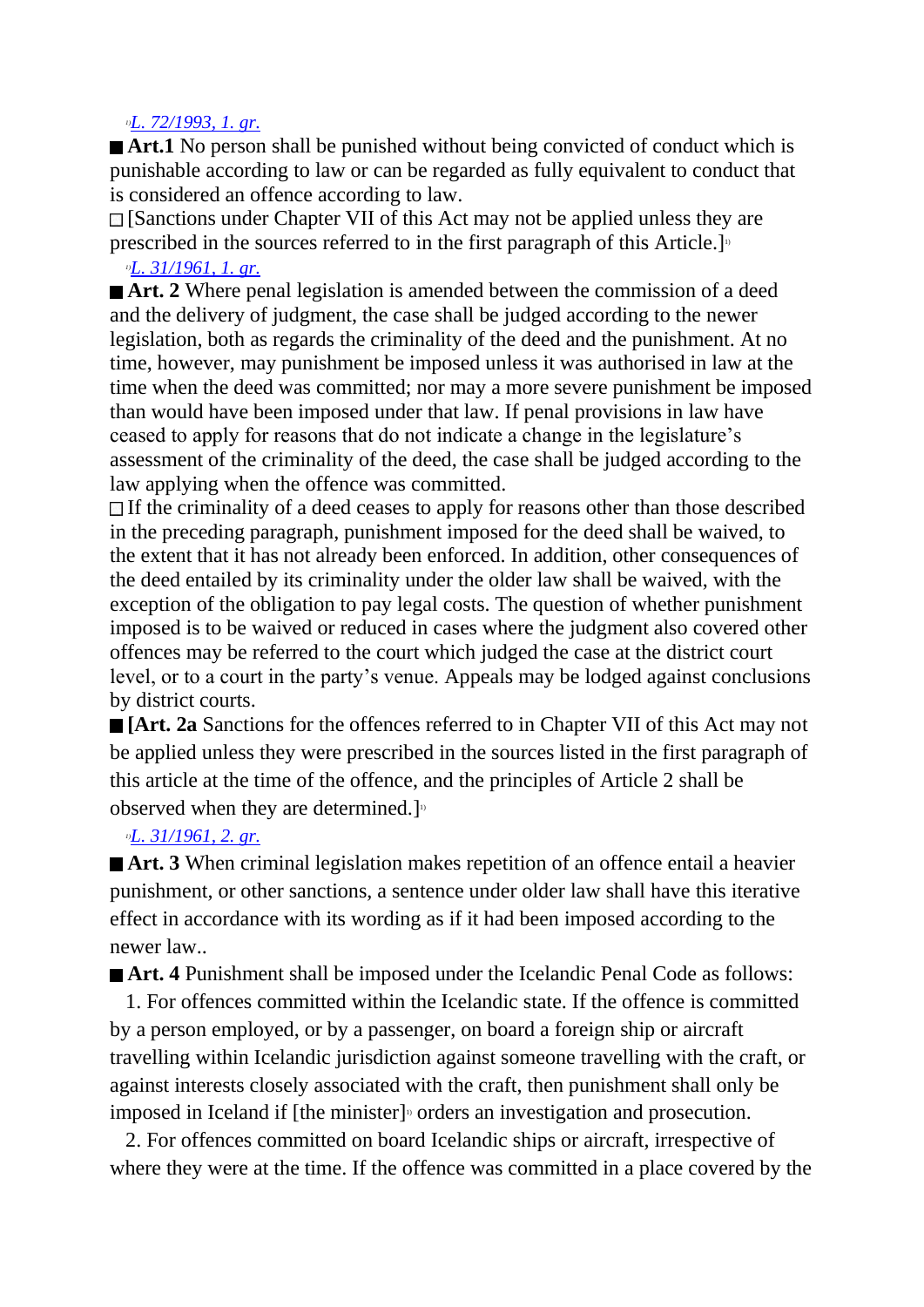criminal jurisdiction of another state under international law, and by a person who was neither a permanent employee nor a passenger on the craft, then punishment shall nevertheless only be imposed in Iceland if this is provided for under Article 5  $or 6.$ 

 [3. For violations of Article 264 that are committed within the Icelandic state, even if the original offence giving rise to the gain was committed abroad, and irrespective of the identity of the perpetrator.]<sup>2</sup>

#### *1)[L. 126/2011, 16. gr.](http://www.althingi.is/altext/stjt/2011.126.html) 2)[L. 10/1997, 1. gr.](http://www.althingi.is/altext/stjt/1997.010.html)*

■ **Art. 5** Punishment shall be imposed according to the Icelandic Penal Code for offences committed abroad by Icelandic citizens or by persons resident in Iceland as follows.

 1. If the offence was committed in a place outside the criminal jurisdiction of other states under international law, provided that it was also punishable at the time under the law of the defendant's home state.

 2. If the offence was committed in a place under the criminal jurisdiction of another state under International law, provided it was also punishable at the time under the law of that state.

 $\Box$  [The provisions of the first paragraph may be applied to deeds by a person who is a citizen of Denmark, Finland, Norway or Sweden, or is domiciled there, and who is resident in Iceland. $\mathbf{I}^{\text{b}}$ 

 $\Box$  [In the instances covered in item 2 of the first paragraph, punishment shall be imposed under the Icelandic Penal Code for offences committed by a person who was an Icelandic citizen, or was domiciled in Iceland, at the time of the deed, which are covered by the second, third or fourth paragraph of Article 206, the first paragraph of Article 210 b, Article 218 a and item 2 of the first paragraph of Article 227 a, and were committed abroad even if the deed is not considered a punishable offence under the laws of the state involved. The same shall apply to violations committed against a child under the age of 15 which come under Article 194, 197- 198, 200-201 and the first paragraph of Article 202, and offences under the first paragraph of Article 210 a, providing they involve the production of items listed there.] 2)

## *1)[L. 101/1976, 2. gr.](http://www.althingi.is/altext/stjtnr.html#1976101?g2) 2)[L. 58/2012, 1. gr.](http://www.althingi.is/altext/stjt/2012.058.html)*

■ **Art. 6** Punishment shall be imposed according to the Icelandic Penal Code for the following offences even if they are committed outside the Icelandic state and irrespective of the identity of the perpetrator.

 1. Offences against the independence of the Icelandic state, its security, constitution and public authorities; breaches of duty to the Icelandic state and offences against interests protected by Icelandic law on account of a close connection with the Icelandic state.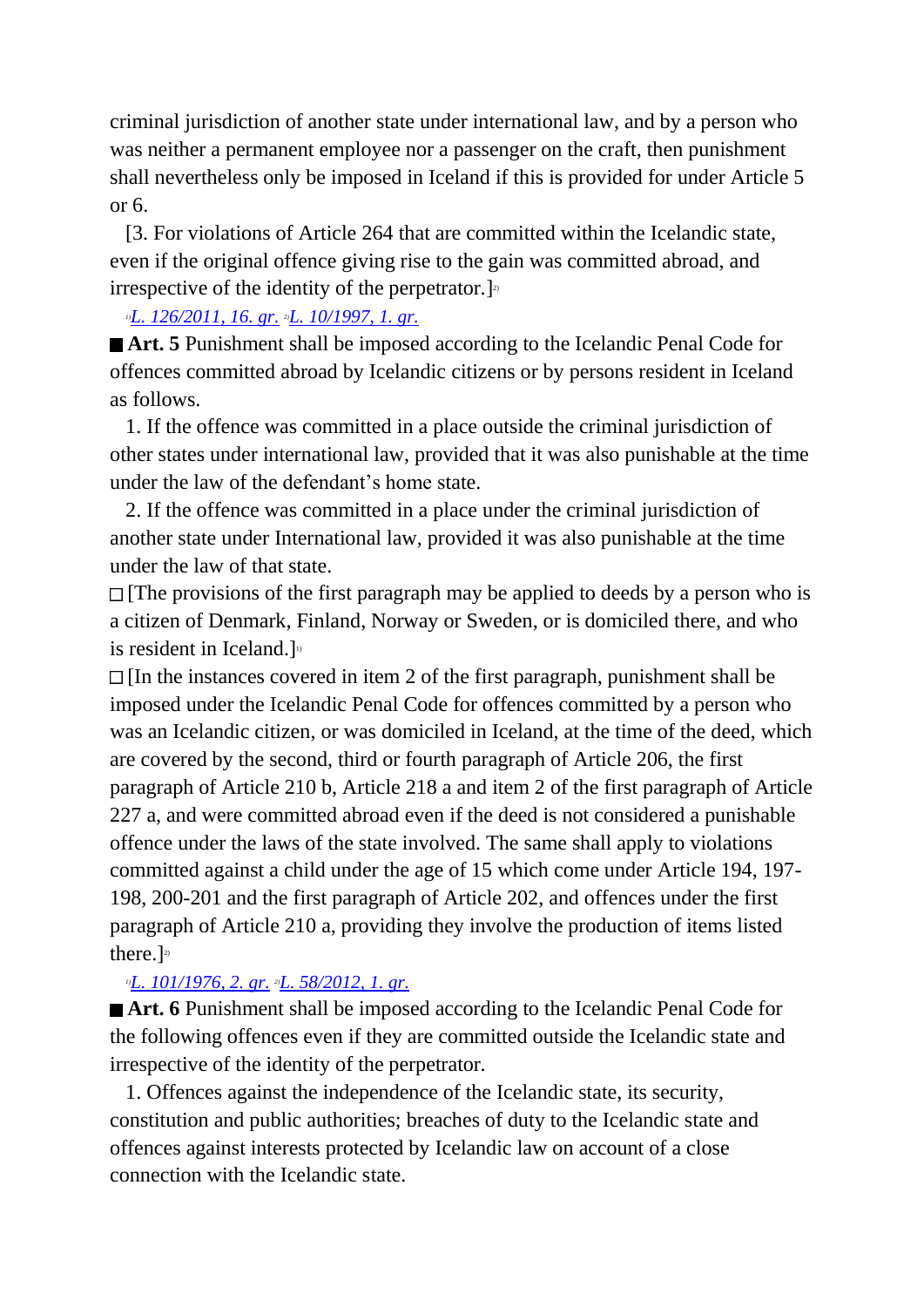2. Breaches of duties which the perpetrator was obliged under Icelandic law to honour abroad, and of duties in accordance with employment on an Icelandic ship or aircraft.

 3. Offences against the interests of Icelandic , or of persons domiciled in Iceland, if they are committed in a place that is not covered by the criminal jurisdiction of other states under international law. …1)

 [4. Violations of the second, third or fourth paragraph of Article 165, and also homicide, bodily harm, deprivation of freedom and other acts of violence committed in connection with violations of these provisions and furthermore conduct covered by the international Convention of 23 September 1971 for the Suppression of Unlawful Acts of Violence at Airports Serving International Civil Aviation and the Protocol thereto of 24 February 1988. However, legal proceedings under this item shall only be instituted in accordance with an order by [the minister].<sup>2</sup>]<sup>3)</sup>

 [5. Conduct covered by the Convention of 14 December 1973 on the Prevention and Punishment of Crimes Against Internationally Protected Persons, including Diplomatic Agents.]<sup>41</sup>

 [6. Conduct covered by Article 1 of the European Convention of 27 January 1977 on the Suppression of Terrorism. However, legal proceedings under this item shall only be instituted in accordance with an order by [the minister].<sup>2</sup>]<sup>5</sup>

 [7. [Conduct covered by the International Convention of 18 December 1979 against the Taking of Hostages applies.] 6) However, legal proceedings under this item shall only be instituted in accordance with an order by [the minister].<sup>3</sup>]<sup>7</sup>

 [8. Perjury before the EFTA Court, providing that the court has demanded prosecution.]<sup>8)</sup>

 [9. Conduct covered by the Convention of 10 December 1984 against Torture and Other Cruel, Inhuman or Degrading Treatment or Punishment. However, legal proceedings under this item shall only be instituted in accordance with an order by [the minister].<sup>2)</sup>]<sup>9)</sup>

 [10. Conduct covered by the Convention of 21 November 1997 on Combating Bribery of Foreign Public Officials in International Business Transactions.<sup>100</sup>

 [11. Conduct covered by the Comprehensive Nuclear-Test-Ban Treaty of 10 September 1996.] $11$ 

 [12. Conduct covered by the Convention of 21 November 1997 on Combating Bribery of Foreign Public Officials in International Business Transactions.<sup>123</sup>

[13. Conduct covered by the Convention to Prevent Illegal Activities Against Safety in Sailing at Sea of 10 March 1988.

 14. Conduct covered by the Protocol on Preventing Illegal Activities Against Seabed Fixed Constructions on the Continental Shelf of 10 March 1988.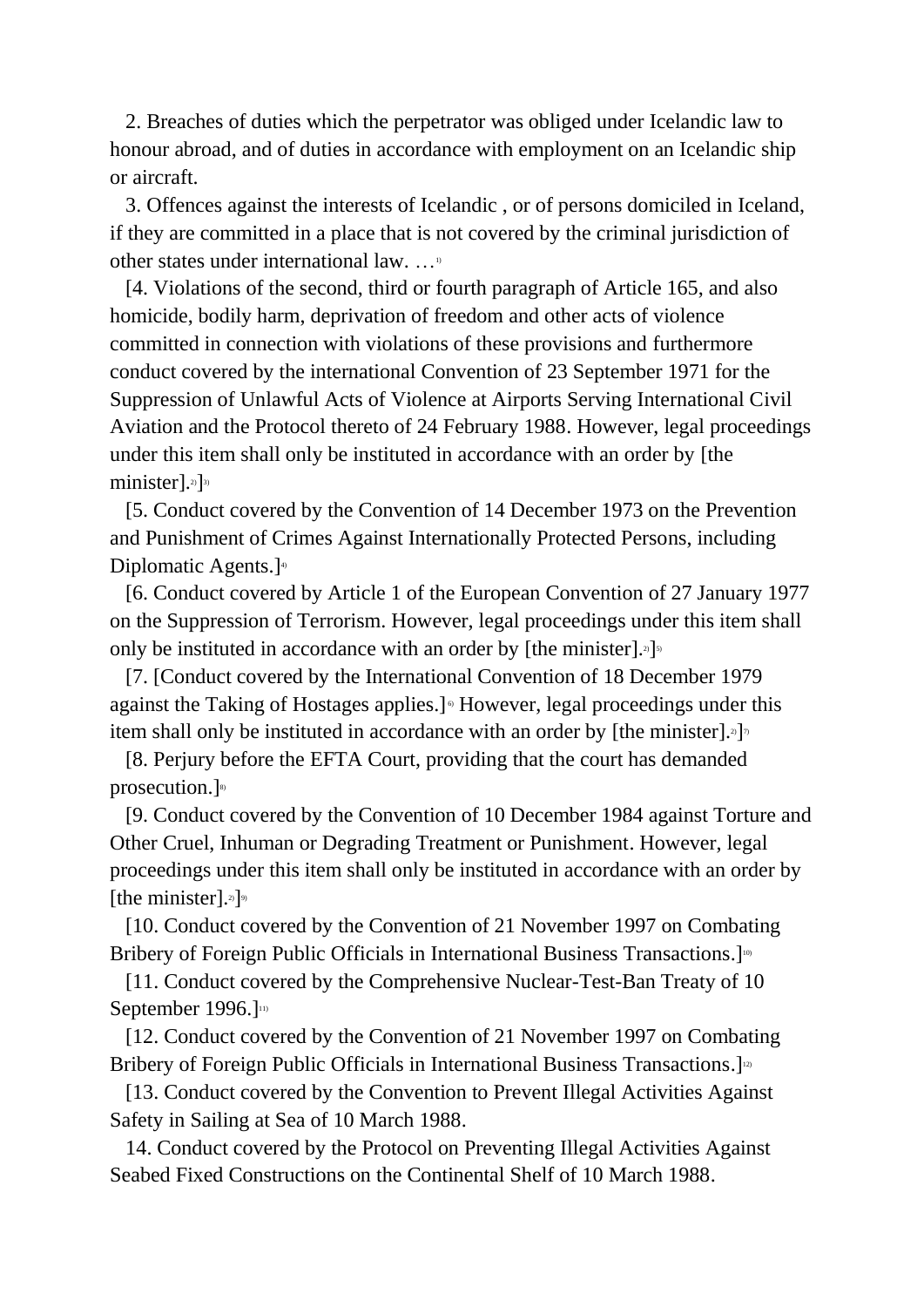15. Conduct covered by the Convention on the Custody of Nuclear Reactor Substances of 3 March 1980.]<sup>13)</sup>

 $[[16.]\n$ <sup>14)</sup> Conduct covered by the Terrorist Bombings Convention of 15 December 1997.

 [17. ] 14) Conduct covered by the International Convention on Preventing the Financing of Terrorism Activities of 9 December 1999.]<sup>15)</sup>

 [18. Conduct covered by the Agreement in the field of Criminal Law on Corruption of 27 January 1999 [and in the Additional Protocol to that agreement of 15 May 2003].<sup>16</sup>]<sup>17)</sup>

 [19. Conduct covered by the United Nations Convention against Transnational Organized Crime of 15 November 2000 and the Protocol to Prevent, Suppress and Punish Trafficking in Persons, Especially Women and Children of 15 November 2000.

 20. Conduct covered by the Council of Europe Convention on Action against Trafficking in Human Beings of 3 May 2005.] 18)

 [21. Conduct covered by the United Nations Convention against Corruption of 31 October 2003.]<sup>19)</sup>

 [22. Conduct covered by the Council of Europe Convention on the Protection of Children against Sexual Exploitation and Sexual Abuse of 25 October 2007.<sup>[20]</sup>

*1)[L. 72/1993, 2. gr.](http://www.althingi.is/altext/stjt/1993.072.html) 2)[L. 162/2010, 88. gr.](http://www.althingi.is/altext/stjt/2010.162.html) 3)[L. 16/1990, 1. gr.](http://www.althingi.is/altext/stjt/1990.016.html) 4)[L. 24/1976, 1. gr.](http://www.althingi.is/altext/stjtnr.html#1976024?g1) 5)[L. 52/1980, 1.](http://www.althingi.is/altext/stjtnr.html#1980052?g1)  [gr.](http://www.althingi.is/altext/stjtnr.html#1980052?g1) 6)[L. 72/1993, 3. gr.](http://www.althingi.is/altext/stjt/1993.072.html) 7)[L. 69/1981, 1. gr.](http://www.althingi.is/altext/stjtnr.html#1981069?g1) 8)[L. 133/1993, 3. gr.](http://www.althingi.is/altext/stjt/1993.133.html) 9)[L. 142/1995, 1. gr.](http://www.althingi.is/altext/stjt/1995.142.html) 10)[L.](http://www.althingi.is/altext/stjt/1998.147.html)  [147/1998, 1. gr.](http://www.althingi.is/altext/stjt/1998.147.html) 11)[L. 25/2001, 6. gr.](http://www.althingi.is/altext/stjt/2001.025.html#G6) 12)[L. 44/2001, 1. gr.](http://www.althingi.is/altext/stjt/2001.044.html) 13)[L. 70/2002, 1. gr.](http://www.althingi.is/altext/stjt/2002.070.html) 14)In the Government Gazette these items are numbered 13 and 14, but should be 16 and 17; cf. the amendments made to this Article under* 1. gr. *l.* 70/2002. <sup>15</sup>*L.* 99/2002, 1. gr. <sup>16</sup>*[L. 5/2013, 1. gr.](http://www.althingi.is/altext/stjt/2013.005.html)* <sup>15</sup>*L. [125/2003, 1. gr.](http://www.althingi.is/altext/stjt/2003.125.html)18)[L. 149/2009, 1. gr.](http://www.althingi.is/altext/stjt/2009.149.html) 19)[L. 143/2010, 1. gr.](http://www.althingi.is/altext/stjt/2010.143.html) 20)[L. 58/2012, 2. gr.](http://www.althingi.is/altext/stjt/2012.058.html)*

■ **Art.** 7 If punishment is to some extent made contingent in law on the consequences of a deed, then the deed shall also be considered as having been committed where these consequences occur or are expected to occur.

■ **Art. 8** Where a criminal action is brought before an Icelandic court, the punishment imposed, and other consequences of the offence, shall be determined according to Icelandic law.

Punishment for an offence for which criminal proceedings are instituted in Iceland under Art. 5 may not exceed the maximum punishment prescribed for the offence in the defendant's home state (*cf.* item 1) or in the state where the offence was committed (*cf.* item 2).

 $\begin{pmatrix} 1 \\ 1 \end{pmatrix}$  .  $\begin{pmatrix} 1 \\ 1 \end{pmatrix}$ 

## *1)[L. 72/1993, 4. gr.](http://www.althingi.is/altext/stjt/1993.072.html)*

**[Art. 8 a** If a person has been sentenced in the state where the offence was committed (*cf.* item 2 of the first paragraph of Article 5), or in a member state of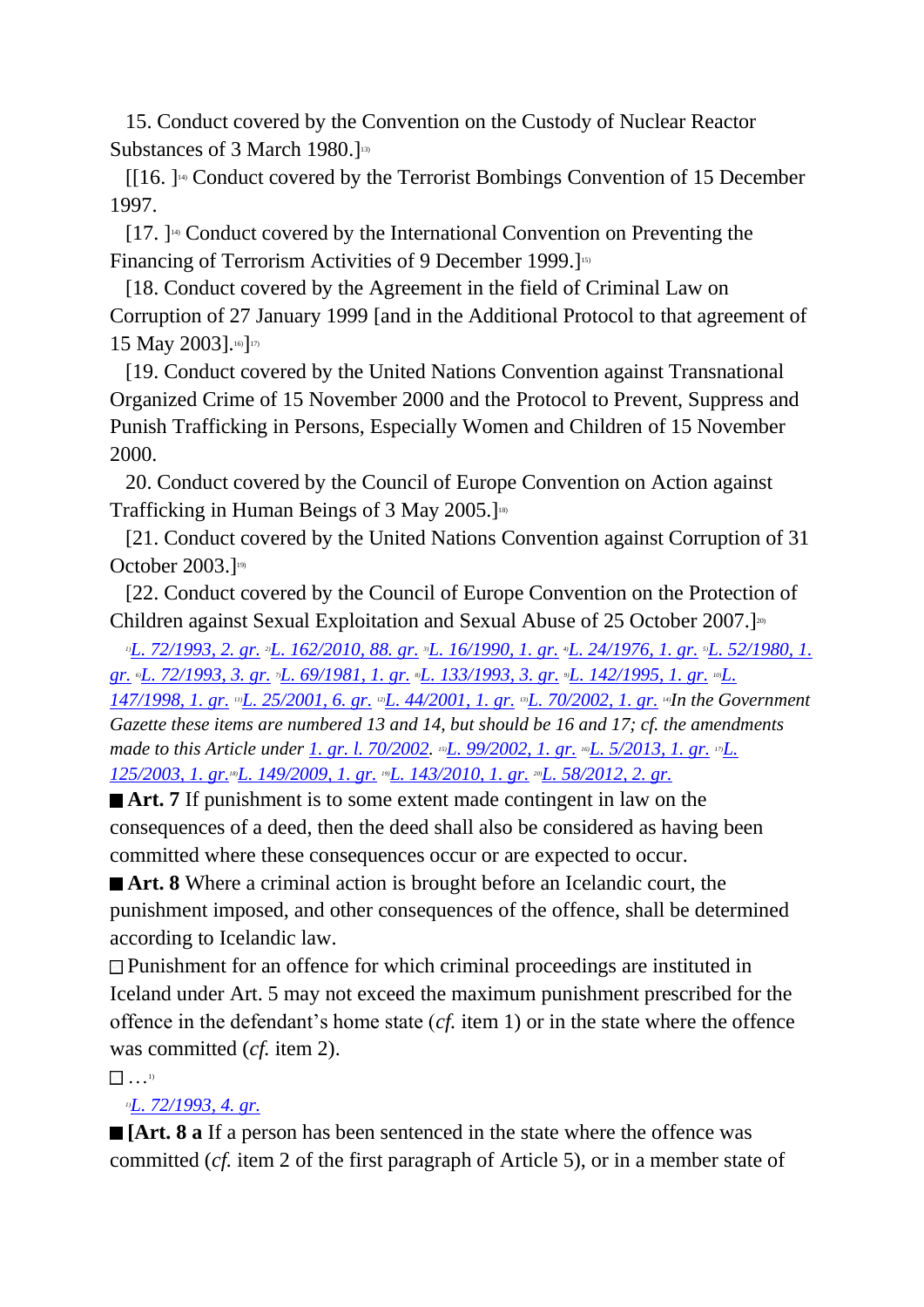the Convention on the International Validity of Criminal Judgments of 28 May 1970 [or of international agreements applying under the Schengen Scheme]<sup>1</sup> he or she shall not be indicted or sentenced in Iceland, and no sanctions shall be enforced on account of the offence for which the person was subjected to judgment in that state, if:

1. he or she was acquitted,

 2. the sanctions imposed have already been enforced, or are being enforced, or have lapsed or been waived in accordance with the law in the state where judgment was rendered, or

 3. he or she has been convicted without any punishment or other sanctions being determined.

 $\Box$  The provisions of the first paragraph shall not apply to offences covered by Article 4 and item 1 of Article 6 unless criminal proceedings have been instituted in the other state at the request of the Icelandic authorities.<sup>]2)</sup>

*1)[L. 15/2000, 1. gr.](http://www.althingi.is/altext/stjt/2000.015.html) 2)[L. 72/1993, 5. gr.](http://www.althingi.is/altext/stjt/1993.072.html)*

**[Art. 8 b** If criminal proceedings are instituted in Iceland against a person for offences for which he or she has already been subjected to sanctions in another state, the sanctions determined in Iceland shall be correspondingly mitigated, or shall be waived, as appropriate, to the extent that the sanctions have already been enforced in the other state. $\mathbf{I}^{\text{D}}$ 

*1)[L. 72/1993, 6. gr.](http://www.althingi.is/altext/stjt/1993.072.html)*

## ■ **Art.** 9 …<sup>1)</sup>

## *1)[L. 13/1984, 28. gr.](http://www.althingi.is/altext/stjt/1984.013.html#G28)*

**Art. 10** If the Icelandic state has a person extradited for punishment from another state, he or she may neither be sentenced for offences committed prior to the extradition other than those for which the extradition is made, if the foreign state has set such a condition, nor to a more severe punishment than that which the foreign state has specified.

■ **Art. 11** The provisions of Articles 4–6 …<sup>10</sup> of this Act shall be applied subject to the limitations entailed by the principles of international law.

*1)[L. 42/1985, 1. gr.](http://www.althingi.is/altext/stjtnr.html#1985042?g1)*

## **Chapter II. General conditions for punishment.**

■ **Art. 12** An act committed as an emergency defence measure shall not be punishable to the extent that it was necessary in defence against, or to avert, an unlawful attack that was already initiated or was imminent, provided that the defensive measures taken were not obviously more dangerous than were warranted by the attack and the injury or damage it could be expected to cause.  $\Box$  A person who has exceeded the limits of permitted emergency defence as a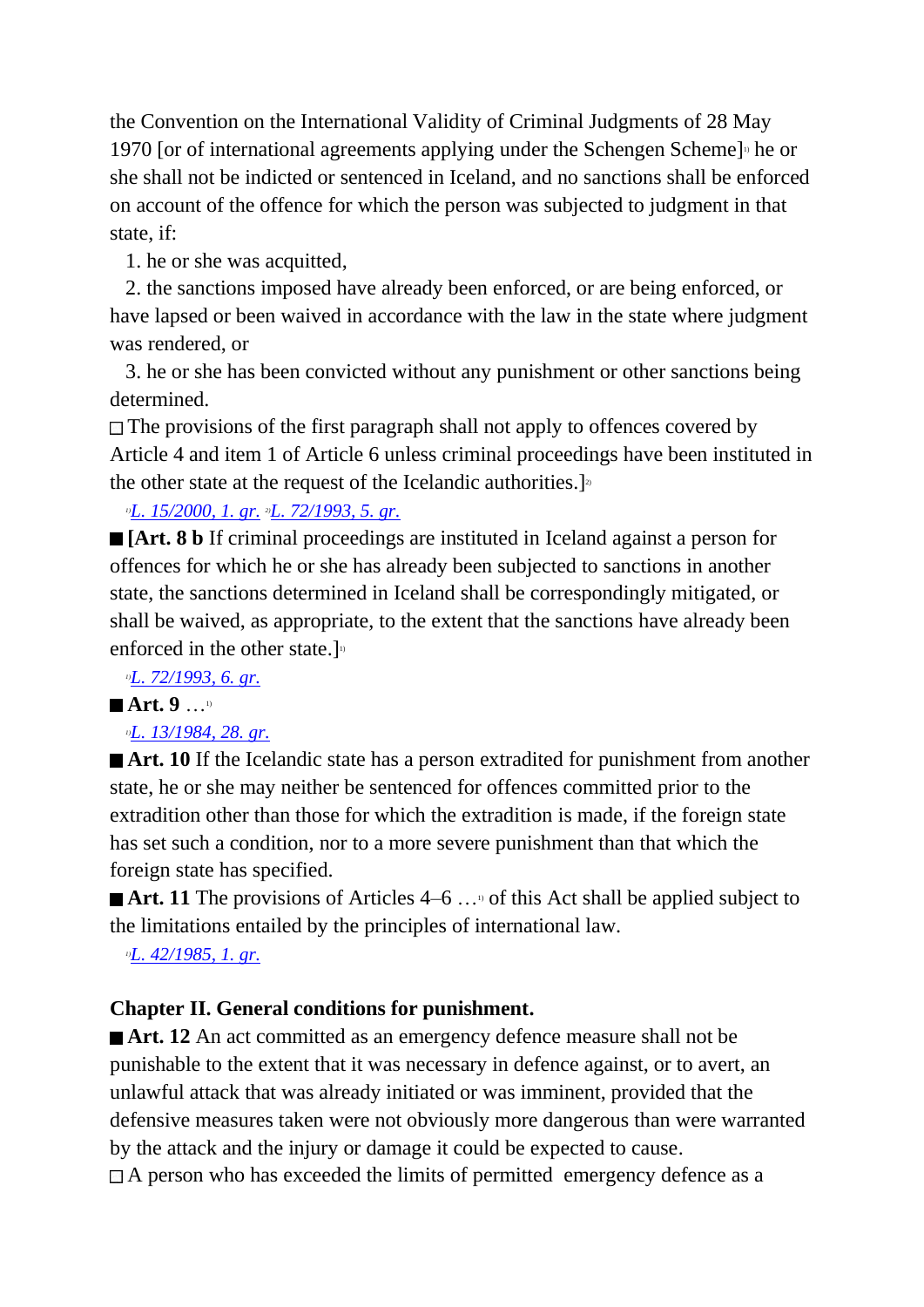result of having been so frightened or startled that he or she could not exercise full restraint, shall not be punished.

■ **Art. 13** Any act that was necessary in order to protect lawful interests against imminent danger shall not be punishable, even if it led to the abridgement of other interests that must be regarded as considerably smaller.

**Art. 14** No person shall be punished for a deed committed before he or she attained the age of 15 years.

■ **Art. 15** Persons who, due to mental illness, mental retardation or degeneration, diminished cognition or another comparable condition were completely incapable of controlling their actions at the time of the commission of the deed shall not be punished.

■ **Art. 16** If the perpetrator of a deed had impaired mental capacity due, for example, to retardation, degeneration, abnormal sexual development or other disturbance, this condition not being as pronounced as is described in Article 15, he or she shall be punished for the offence if, as appropriate and after medical opinion has been obtained, it is reasonable to consider that punishment will produce results.  $\Box$  If an institution intended for persons such as those mentioned in this Article is established, it may be stated in the sentence that the offender is to serve his or her [sentence] 1) in that institution.

#### *1)[L. 82/1998, 1. gr.](http://www.althingi.is/altext/stjt/1998.082.html)*

■ **Art. 17** Punishment shall be imposed even though the offence was committed while the perpetrator was drunk or under the influence of other intoxicants. In cases of complete lack of self-awareness, however, punishment shall not be imposed unless the accused knew in advance, or had full reason to be aware, that he would commit the offence while under the influence, or that the offence would follow from his or her being in that condition.

■ **Art. 18** Deeds for which punishments are prescribed in this Act are not punishable unless they are committed by intent or through negligence. Punishment shall only be imposed for offences committed through negligence if special authorisation for this is made in this Act.

■ **Art. 19** If the criminality of a deed, or aggravation of the punishment for it, is made contingent in this Act on its having specific consequences, then this condition shall not be considered met unless the consequences, at least, may be attributed to the defendant's negligence, or the fact that the defendant made no effort to avert as far as possible the danger that the deed entailed when he or she became aware of it.

## **[Chapter II A. Criminal liability of legal persons.]1)**

## *1)[L. 140/1998, 1. gr.](http://www.althingi.is/altext/stjt/1998.140.html)*

[Art. 19 a Legal persons may be fined where this is prescribed in law.]<sup>1</sup>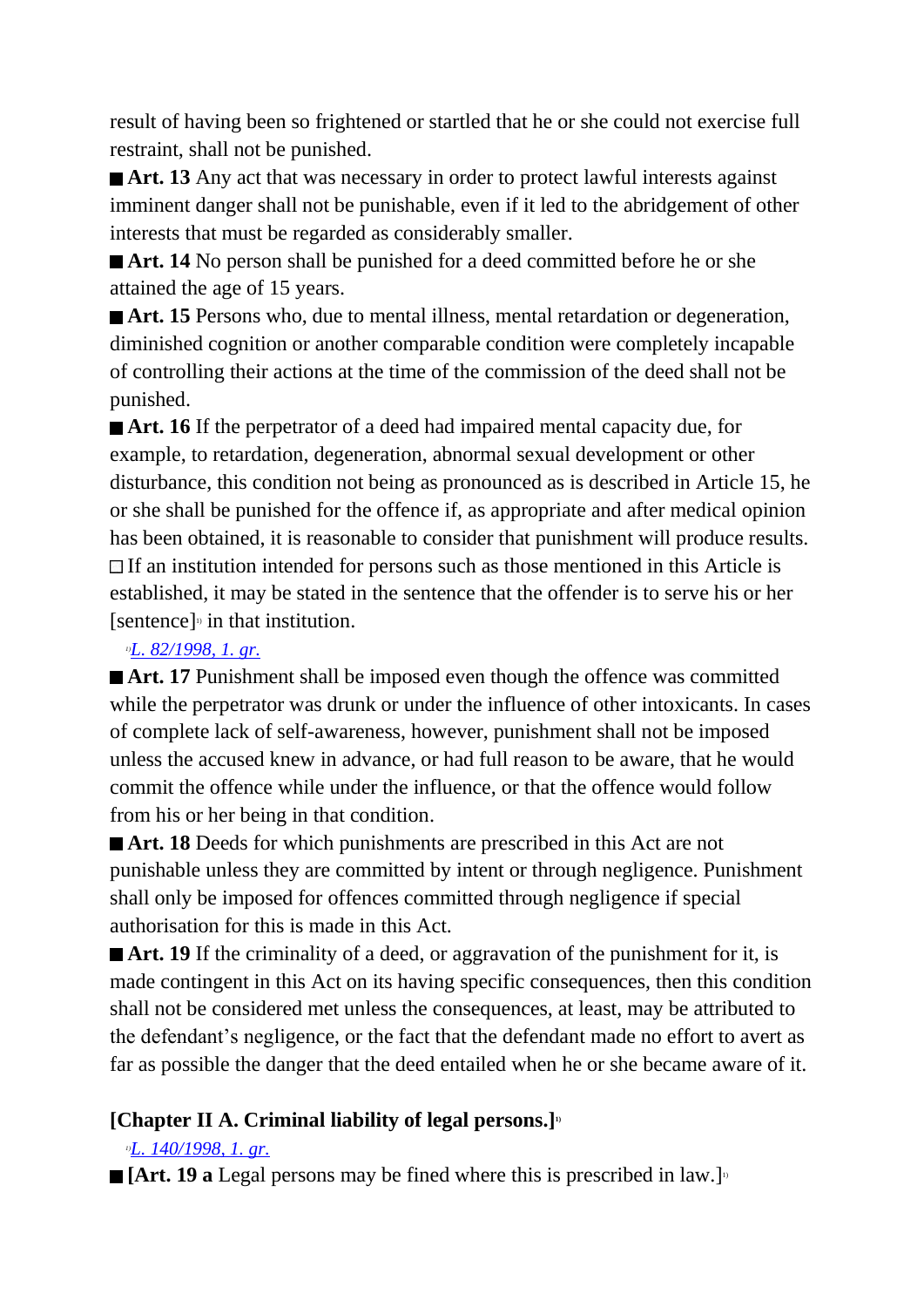#### *1)[L. 140/1998, 1. gr.](http://www.althingi.is/altext/stjt/1998.140.html)*

**[Art. 19 b** Provisions in law on the criminal liability of legal persons shall apply, subject to any limitations provided for therein, to any entity which, while not being a natural person, is capable of enjoying rights and bearing duties under Icelandic law, including public limited companies, private limited companies, companies with mixed liability of owners, European Interest Groupings, partnership companies, co-operative societies, public associations, private foundations, administrative authorities, institutions and municipalities.]<sup>1</sup>

## *1)[L. 140/1998, 1. gr.](http://www.althingi.is/altext/stjt/1998.140.html)*

**[Art. 19 c** Unless other provisions are made in law, the criminal liability of a legal person is subject to the condition that a person in charge of the legal person, or its employee or another person under its auspices has, in a criminal manner, committed a criminal and unlawful act in the operations of the legal person. Punishment shall be imposed on the legal person even though it cannot be established which of these parties was involved. Criminal liability of a government authority is subject to the condition that a criminal and unlawful act has been committed in operations that are considered comparable with those of a private entity.] $\mathbb{I}^{\mathbb{I}}$ 

#### *1)[L. 140/1998, 1. gr.](http://www.althingi.is/altext/stjt/1998.140.html)*

**[Art. 19 d** If the conditions of provisions in this Chapter are met, the legal person may be made to incur criminal liability for violations of this Act [and deprivation of rights according to the second paragraph of Article 68]<sup>1</sup>]<sup>2</sup>

*1)[L. 5/2013, 2. gr.](http://www.althingi.is/altext/stjt/2013.005.html) 2)[L. 74/2006, 1. gr.](http://www.althingi.is/altext/stjt/2006.074.html)*

## **Chapter III. Attempts and capacity as an accessory.**

■ **Art. 20** Any person who has resolved to commit an act punishable under this Act and has clearly demonstrated this resolve by an act aimed at commission or designed as such is, if the offence has not been brought to completion, guilty of an attempted offence.

 $\Box$  For an attempted offence, a more lenient punishment may be imposed than for a completed offence. This shall, in particular, be done in cases where the attempt indicates that the offender is less dangerous and his/her resolution not as firm as that of persons who bring such offences to completion.

If, in terms of the interests targeted or the act itself, the attempt could not have resulted in the offence being brought to completion, it may be decided that punishment is to be waived.

■ **Art. 21** Punishment for an attempted offence shall be waived if the person guilty of it abandons, of his or her own accord, the decision to commit the offence before it is brought to completion, providing its commission was not aborted or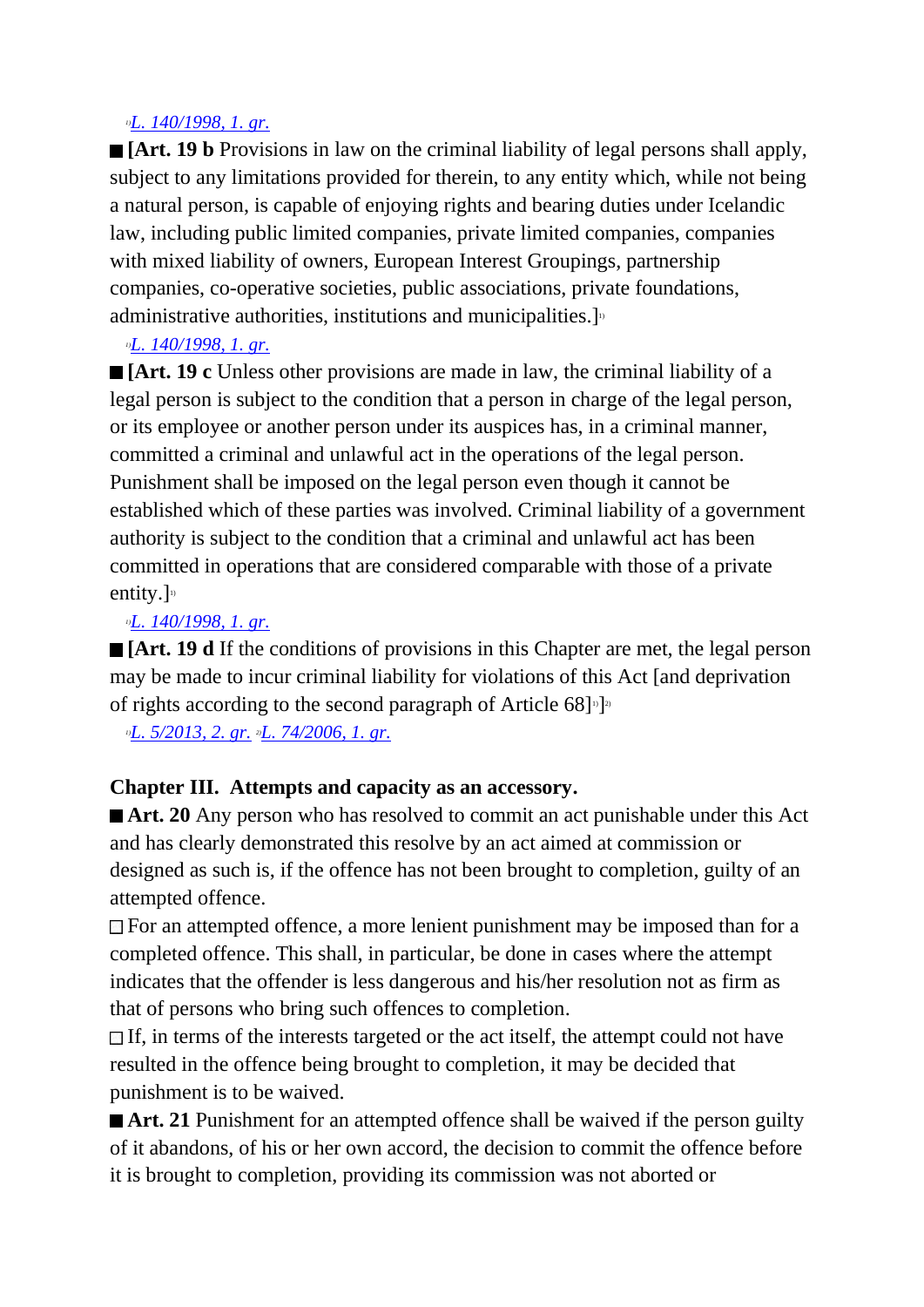obstructions or other accidental circumstances did not prevent the attainment of the intended result

and, assuming that the perpetrator, through his or her action, caused or believed he or she had caused, a danger that the offence would be brought to completion, he or she moreover prevented this, or took measures which would have prevented it, if the completion of the offence had not been hindered in another manner, without his or her knowledge, or been impossible.

■ **Art. 22** Any person who, by assisting in word or deed, through persuasion, encouragement or in any other manner, contributes to the commission of an offence under this Act shall incur the punishment prescribed for the offence.

 $\Box$  If the share of a contributor to the offence is minor, or if it consists of strengthening another person's resolve that has already been formed, and if the offence is not brought to completion or if the intended participation in it is unsuccessful, the contributor may be sentenced to a more lenient punishment than is prescribed in law for the offence.

Under the circumstances described in the second paragraph, and also if a person has chanced by negligence to participate in an offence, punishment may be waived if the offence falls under a punitive provision in which the prescribed punishment is not greater than  $\lceil$ up to one year's imprisonment $\lceil$ .

 $\Box$  If the offence is brought to completion, a person who provides the actual perpetrator or another person with assistance in maintaining an unlawful situation that has come into being as a result of the offence, or who derives profit from it, shall be punished according to the provisions of this Article providing that his or her actions are not covered by other provisions in law.

## *1)[L. 82/1998, 2. gr.](http://www.althingi.is/altext/stjt/1998.082.html)*

■ **Art. 23** An accessory to an offence shall not be punished if he or she averts an offence or takes measures in the way described in Article 21 that would have prevented it had its realisation not, without his or her knowing, been aborted in another manner, failed or been impossible.

## **Chapter IV. [Private criminal proceedings.]1)**

*1)[L. 88/2008, 234. gr.](http://www.althingi.is/altext/stjt/2008.088.html#G234)*

## ■ Art. 24 …<sup>1)</sup>

*1)[L. 88/2008, 234. gr.](http://www.althingi.is/altext/stjt/2008.088.html#G234)*

■ **Art. 25** If the prosecution authority is not obliged to institute proceedings …<sup>10</sup> on the basis of an offence  $\dots$ <sup>1</sup> then only the injured party  $\dots$ <sup>1</sup> may institute proceedings.

 $\Box$  If the injured party is not legally competent, the person who has custody over the party shall appear on his or her behalf. If it is considered necessary, a special legal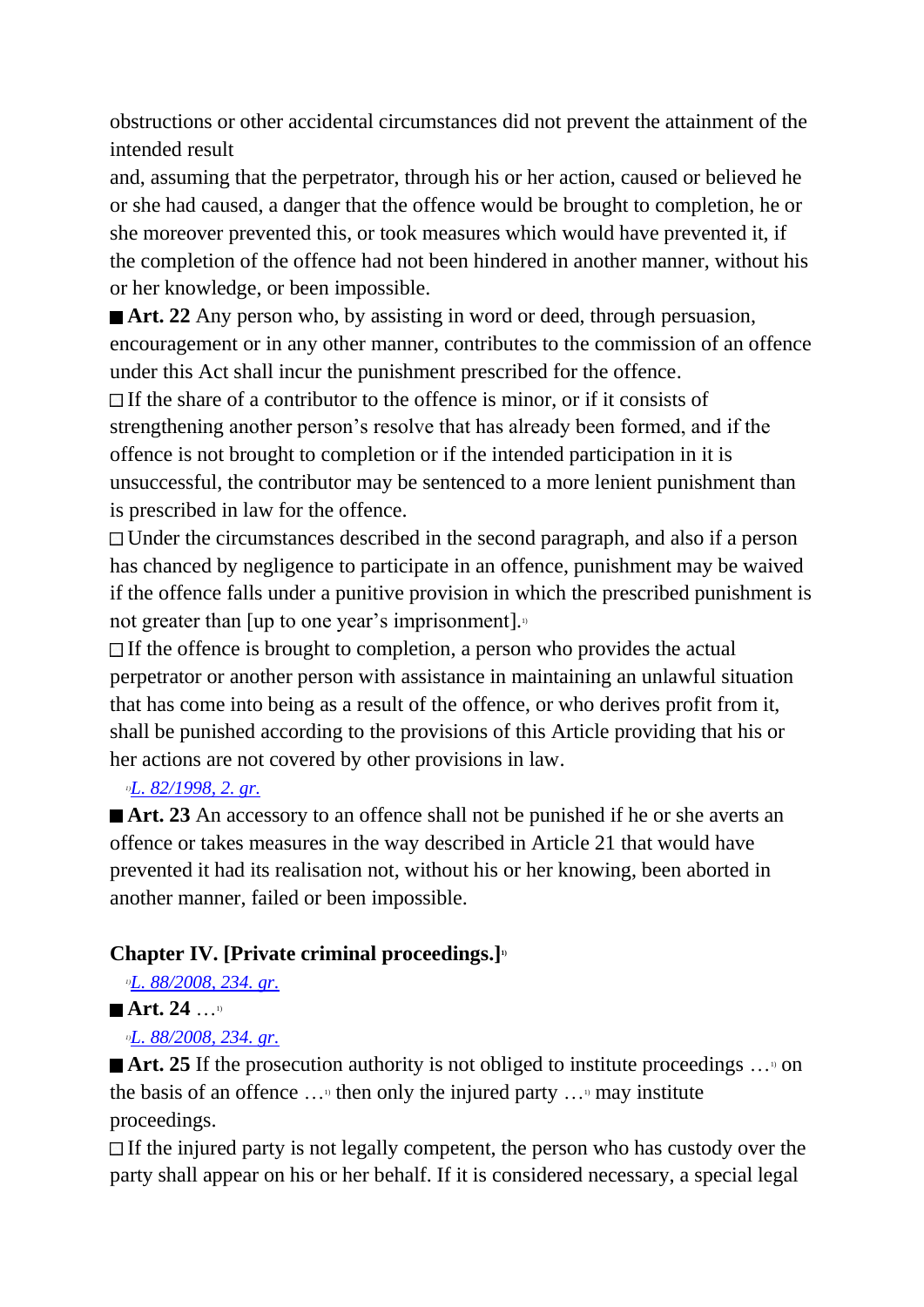guardian may be appointed for this purpose.

If the injured party is deceased, or if an act committed against a deceased party is punishable, then the husband, wife, parents, children, adopted children,

[grandchildren] 2) siblings of the deceased shall be entitled to institute proceedings …1)

*1)[L. 88/2008, 234. gr.](http://www.althingi.is/altext/stjt/2008.088.html#G234) 2)[L. 39/2000, 1. gr.](http://www.althingi.is/altext/stjt/2000.039.html)*

## **Art. 26** …1)

 $\Box$  [If more than one person was injured by the same act, each may separately initiate private proceedings for the punishment of the perpetrator, providing that the prosecution authority is not obliged to institute proceedings on the basis of the offence.]<sup>1)</sup>

…1)

*1)[L. 88/2008, 234. gr.](http://www.althingi.is/altext/stjt/2008.088.html#G234)*

■ Art. 27

*1)[L. 88/2008, 234. gr.](http://www.althingi.is/altext/stjt/2008.088.html#G234)*

■ **Art. 28** If punishment is not to be imposed unless a demand for punishment is presented in a private action, then if the injured party relinquishes his or her right to institute proceedings or drops the demand for punishment in some other way before the case is judged by a district court.

 $\qquad \qquad$  1)

 $\frac{1}{2}$  . . . 2)

*1)[L. 19/1991, 194. gr.](http://www.althingi.is/altext/stjt/1991.019.html) 2)[L. 88/2008, 234. gr.](http://www.althingi.is/altext/stjt/2008.088.html#G234)*

■ **Art. 29** [The authorisation to instigate private proceedings for the punishment shall expire unless the action is brought before 6 months have elapsed from the time when the holder of the authorisation was informed of the identity of the guilty party. If the injured party dies before this deadline expires, the person replacing him or her may in all cases bring a private action during the 3 months following the death, even though the deadline would otherwise have expired.]<sup>11</sup>

If a private action does not result in a judgment on the demand for punishment, a new action may be initiated until the 6-month deadline defined above has expired. In addition, a private action may at all times  $\ldots$ <sup>b</sup> be brought during the 3 months following the spoilage of a case.

*1)[L. 88/2008, 234. gr.](http://www.althingi.is/altext/stjt/2008.088.html#G234)* ■ **Art.** 30 …<sup>1)</sup>

*1)[L. 19/1991, 194. gr.](http://www.althingi.is/altext/stjt/1991.019.html)*

## **Chapter V. Punishments.**

■ **Art. 31** [Punishments under this Act consist of imprisonment and fines. Imprisonment shall be specified in days, months or years. A day shall mean 24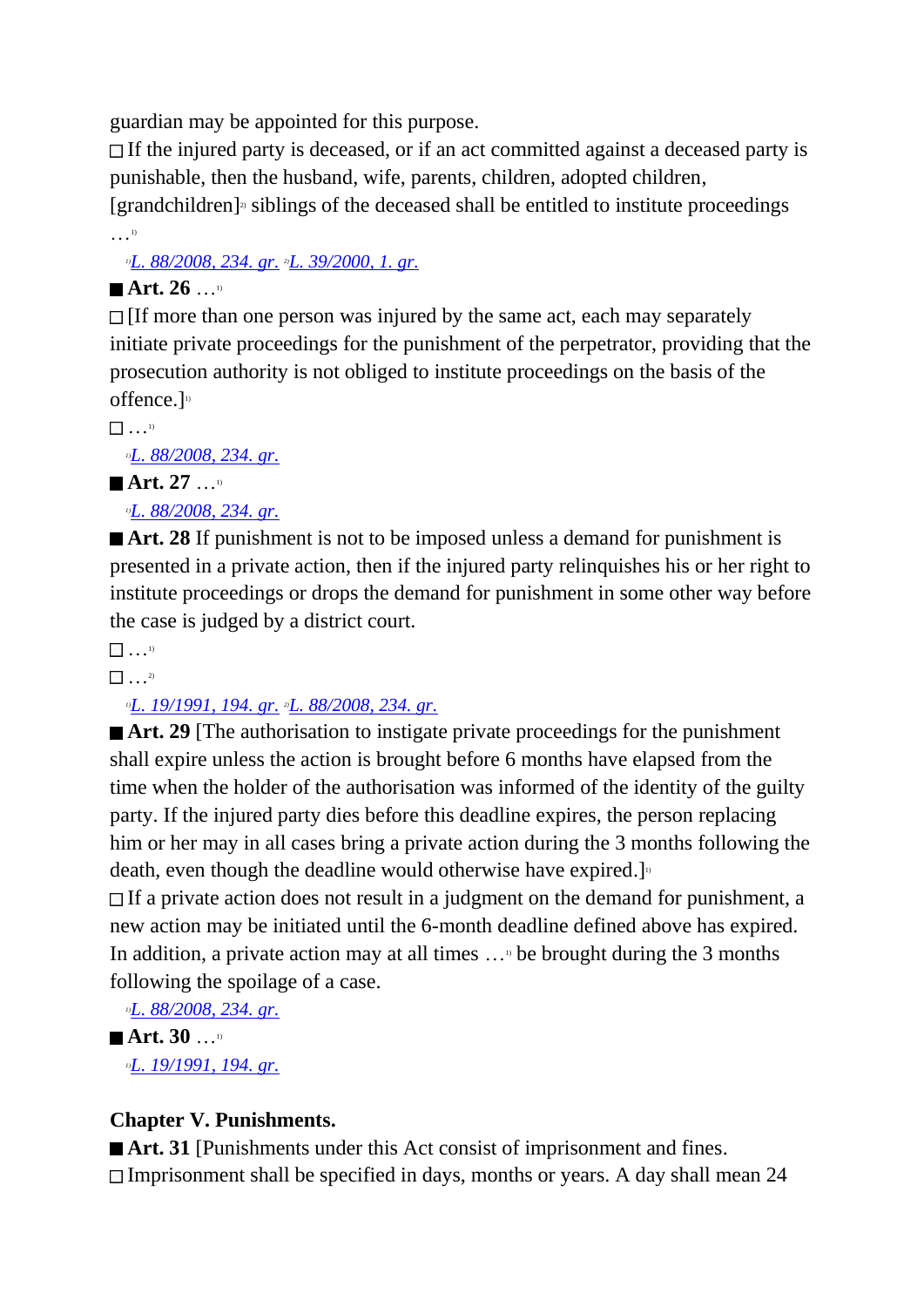hours, a month 30 days and a year 360 days. $]$ <sup>11</sup>

*1)[L. 82/1998, 3. gr.](http://www.althingi.is/altext/stjt/1998.082.html)* **Art. 32** …1) *1)[L. 82/1998, 4. gr.](http://www.althingi.is/altext/stjt/1998.082.html)* ■ Art. 33 … *1)[L. 48/1988, 31. gr.](http://www.althingi.is/altext/stjt/1988.048.html)*

■ **Art. 34** Imprisonment may be imposed for life or for a certain period not shorter than 30 days and not longer than 16 years.

 $\Box$  Where imprisonment is provided for this refers to imprisonment for a certain period, unless otherwise expressly stipulated.

```
Arts. 35–39 …<sup>1)</sup>
  1)L. 48/1988, 31. gr.
Arts. 40–42 …<sup>1)</sup>
  1)L. 49/2005, 82. gr.
<sup>1)</sup>
  1)L. 48/1988, 31. gr.
■ Art 44 …<sup>1)</sup>
  1)L. 82/1998, 7. gr.
■ Arts. 45–48
  1)L. 48/1988, 31. gr.
```
■ **Art. 49** [Fines are made over to the Treasury, unless other provisions are made in law.

 $\Box$  Fines may be imposed in addition to [the imprisonment],<sup>11</sup> prescribed for an offence when the accused acquired financial gains for himself/herself through the offence or this was the intention.]<sup>21</sup>

*1)[L. 82/1998, 8. gr.](http://www.althingi.is/altext/stjt/1998.082.html) 2)[L. 101/1976, 4. gr.](http://www.althingi.is/altext/stjtnr.html#1976101?g4)*

 $\blacksquare$  Art. 50 …<sup>1)</sup>

*1)[L. 39/2000, 2. gr.](http://www.althingi.is/altext/stjt/2000.039.html)*

■ **Art. 51** [[When the amount of a fine is determined, consideration shall be given, as appropriate, to the accused's income and assets, financial standing, obligations towards dependents and other factors affecting his or her ability to pay and to the financial gain or saving that resulted from, or was intended to result from, the offence.]<sup>1)</sup>

Decisions on an alternative punishment in lieu of fines (*cf.* Art. 54) shall be without regard to the consideration of the accused's ability to pay referred to in the first paragraph.] $20$ 

*1)[L. 140/1998, 2. gr.](http://www.althingi.is/altext/stjt/1998.140.html) 2)[L. 101/1976, 6. gr.](http://www.althingi.is/altext/stjtnr.html#1976101?g6)*

■ **Art. 52** The period allowed for the payment of a fine, not however exceeding 6 months, shall be stated in the judgment, settlement or court ruling.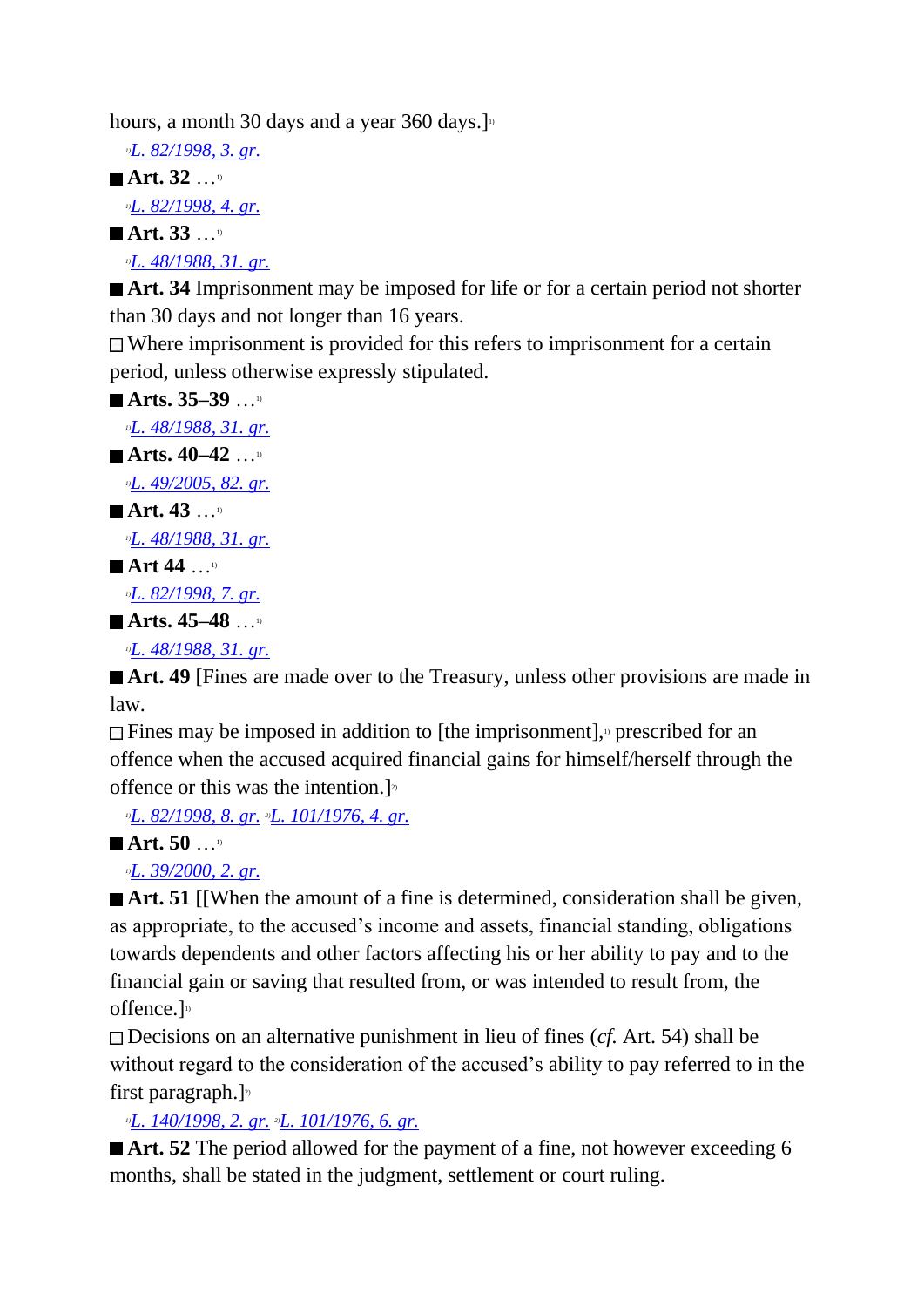## $\begin{array}{ccc} & & & 1 \end{array}$

## *1)[L. 49/2005, 82. gr.](http://www.althingi.is/altext/stjt/2005.049.html#G82)*

■ **Art. 53** [If a fine is not paid, it shall be replaced by …<sup>1</sup> imprisonment, unless the conduct was not culpable, in which case alternative punishment shall not be determined. [If a legal person is fined, alternative punishment shall not be determined.]<sup>2)</sup>]<sup>3)</sup>

*1)[L. 82/1998, 9. gr.](http://www.althingi.is/altext/stjt/1998.082.html) 2)[L. 140/1998, 4. gr.](http://www.althingi.is/altext/stjt/1998.140.html) 3)[L. 101/1976, 7. gr.](http://www.althingi.is/altext/stjtnr.html#1976101?g7)*

**Art. 54** [When a fine is specified, the court shall, in its judgment, ruling or settlement, determine the length of the alternative punishment, which shall be not less than 2 days and not more than 1 year.]<sup>10</sup>

If part of a fine has been paid, the [commissioner of police]<sup> $\alpha$ </sup> who is responsible for enforcing the judgment imposing the fine shall determine a corresponding shortening of the imprisonment period; this shall be done in such a way that it will not be shorter than the minimum stated above, with a full day served in prison for a fine amount corresponding to part of a day.

 $\begin{bmatrix} 1 & 1 \\ 1 & 1 \end{bmatrix}$ 

[Time served in prison in lieu of fines of up to ISK 300,000 which are not imposed by the courts and which the offender has accepted in written agreements with a commissioner of police [or police officer],<sup> $\alpha$ </sup> shall be according to the following table.

| <b>Fine</b>         | <b>Alternative (imprisonment)</b> |               |
|---------------------|-----------------------------------|---------------|
| ISK 0-29,999        | 2 days                            |               |
| ISK 30,000-59,999   | 4 days                            |               |
| ISK 60,000-89,999   | 6 days                            |               |
| ISK 90,000-119,999  | 8 days                            |               |
| ISK 120,000-149,999 | 10 days                           |               |
| ISK 150,000-179,999 | 12 days                           |               |
| ISK 180,000-209,999 | 14 days                           |               |
| ISK 210,000-239,999 | 16 days                           |               |
| ISK 240,000-269,999 | 18 days                           |               |
| ISK 270,000-300,000 | 20 days                           | $\Big]^{(4)}$ |
|                     |                                   |               |

 $\Box$  The legal basis of the alternative punishment and the length [of the imprisonment term] 1) shall be stated in a settlement with the commissioner of police and the offender shall accept the alternative punishment, and other penalties, in writing.]<sup>5</sup>

*1)[L. 82/1998, 10. gr.](http://www.althingi.is/altext/stjt/1998.082.html) 2)[L. 92/1991, 23. gr.](http://www.althingi.is/altext/stjt/1991.092.html) 3)[L. 81/2005, 7. gr.](http://www.althingi.is/altext/stjt/2005.081.html) 4)[L. 21/2005, 1. gr.](http://www.althingi.is/altext/stjt/2005.021.html) 5)[L. 57/1997, 2.](http://www.althingi.is/altext/stjt/1997.057.html)  [gr.](http://www.althingi.is/altext/stjt/1997.057.html)*

**Art. 55** [Terms of imprisonment shall be served in lieu of fines and other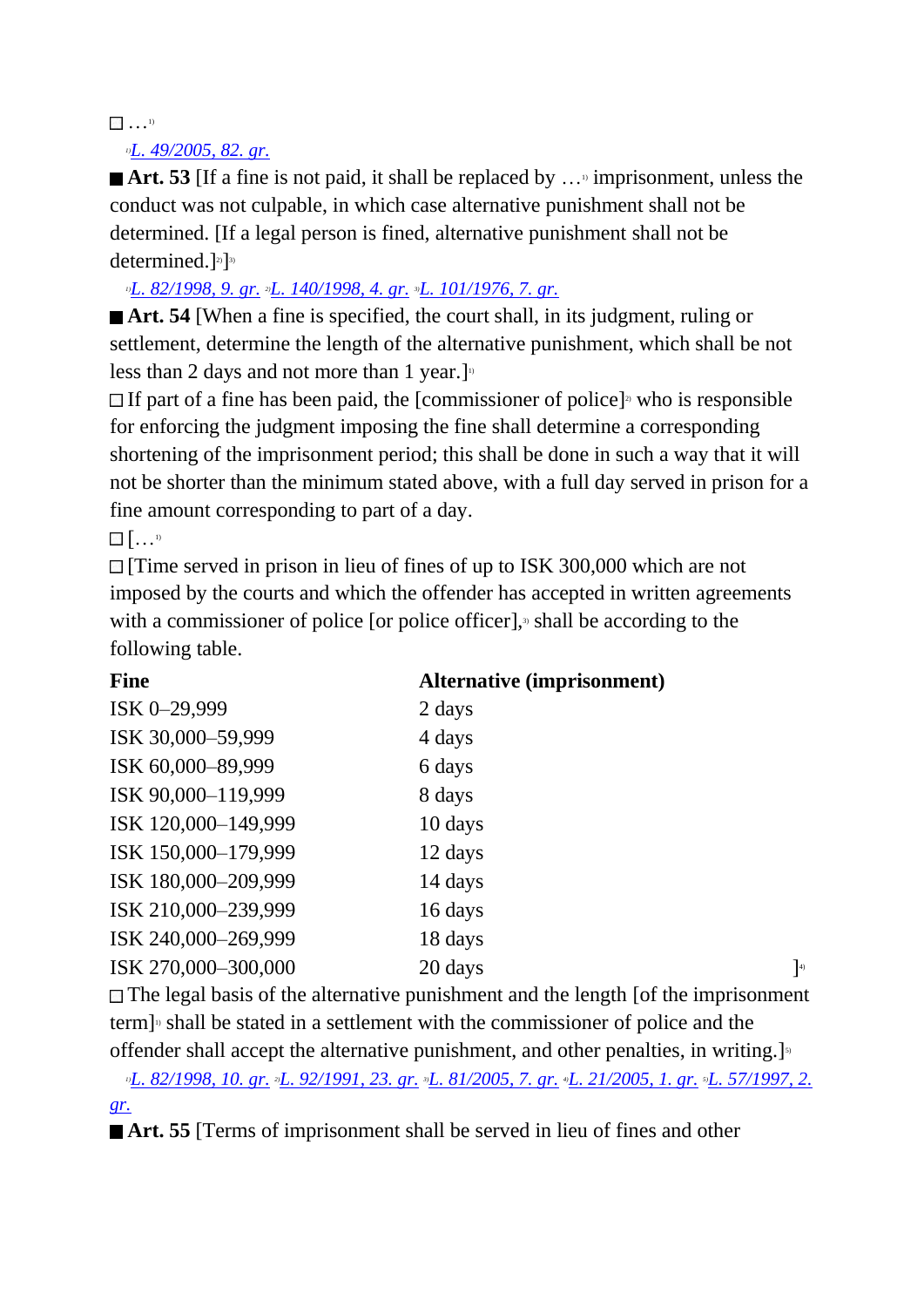obligatory payments which are required by law and are determined in ways other than provided for in Article 54.

Prison terms shall be served in lieu of *per diem* fines and the district commissioner shall determine their length. The provisions of the Enforcement Measures Act on the right of appeal to district courts against district commissioners' decisions on the execution of enforcement measures shall apply regarding the right to appeal to the courts against these decisions.

□ Lengths of prison terms to be served in lieu of fines and payments under this Article shall be determined as not less than 2 days and not longer than 1 year. If part of a fine has been paid, the length of the prison term shall be correspondingly reduced; this shall be done in such a way that it will not shorter than 2 days. A full day shall be served in prison in lieu of a debt corresponding to a part of a day.

*1)[L. 82/1998, 11. gr.](http://www.althingi.is/altext/stjt/1998.082.html)*

## **Chapter VI. [Conditional deferment of indictment and conditional sentences.]1)** *1)[L. 22/1955, 2. gr.](http://www.althingi.is/altext/stjtnr.html#1955022?g2)*

Art. 56 [When a person has confessed to an offence, the [prosecutor]<sup>5</sup> may defer for a specific period an indictment for punishment on account of it as follows.

1. On account of offences committed by young people aged 15–21 years.

 2. When the defendant's condition is such that supervision or other measures under the third paragraph of Article 57 may be considered more likely than punishment to produce results, providing that the offence is not of such a nature that the public interest demands prosecution.

 $\Box$  The period of suspension may not be shorter than 1 year or longer than 5 years. In general, it shall be determined as  $2-3$  years. [The prosecutor]<sup>1</sup> shall specify in each individual case when the period begins.

When an indictment is deferred, the conditions enumerated in the third paragraph of Article 57 may be imposed on the person as considered appropriate. These conditions may be changed during the suspension period; this authorisation shall include a lengthening of the period, though not to a total of more than 5 years.  $\Box$  [The party's case may be reopened if, before the end of the suspension period, a police investigation is initiated in which he or she is suspected of having committed a new offence during the suspension period or prior to the suspension, and also if he or she violates, in substantial aspects, the conditions imposed.]<sup>2</sup>

When [an investigator]<sup>3</sup> considers that an indictment may be deferred under this Article, he or she shall refer the matter to the [prosecutor]<sup> $\alpha$ </sup> with his or her proposals.

When an indictment is deferred under the provisions of this Article, the [prosecutor] 1) shall explain the conditions to the person in detail and make him or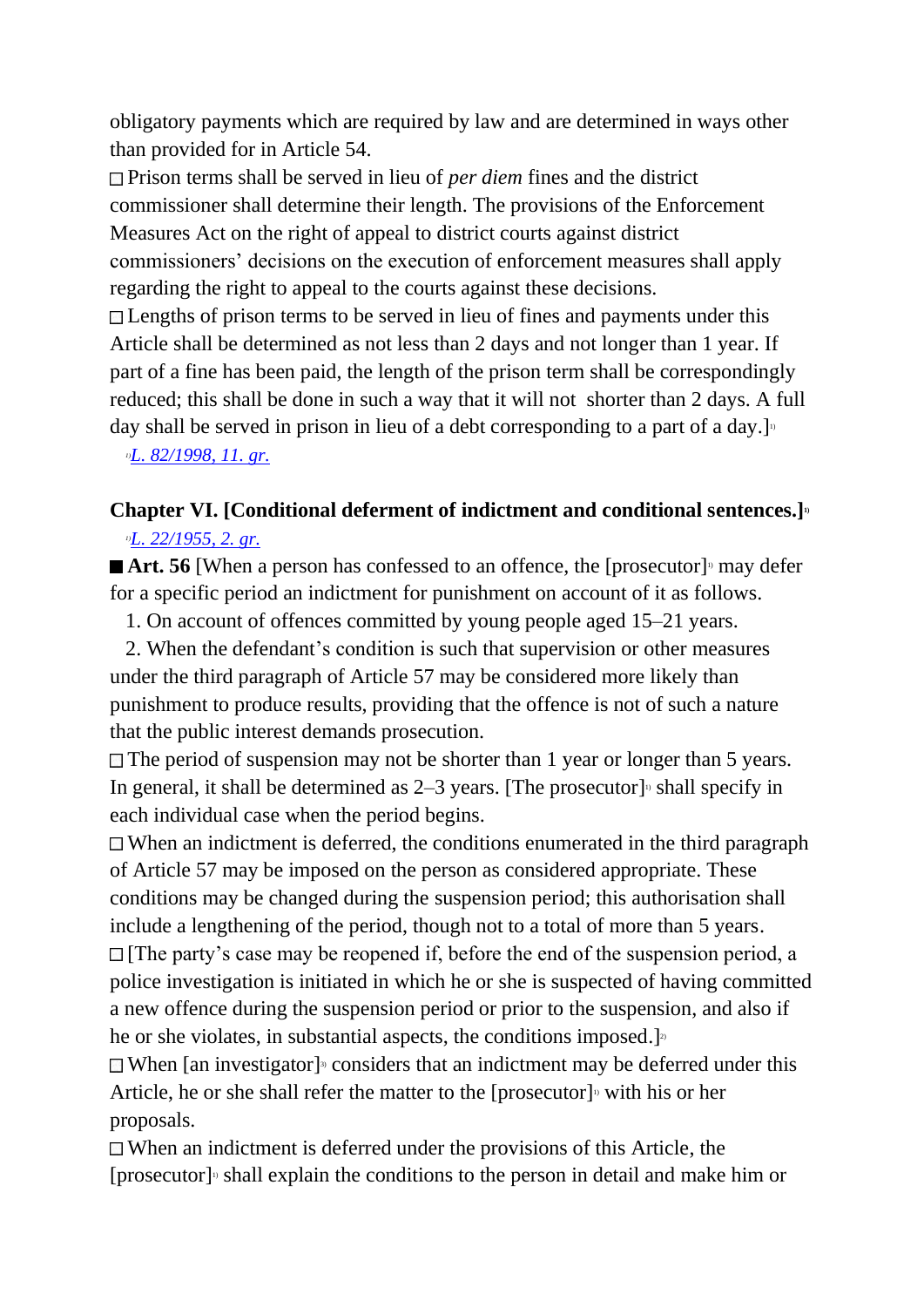her aware of the consequences of violating them.]<sup>4</sup>

*1)[L. 84/1996, 12. gr.](http://www.althingi.is/altext/stjt/1996.084.html) 2)[L. 24/1999, 4. gr.](http://www.althingi.is/altext/stjt/1999.024.html) 3)[L. 19/1991, 195. gr.](http://www.althingi.is/altext/stjt/1991.019.html) 4)[L. 22/1955, 3. gr.](http://www.althingi.is/altext/stjtnr.html#1955022?g3)*

■ **Art.** 57 IIt may be decided in a judgment to suspend the following for a specific length of time, subject to conditions.

a. Determination of punishment.

b. Execution of punishment.

The suspension period may not be shorter than one year or longer than 5 years. In general, it shall be determined as 2–3 years. The beginning of the suspension period shall be determined in the judgment in each individual case.

Deferment shall be subject to the condition that the party does not commit a new offence during the suspension period (*cf.* Article 60). Deferment may also be made subject to the following conditions.

 1. That the party will be under supervision by specific persons, or a society or institution, during the suspension period. The party shall generally be under such supervision if he or she is set conditions under items 2-5 below.

 2. That the party will obey the supervisor's instructions regarding place of residence, education, employment, contact with other persons and leisure activities.

 3. That the party will not consume alcohol or narcotics during the suspension period.

 4. That the party agree to be placed in a home for a specific period, if this is thought necessary, of up to 18 months when it is necessary to break him or her of the habit of abusing alcohol or narcotics, and otherwise for up to 1 year.

 5. That the party accept restrictions on the use of his or her income or other matters relating to his or her financial standing.

 6. That the party pay compensation, in accordance with his or her ability, for damage caused by his or her offence.

## $\mathbb{R}$  ...<sup>1)</sup>

The judge shall explain the conditions to the convicted person in detail and make him or her aware of the consequences of violating them. [If the convicted person is not present when the district court judgment is delivered, the judge may commission the police with explaining the conditions to him or her, and the consequences of violating them, as soon as the judgment is published.  $]$ <sup>3</sup>]<sup>3</sup>

*1)[L. 101/1976, 8. gr.](http://www.althingi.is/altext/stjtnr.html#1976101?g8) 2)[L. 39/2000, 3. gr.](http://www.althingi.is/altext/stjt/2000.039.html) 3)[L. 22/1955, 4. gr.](http://www.althingi.is/altext/stjtnr.html#1955022?g4)*

**[Art. 57 a** IIt may be decided in a judgment that up to 3 months of a prison sentence are to be non-suspended [i.e. served], the remainder being suspended.]<sup>1)</sup>  $\Box$  A fine may be imposed in the judgment in connection with a conditional sentence, even though a fine is not specified as the punishment for the offence being judged.] $2$ 

*1)[L. 82/1998, 12. gr.](http://www.althingi.is/altext/stjt/1998.082.html) 2)[L. 101/1976, 9. gr.](http://www.althingi.is/altext/stjtnr.html#1976101?g9)*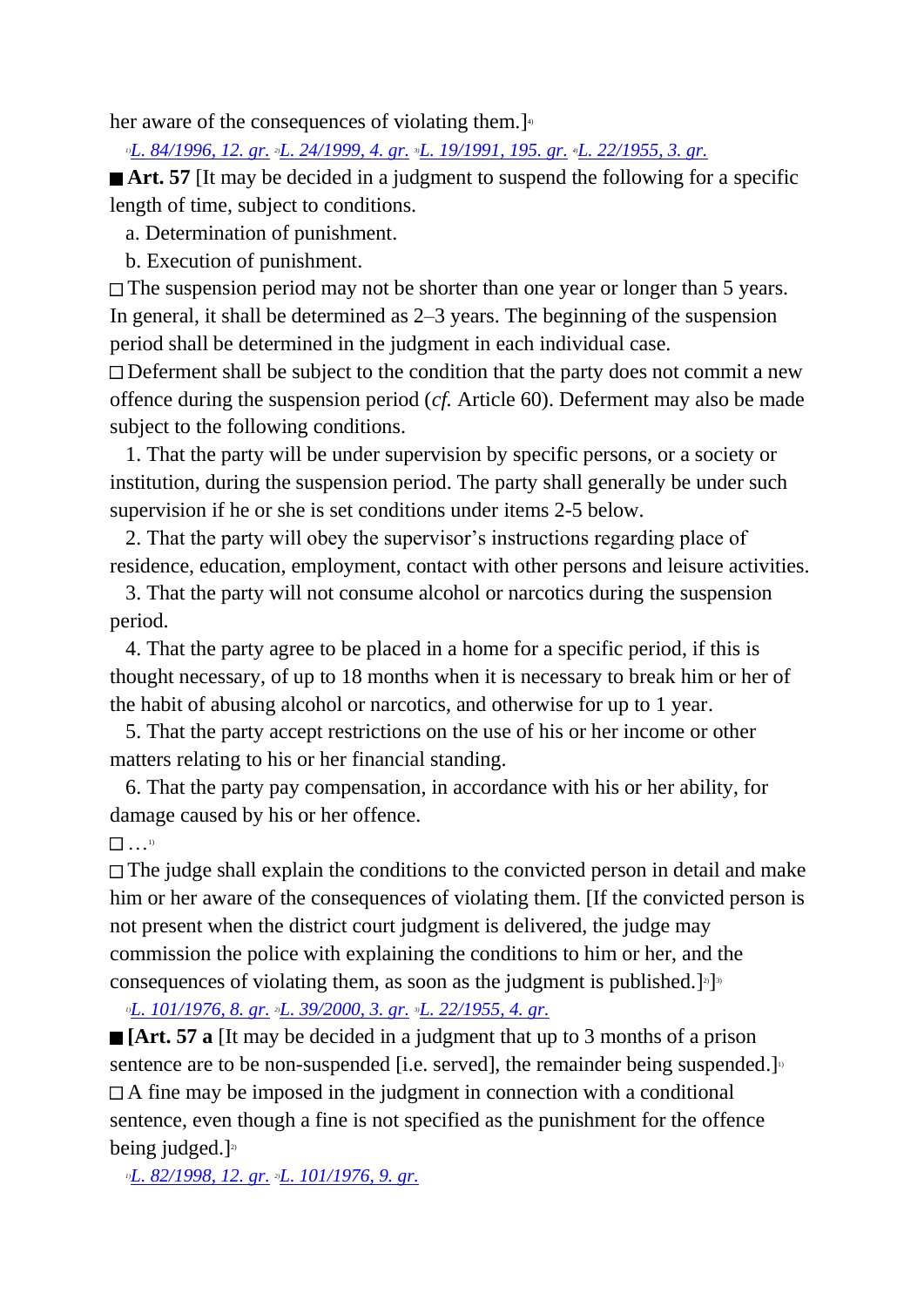## **Art. 58** …1)

*1)[L. 49/2005, 82. gr.](http://www.althingi.is/altext/stjt/2005.049.html#G82)*

**Art. 59** [If a party violates, in substantial aspects, the conditions set or instructions given under items 1-6 of the third paragraph of Article 57, the prosecutor may demand that the judge reopen the case, providing that the suspension period has not ended when the police begin their investigation of the violation of the condition by the person concerned.]<sup>10</sup>

If the person does not admit to having violated conditions, or considers that he or she was unable to comply with them for reasons for which he or she cannot be held responsible, he or she may demand a ruling on this point by a judge. …2)

 $\Box$  Even if conditions have been violated, the judge may decide in a ruling that the suspension is to remain in force, with amendments to the conditions as appropriate, including the length of the suspension, providing the maximum specified in the second paragraph of Article 57 is observed. ...<sup>2)</sup>

 $\Box$  If the punishment has not previously been decided, the judge may decide it, with or without conditions.

 $\Box$  If the punishment has previously been specified in a judgment, the judge shall then decide on execution of the sentence if no suspension is granted under the third paragraph of this Article.]<sup>33</sup>

[Procedure in cases under this Article shall be in accordance with the Code of Criminal Procedure.]<sup>21</sup>

*1)[L. 24/1999, 6. gr.](http://www.althingi.is/altext/stjt/1999.024.html) 2)[L. 88/2008, 234. gr.](http://www.althingi.is/altext/stjt/2008.088.html#G234) 3)[L. 22/1955, 6. gr.](http://www.althingi.is/altext/stjtnr.html#1955022?g6)*

**Art. 60** [If the police begin an investigation against a person as a defendant before the end of the suspension period, the courts may then impose a separate unconditional sentence for that offence while allowing the conditional sentence to stand.]<sup> $\beta$ </sup>. This may be done particularly when the new offence was not committed on purpose or when it is punishable by a fine only. Alternatively, the judge may examine both cases and judge them jointly. Such a sentence may be suspended. If punishment is imposed, it shall be specified in accordance with the rules of Article 77 if the new offence was committed after delivery of the district court judgment in the original case, and according to the rules of Article 78 if the new offence was committed earlier.] 2)

*1)[L. 24/1999, 7. gr.](http://www.althingi.is/altext/stjt/1999.024.html) 2)[L. 22/1955, 7. gr.](http://www.althingi.is/altext/stjtnr.html#1955022?g7)*

■ **Art. 61** [Where no punishment can be imposed, or when it is cancelled due to the provisions of this Chapter, the judgment shall not have an iterative effect.  $\ldots$ <sup>1)</sup>]<sup>2)</sup>

*1)[L. 17/1962, 5. gr.](http://www.althingi.is/altext/stjtnr.html#1962017?g5) 2)[L. 22/1955, 8. gr.](http://www.althingi.is/altext/stjtnr.html#1955022?g8)*

**Chapter VII. Security measures, deprivation of civil rights and confiscation of**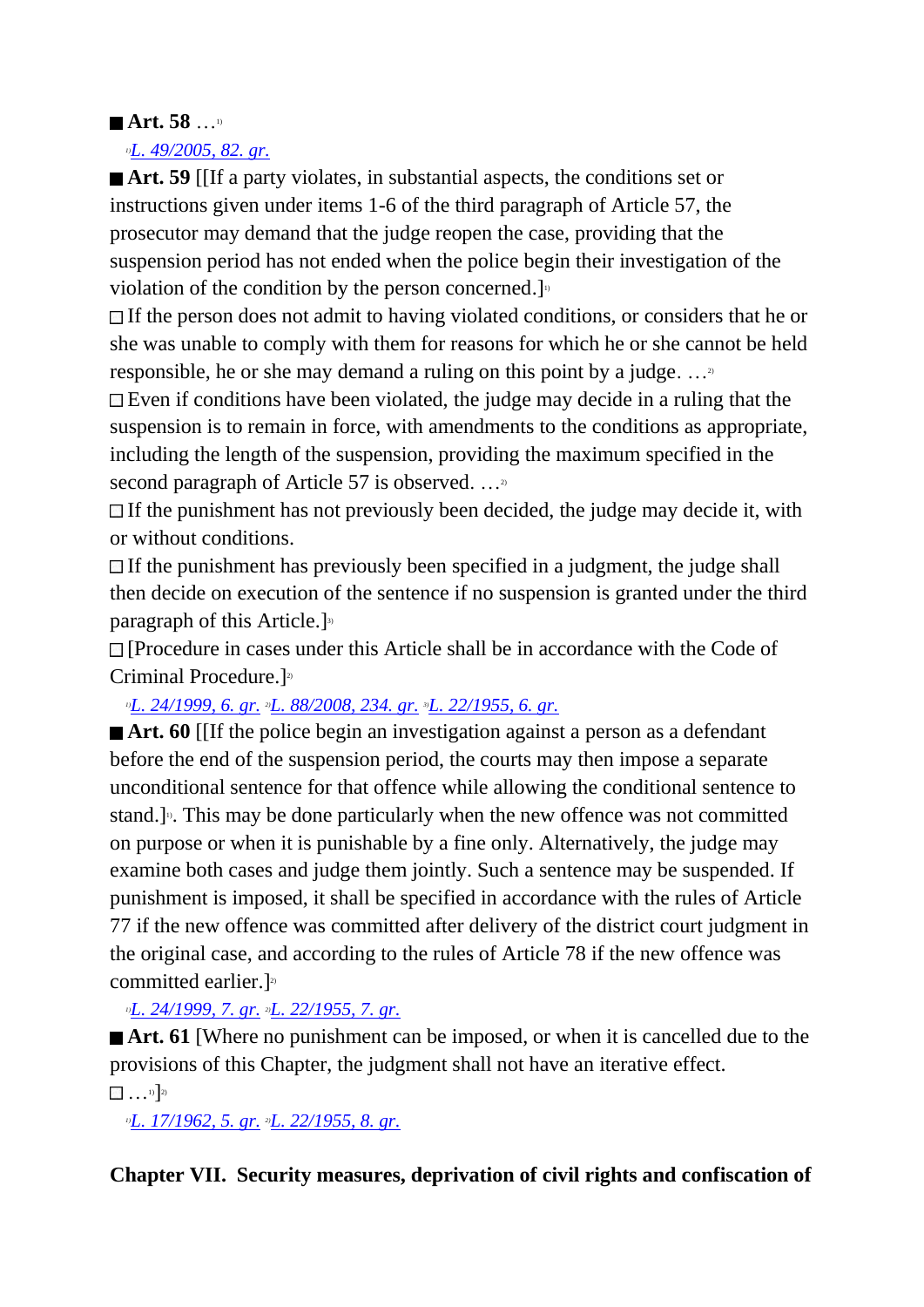#### **assets.**

■ **Art. 62** If a person is acquitted under Article 15, or the conclusion of a judgment is, under Article 16, that punishment would serve no purpose, it may then be determined in a judgment, if it is considered necessary in terms of legal certainty, that measures are to be taken to prevent the person constituting a hazard. If it may be considered that milder measures, such as bail, a prohibition on being in certain places or the deprivation of legal competence would not be of any use, it may be decided that the person be placed in an appropriate home. The Supreme Court shall then appoint a supervisor for the person who shall monitor to ensure that his or her stay in the home shall not last longer than is necessary. When there is considered to be reason, the [minister]<sup>1</sup> shall seek a ruling from the district court in the area where the home is located as to whether the aforesaid measures are considered as still being necessary, providing that the opinion of a physician has been sought. In addition, when a year has elapsed since delivery of the judgment or the last court ruling, or earlier if the [minister]<sup>1</sup> approves, the supervisor may demand that the case be submitted anew for a ruling by the court referred to above. [Procedure in cases under this Article shall be in accordance with the Code of Criminal Procedure.<sup>]2)</sup>

#### *1)[L. 162/2010, 88. gr.](http://www.althingi.is/altext/stjt/2010.162.html) 2)[L. 88/2008, 234. gr.](http://www.althingi.is/altext/stjt/2008.088.html#G234)*

■ **Art. 63** If a person's condition has been as described in Article 15 or Article 16 over a long period after he or she has committed a punishable offence but before a final judgment has been delivered in his or her case, the court may then decide whether punishment is to be imposed or should be waived. If it is considered that the conditions of Article 62 are met, it may be decided in the judgment that the measures taken under that Article are to be applied instead of punishment, or until it is considered possible to execute punishment.

#### ■ Art. 64 …<sup>1)</sup>

#### *1)[L. 31/1961, 4. gr.](http://www.althingi.is/altext/stjtnr.html#1961031?g4)*

**Art. 65** [If it is considered evident from the facts of the case, and after the opinion of a physician has been sought, that an offender who has committed an offence under the influence of alcohol is not capable of controlling his or her craving for alcohol, it may be determined in a judgment that he or she is to be placed in an appropriate home for treatment.]<sup>1</sup> In such a case, the judgment shall provide for placement in the home for up to 18 months or, in the case of a repeated offence, for up to 3 years. [The minister]<sup>3</sup> shall decide, in accordance with the proposals of the governing board of the home and the physician involved, whether the person may be released from the home before the maximum period stated above has passed, because he or she may be regarded as cured.

*1)[L. 31/1961, 5. gr.](http://www.althingi.is/altext/stjtnr.html#1961031?g5) 2)[L. 162/2010, 88. gr.](http://www.althingi.is/altext/stjt/2010.162.html)*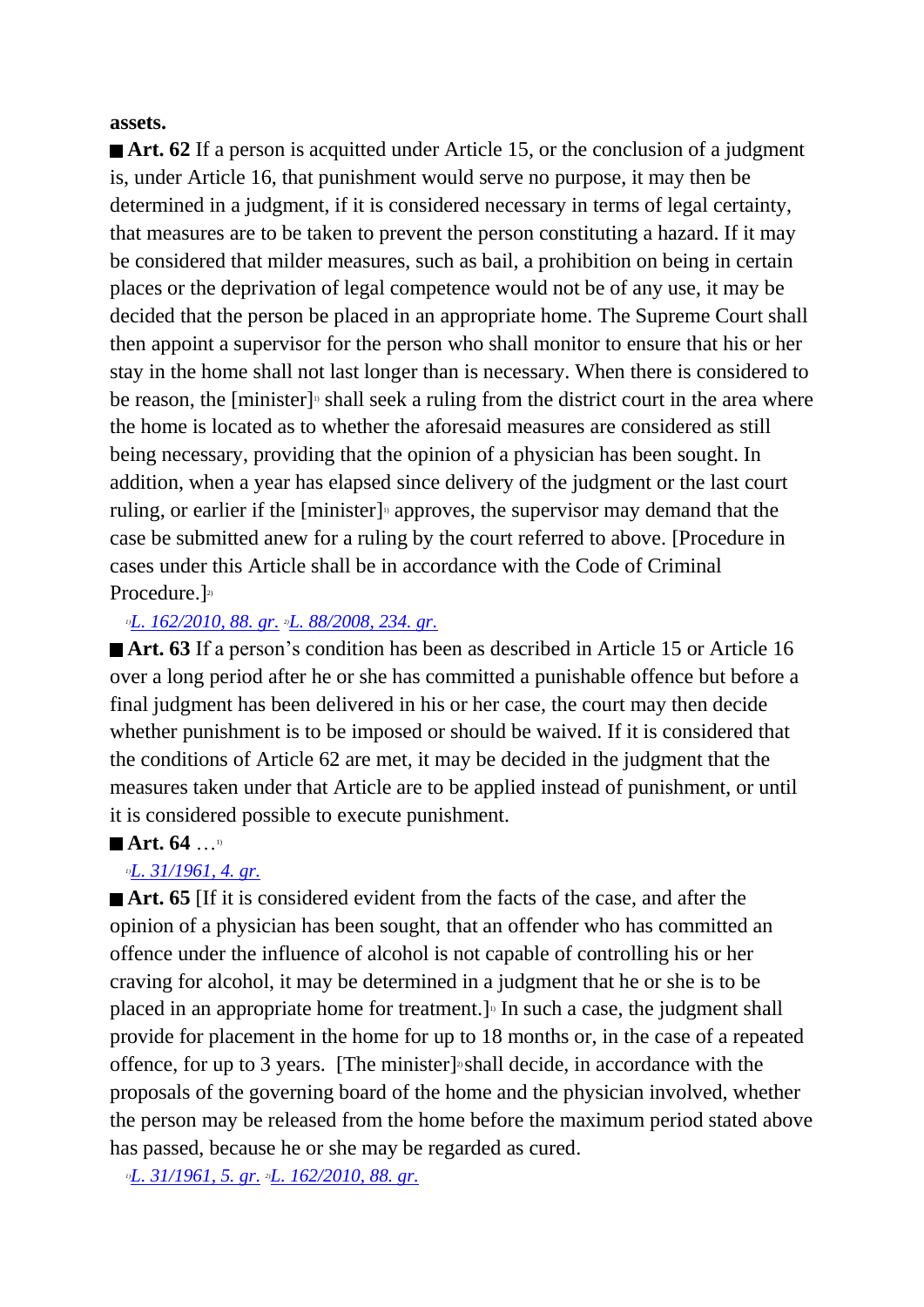**Art. 66** If anyone vows to harm another person or threatens another person with death, arson or other mischief, and punishment either cannot be applied or is considered not to provide adequate security, the prosecution may take steps, either at the request of the person concerned or without such request, if it considers it necessary in view of legal certainty, to have a court ruling delivered as to whether measures are to be taken to prevent the threat from being carried out, including whether the person making the threat is to pay bail or should be taken into custody. A court may rescind such measures if they are no longer considered necessary due to changed circumstances.

If the prosecution so wishes, the case may be referred at any time for a new ruling by a court. The person against whom the ruling is directed may in all cases also demand, when 6 months have passed since the sentence was passed or the last ruling was delivered, and earlier if the prosecution gives its consent, that the matter be referred anew to a court on official instigation.

[Procedure in cases under this Article shall be in accordance with the Code of Criminal Procedure.]<sup>11</sup>

#### *1)[L. 88/2008, 234. gr.](http://www.althingi.is/altext/stjt/2008.088.html#G234)*

**■ Art. 67** If a person is sentenced to [prison]<sup>11</sup> and it can be considered highly likely, in terms of the nature of the offence and the person's mental condition, and also in view of his or her previous conduct, that he or she will offend as a matter of habit or as a means of earning his or her living, and is therefore dangerous to his or her environment, it may be decided, either in the sentence or later in a special case brought at the instigation of the prosecution, that security measures in accordance with Article 66 are to be taken after the sentence has been served. Such measures may be lifted in accordance with the same rules as are laid down in Article 66.

#### *1)[L. 82/1998, 13. gr.](http://www.althingi.is/altext/stjt/1998.082.html)*

**Art. 68** If a civil servant commits a criminal offence, he or she may, in a [criminal case] 1) brought against him or her, be deprived of the right to pursue his or her position if he or she is no longer considered worthy or competent to do so.  $\Box$  A person found guilty of an offence may then, in [a criminal case]<sup>1</sup> brought against him or her, be deprived of the right he or she has acquired to engage in an activity for which an official licence, authorisation in law, appointment or the passing of an examination is required, providing the offence indicates that there is a substantial risk that the convicted person will commit an offence in his or her position or activity. In cases of gross violation, the person may also be deprived of the right described above if he or she is no longer regarded as worthy to pursue the position or exercise the entitlement.

 $A$  person may be deprived of the rights described in the second paragraph for a specific period of up to five years or for life. [The same applies to legal persons,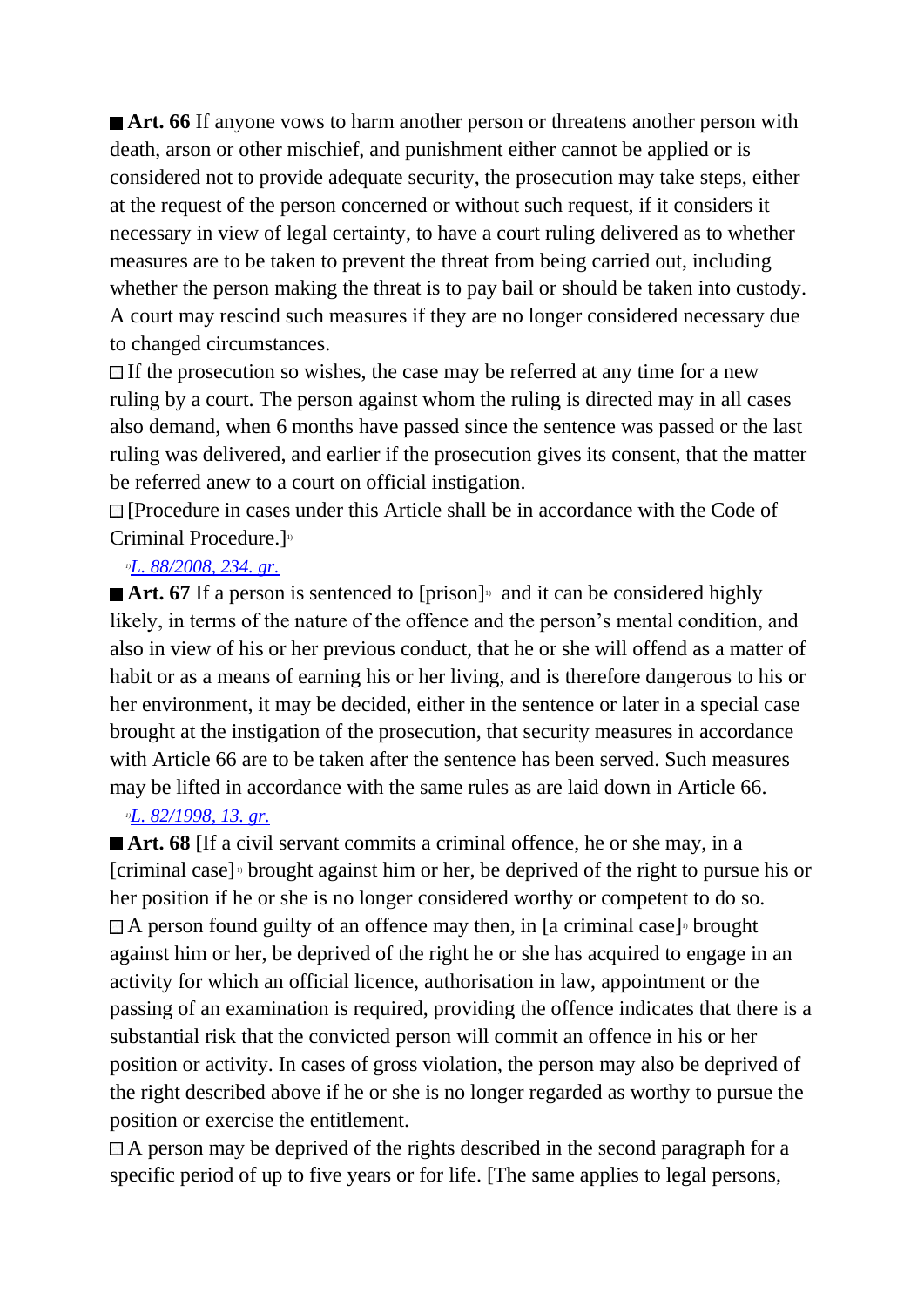though permanent deprivation of rights shall only be determined in the case of gross offences.] 2)

 $\Box$  Special provisions in law on the deprivation of the rights referred to in the first and second paragraphs shall retain their validity.

Deprivation of rights is considered as taking effect from the time specified in the judgment, and at the latest from the time of publication of final judgment.

If an Icelandic citizen or a person who is resident in Iceland is deprived of rights abroad under a judgment in connection with a criminal act, the prosecution may then bring [a criminal case]  $\alpha$  against him or her to effect a deprivation of rights. The same applies if a person has been sentenced to a punishment abroad, even though deprivation of rights was not part of the judgment. Decisions on deprivation of rights as provided for above shall be subject to Icelandic law.]<sup>3)</sup>

*1)[L. 88/2008, 234. gr.](http://www.althingi.is/altext/stjt/2008.088.html#G234) 2)[L. 5/2013, 3.](http://www.althingi.is/altext/stjt/2013.005.html) gr. 3)[L. 31/1961, 6. gr.](http://www.althingi.is/altext/stjtnr.html#1961031?g6)*

**[Art. 68 a** If someone is refused an official position or an official licence to pursue employment because of having committed a criminal offence, the refusal by the authorities may be referred to the courts according to the rules on [criminal]<sup>11</sup> procedure.  $\dots$ <sup>11</sup>

If someone is permanently deprived of rights under a judgment in a [criminal case], $\theta$  then when 5 years have passed since the judgment was delivered, the courts may be approached in accordance with the rules on criminal procedure as to whether the deprivation of rights should be cancelled.  $\ldots$ <sup>9</sup> Special provisions in law regarding the cancellation of a deprivation of rights shall retain their validity.]<sup>21</sup>

*1)[L. 88/2008, 234. gr.](http://www.althingi.is/altext/stjt/2008.088.html#G234) 2)[L. 31/1961, 7. gr.](http://www.althingi.is/altext/stjtnr.html#1961031?g7)*

## **[Chapter VII A. Confiscation.]1)**

## *1)[L. 149/2009, 2. gr.](http://www.althingi.is/altext/stjt/2009.149.html)*

**[Art. 69** Gains derived from an offence, or a sum of money partly or fully equivalent to them, may be confiscated. The same applies to items that are purchased with the gains or that have replaced them. Where it is not possible to prove in detail the monetary value of the gains, it may be estimated. Costs incurred in the commission of an offence are not deducted from the monetary amount of the gains.] $\frac{1}{10}$ 

## *1)[L. 149/2009, 2. gr.](http://www.althingi.is/altext/stjt/2009.149.html)*

**[Art. 69 a** The following may be confiscated by a court judgment:

 1. Items that have been used, or are intended to be used, in the commission of an offence, or regarding which there is thought to be a danger that they will be used for this purpose.

- 2. Items that have come into being through an offence.
- 3. Items that are connected in another manner with the commission of an offence.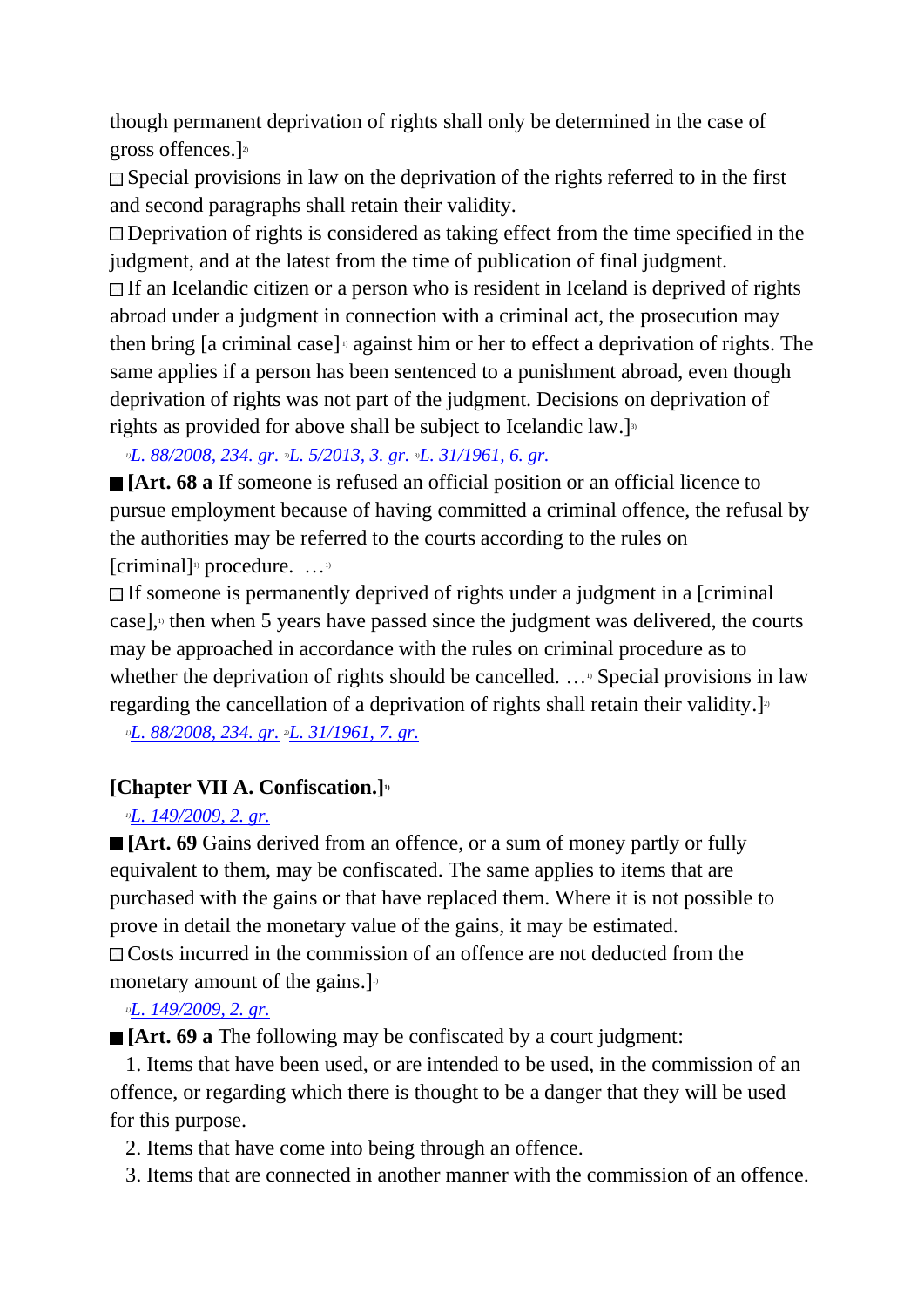$\Box$  Instead of the confiscation of items as provided for in the first paragraph, a sum of money partly or fully equivalent to them may be confiscated.

 $\Box$  If a company is dissolved by a court judgment, its assets, books, documents and other possessions may be confiscated.]<sup>10</sup>

## *1)[L. 149/2009, 2. gr.](http://www.althingi.is/altext/stjt/2009.149.html)*

**[Art. 69 b** Items of value belonging to an individual who has been convicted of an offence may be confiscated, in part or in their entirety, when:

- 1. the offence is of a nature to entail substantial gains and
- 2. it is punishable by at least 6 year's imprisonment.

Subject to the same conditions as are stated in the first paragraph, items of value acquired by the current or former spouse of the offender, or by his/her cohabiting partner, may be confiscated, in part or in their entirety, unless:

 1. the items of value were acquired more than 5 years prior to the commission of the offence or

 2. the individuals in question were not married or cohabiting at the time when the items of value were acquired.

Subject to the same conditions as are stated in the first paragraph, items of value that have come into the possession of a legal person in which the individual in question, alone or together with his or her closest relations, is in a controlling position, may be confiscated, in part or in their entirety. The same applies if a substantial part of the revenues of the legal person are channelled to the individual in question. However, confiscation shall not be permitted if the items of value were acquired by the legal person more than 5 years prior to the commission of the offence.

 $\Box$  If the person in question demonstrates that the items of value were acquired in a lawful manner, they shall not be confiscated.

Instead of the confiscation of items as provided for in the first, second and third paragraphs, a sum of money partly or fully equivalent to them may be confiscated.] 1)

## *1)[L. 149/2009, 2. gr.](http://www.althingi.is/altext/stjt/2009.149.html)*

**[Art. 69 c** If gains derived from an offence have been mixed with possessions that were acquired lawfully, those possessions may be confiscated to the extent of the estimated value of the gains that were mixed with them. $\mathbf{I}^{\text{D}}$ 

## *1)[L. 149/2009, 2. gr.](http://www.althingi.is/altext/stjt/2009.149.html)*

**[Art. 69 d** Confiscation according to Article 69 may be directed at any person who has derived gains from an offence.

Confiscation according to the first and second paragraphs of Article 69a may be directed at the person who has committed the offence and any person for whom he or she worked.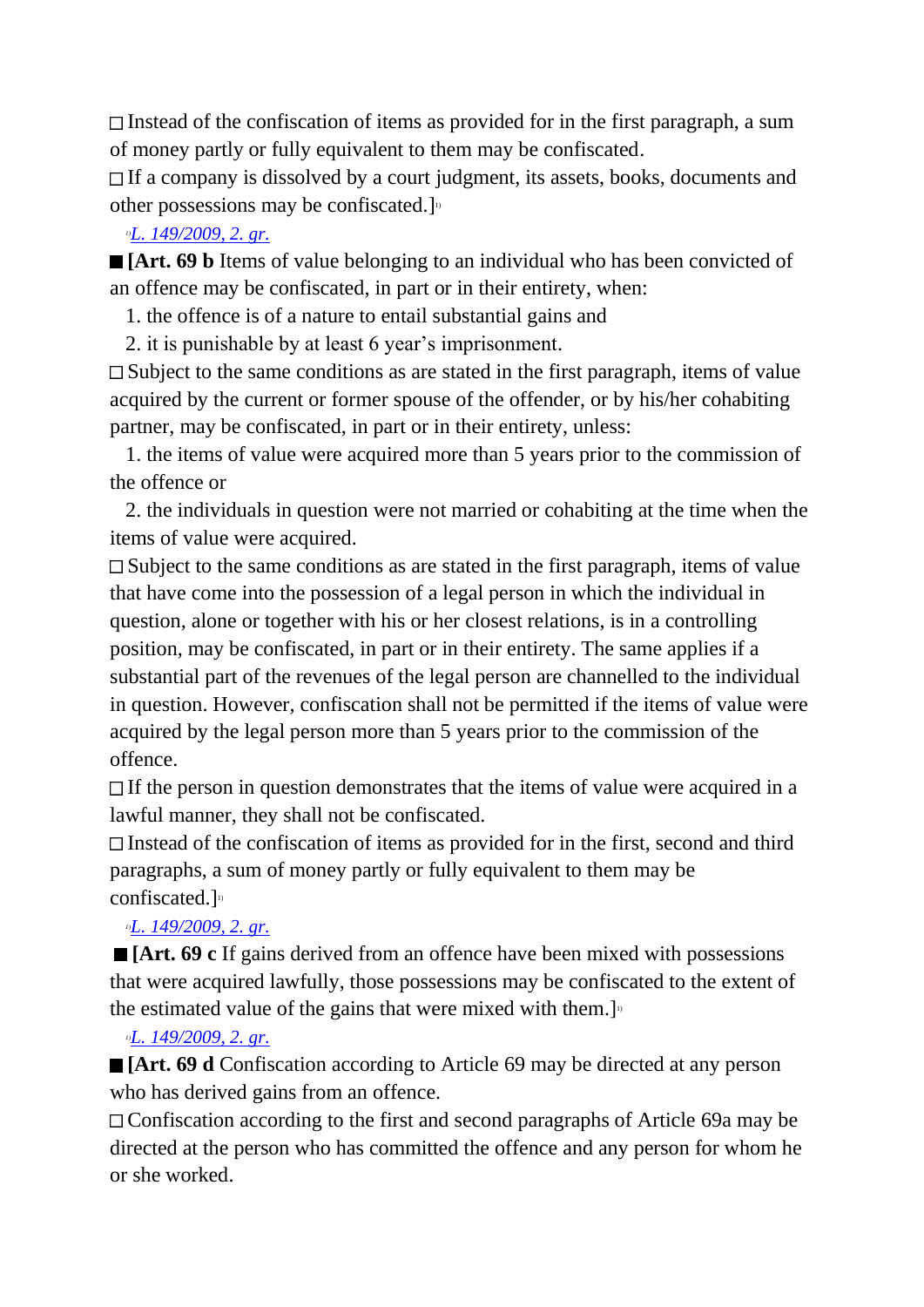Liens on items that are confiscated may only be lifted in accordance with the decision of a court in cases where the lien-holder is not in good faith.

 $\Box$  If any of the persons named in the first and second paragraphs takes measures, after the commission of the offence, regarding ownership or lien rights on gains or items that are to be confiscated, the gains or items may be confiscated from a third party if he or she was aware of the connection between the gains or items and the offence or has demonstrated gross negligence in that regard. The same shall apply in the case of a gift.

Confiscation may not be effected if the person concerned is deceased, except in the case of confiscation under Article 69.]<sup>11</sup>

### *1)[L. 149/2009, 2. gr.](http://www.althingi.is/altext/stjt/2009.149.html)*

**[Art. 69 e** If any person suffers loss or damage when the offence is committed, it may be determined in the judgment that the value of the items confiscated is to be used to pay a compensation claim from the person concerned.

Where the person convicted of the offence pays compensation to the offended party in such a case following the delivery of the judgment, then the amount to be confiscated shall be correspondingly reduced.]<sup>10</sup>

#### *1)[L. 149/2009, 2. gr.](http://www.althingi.is/altext/stjt/2009.149.html)*

**[Art. 69 f** Where confiscation of gains, objects, items, valuables or possessions other than the offender is demanded, the demand shall be directed towards the owner or the lien-holder.

Where the identity of the owner or lien-holder is not known, or where his or her abode in Iceland is not known, the court may then apply confiscation in an action against the offender.

 $\Box$  Where the identity of the offender, or that of the lien-holder, is not known, confiscation may be effected by a court judgment without any person being indicted.

Where items of value have been seized in the course of the investigation of a case and the identity of their owner is not known and no one lays a lawful claim to them within 5 years, they may then be confiscated.]<sup>10</sup>

## *1)[L. 149/2009, 2. gr.](http://www.althingi.is/altext/stjt/2009.149.html)*

**[Art. 69 g** That which is confiscated shall be the possession of the Treasury unless other provisions are expressly made in law. This shall not apply, however, when the equivalent value is used to pay a compensation claim by a person who suffered loss or injury when the offence was committed (*cf.* Article 69 e). [The ministry] 1) may decide that that which is confiscated is to be divided between the Icelandic state and another state or states. When such a decision is taken, it shall be based on consideration including the expenses resulting from the case in the various states, whether loss or damage was suffered there due to the case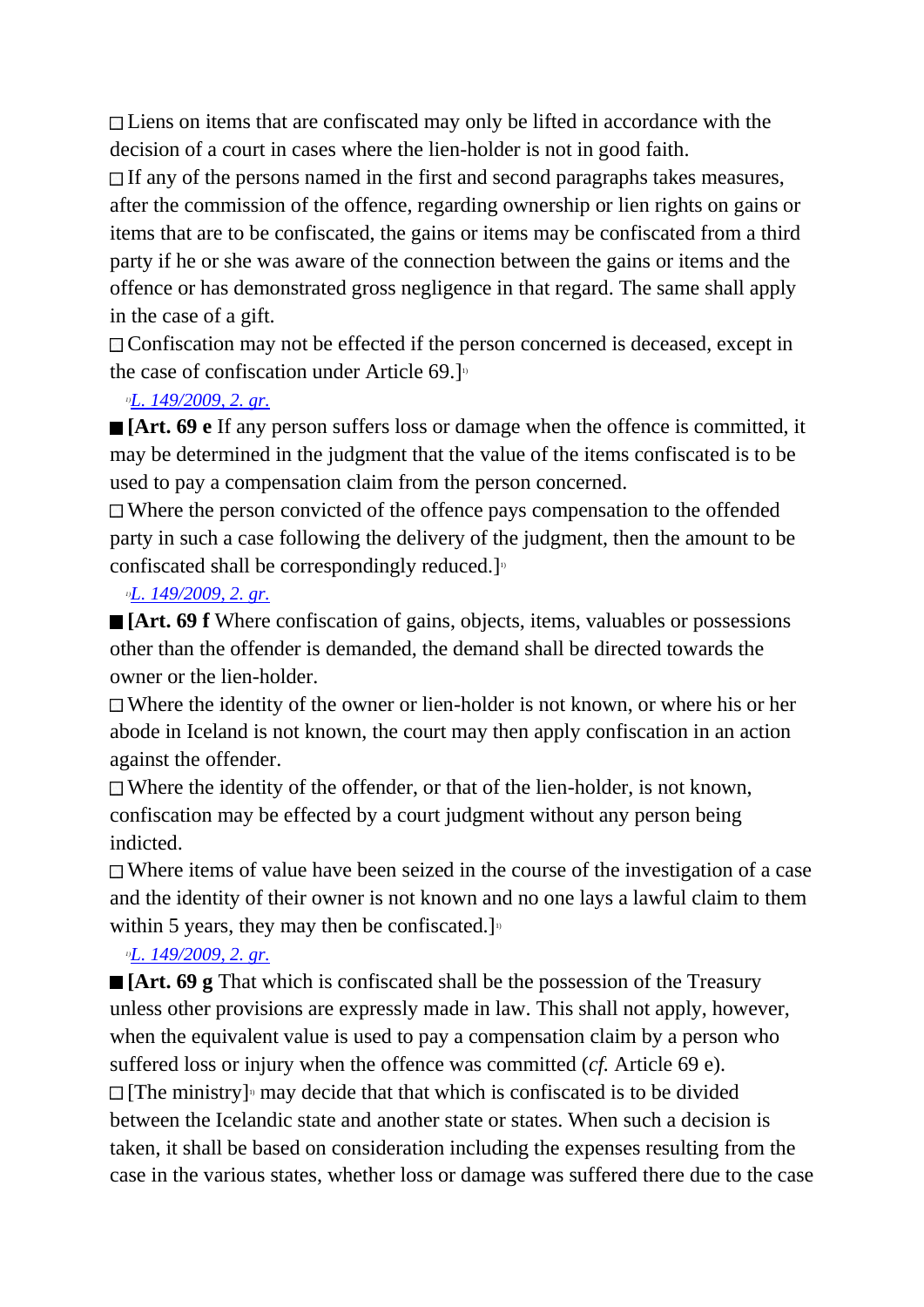and the provenance of the items of value confiscated. Division under this paragraph may not result in reductions of compensation payments to injured parties.]<sup>2</sup>

*1)[L. 162/2010, 88. gr.](http://www.althingi.is/altext/stjt/2010.162.html) 2)[L. 149/2009, 2. gr.](http://www.althingi.is/altext/stjt/2009.149.html)*

#### **Chapter VIII. Factors influencing the severity of punishment.**

■ **Art. 70** When punishment is decided, the following factors, in particular, are to be considered.

- 1. The importance of the object of the offence.
- 2. The extent of the damage or loss caused.
- 3. How much of a threat the action posed, particularly when consideration is given to when, where and how it was carried out.
	- 4. The age of the perpetrator.
	- 5. The perpetrator's former conduct.
	- 6. The strength and degree of the perpetrator's resolve.
	- 7. The perpetrator's motive.
	- 8. The perpetrator's conduct after committing the offence.
- [9. Whether the perpetrator gave information on the participation by other persons in the offence.] 1)

Where more than one person collaborated in the commission of the offence, this shall normally be considered as aggravating the punishment.

[If the action was directed against a man, woman or child closely related to the perpetrator, and the relationship between them is considered as having aggravated the seriousness of the offence, this shall normally be considered as aggravating the punishment.] 2)

#### *1)[L. 39/2000, 4. gr.](http://www.althingi.is/altext/stjt/2000.039.html) 2)[L. 27/2006, 1. gr.](http://www.althingi.is/altext/stjt/2006.027.html)*

**Art. 71** When the law provides for, or permits, a more severe punishment or other sanction in the event of a repeated offence, such provision may not be applied unless, prior to the commission of the latter offence, the offender was convicted of an offence or punished in Iceland for an offence which has an iterative effect on the latter offence, or for an attempted offence or acting as an accessory to such an offence, and in addition must have attained the age of 18 when he or she committed the former offence.

The courts may allow sentences passed abroad to have an iterative effect as if they had been passed in Iceland.

 $\Box$  Iterative effects shall cease to apply when 5 years have elapsed since the perpetrator served his or her former sentence, or since it expired or was lifted, before the commission of the latter offence. If the former punishment took the form of a fine, the period shall be counted as running from the date on which final judgment was delivered or the perpetrator agreed to pay the fine.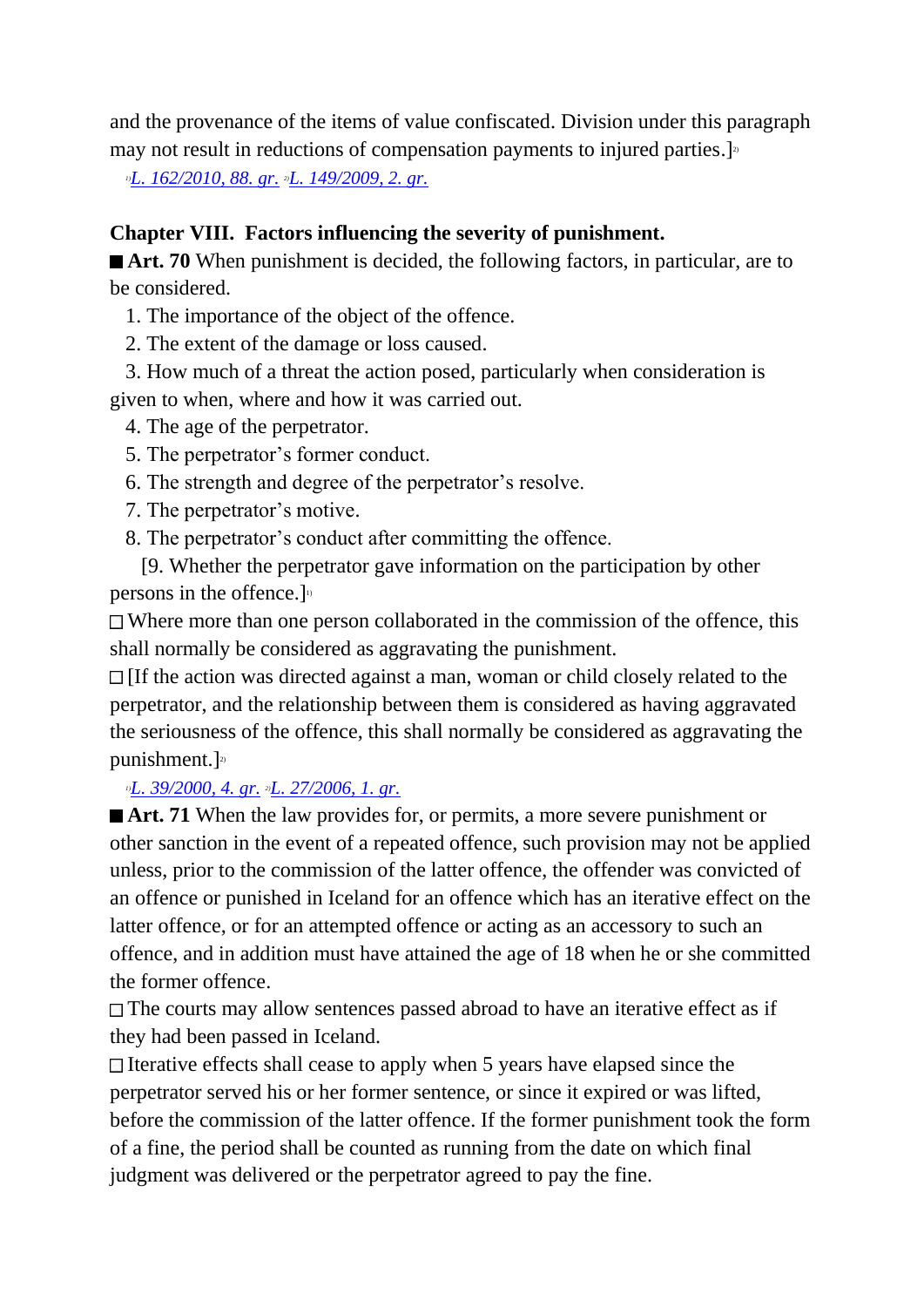■ **Art. 72** Where a person has become an habitual offender, committing one or more types of crime, or commits crimes on a professional basis, punishment may be increased by the addition of up to one half. If this is repeated, the punishment may be doubled.

■ **Art. 73** Where prisoners serving sentences or held in remand for other reasons commit offences against Articles 106., …1) 126, 127, 164, 211, 217, 218, 225, 226, 233 or the second paragraph of Article 257, then when punishment is determined, the maximum prescribed under the aforementioned provisions may be exceeded, though not beyond a doubling of the sentence. In such cases, more lenient punishment than [imprisonment].<sup>2)</sup> may not be imposed.  $\dots$ <sup>2</sup>

 $\Box$  The provisions of the first sentence of the preceding paragraph may also be applied when the offence mentioned there is committed by a former prison convict against the superiors or staff of the penal institution where he or she was held, or when the offence is directed against the institution or its property, and also when a former prison convict commits an offence against the provisions of Article 111 involving prisoners serving sentences in the penal institution in which he or she was held.

If a person who has been sentenced to life imprisonment and has not been pardoned commits a new offence inside or outside the prison, it shall be determined in a judgment what punishment would have been imposed if the previous punishment had not been life imprisonment. In addition, the court may impose a sanction under Article 47, even though the sentence period under item 3 of that article may be doubled.

#### *1)[L. 71/1995, 1. gr.](http://www.althingi.is/altext/stjt/1995.071.html) 2)[L. 82/1998, 14. gr.](http://www.althingi.is/altext/stjt/1998.082.html)*

**Art. 74** The punishment prescribed in law for an offence may be reduced to below the minimum specified under the following circumstances.

 1. When someone has exceeded the limits of an emergency defence measure or emergency action.

 2. When the offence was committed by a person who at the time had not reached the age of 18 and it may be argued that in view of his or her youth, full punishment would not be necessary or would be harmful. In no case may the punishment imposed for offences committed by persons under this age exceed 8 years' imprisonment.

 3. If the perpetrator believed that the deed he or she committed did not constitute a violation of the law, this being either due to excusable ignorance of the law or a misunderstanding of the legal provisions prohibiting the commission of the action.

 4. Where someone has committed an offence in extreme anger or in great mental agitation aroused by the offended party through an unlawful attack or grave insult.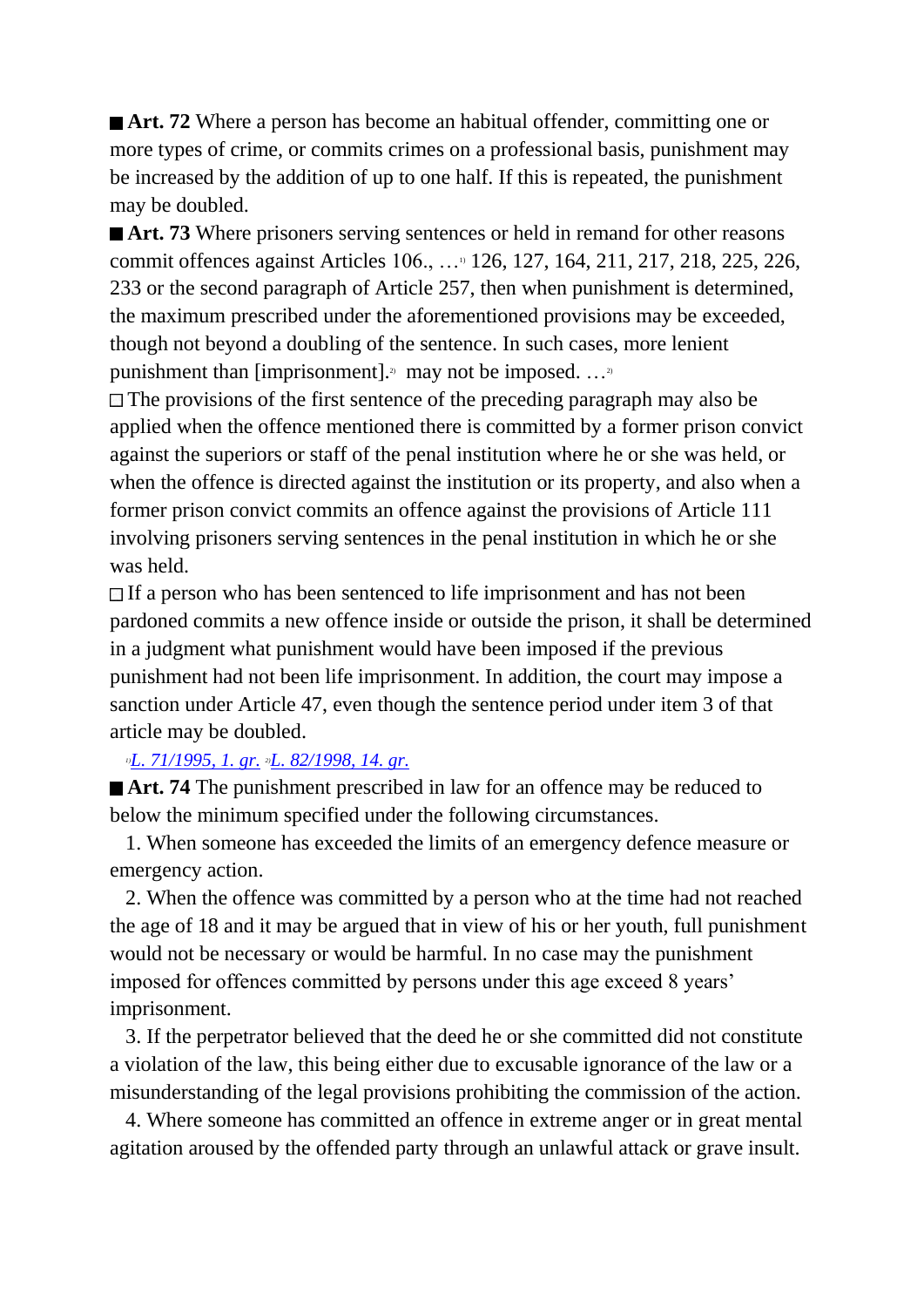5. Where someone is persuaded to commit an offence due to dependence on another person.

 6. Where someone is compelled to commit an offence, though the compulsion is not of such a nature as to make the action completely non-punishable.

 7. Where the perpetrator, acting on his or her own initiative, averted the danger that it involved.

 8. Where the perpetrator, acting on his or her own initiative, made full compensation for the damage or loss that resulted from it, and also where he or she made great efforts to prevent the harmful consequences of the offence, or made all efforts within his or her power to remedy the damage or loss.

 9. Where the perpetrator, acting on his or her own initiative, reports the offence and gives a full account of all the circumstances relating to it.

 $\Box$  Under the circumstances covered in items 1-8 it may be decided that punishment is to be waived in full.

■ **Art. 75** If a person commits an offence in extreme mental excitement, or due to an otherwise temporary state of mental imbalance, or if other circumstances are such that the action is not considered as punishable as is generally the case with offences of the same type, then punishment may be reduced and even, if the offence is not punishable by a more severe punishment than [up to 1 year's

imprisonment], $\alpha$  waived. If the perpetrator put himself or herself into the condition described through the consumption of alcohol, the application of this provision may only be considered if there are extenuating circumstances and the perpetrator has not previously been convicted of an offence of the same, or similar, type or of an offence against the first or second paragraph of Article 123.

#### $\cdots$ <sup>2)</sup>

#### *1)[L. 82/1998, 15. gr.](http://www.althingi.is/altext/stjt/1998.082.html) 2)[L. 22/1955, 9. gr.](http://www.althingi.is/altext/stjtnr.html#1955022?g9)*

■ **Art. 76** Where the offender was held in detention and this is not on account of his or her conduct during the prosecution of the case or its investigation, it shall be decided in the judgment that all or part of the detention period shall take the place of punishment..

Art. 77 If, while the same case is being heard, a person is found guilty of the commission of more than one offence, punishment for them shall be determined jointly in one sentence in such a way that they will both or all be covered; if life imprisonment is the punishment prescribed for the most serious offence then no further punishments shall be imposed for the others.

Punishment shall normally be determined within the limits laid down in the penal provision covering the offences; if they are not all covered by the same penal provision, then within the limits laid down by the penal provision specifying the most serious punishment. Nevertheless, according to the circumstances of the case,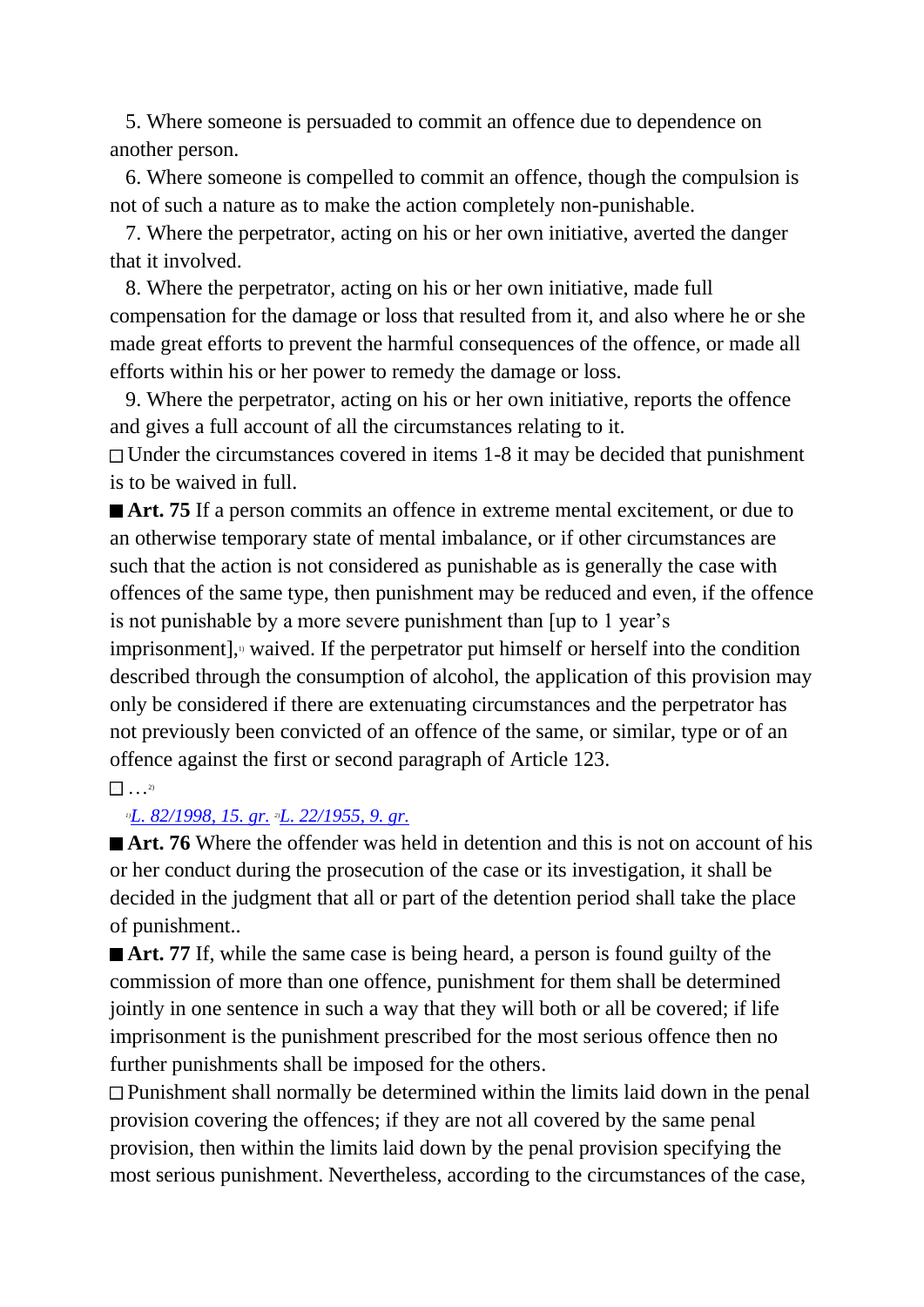the punishment may be aggravated by the addition of up to one half of it. However, the courts may, in cases when a person is sentenced at the same time for a serious offence and another which is relatively trivial, apply even the lightest punishment prescribed for the more serious offence.

 $\sim$  1)

If sentence is passed at the same time covering two or more offences, one or some of which are punishable by  $[imprisomment]$ , and the others by fines, then the court may impose both fines and [imprisonment].

*1)[L. 82/1998, 16. gr.](http://www.althingi.is/altext/stjt/1998.082.html)*

■ **Art. 78** If someone who has been sentenced for one or more offences is convicted of having committed other offences before being sentenced, an additional punishment shall be imposed corresponding to the aggravation of punishment that would have been imposed if sentence had been passed in respect of all the offences in the former case. [Sentences of less than 30 days' imprisonment may then be imposed. $]$ <sup>1)</sup>

 $\frac{1}{2}$  . . . 2)

*1)[L. 82/1998, 17. gr.](http://www.althingi.is/altext/stjt/1998.082.html) 2)[L. 48/1988, 31. gr.](http://www.althingi.is/altext/stjt/1988.048.html)*

■ **Art. 79** [Where the law provides for additional punishment for an offence, the limits set in Article 34 shall not exclude the possibility of passing a sentence of up to 20 years' imprisonment.]

*1)[L. 82/1998, 18. gr.](http://www.althingi.is/altext/stjt/1998.082.html)*

## **Chapter IX. [Limitation of criminal liability [prescription], cancellation of sanctions and restoration of civil rights.] 1)**

*1)[L. 20/1981, 3. gr.](http://www.althingi.is/altext/stjtnr.html#1981020?g3)*

**Art. 80** [Criminal liability shall be subject to time limits according to Articles 81 and 82. This shall also apply to offences defined in separate criminal statutes unless other provisions are made in them.]<sup>11</sup>

*1)[L. 20/1981, 4. gr.](http://www.althingi.is/altext/stjtnr.html#1981020?g4)*

■ **Art. 81** [Criminal liability shall expire after the following periods:

 1. Two years, when the punishment prescribed for the offence does not exceed 1 year's imprisonment or when the punishment incurred does not exceed a fine.

 2. Five years, when the punishment prescribed for the offence does not exceed 4 years' imprisonment.

 3. Ten years, when the punishment prescribed for the offence does not exceed 4 years' imprisonment.

 4. [Fifteen years, when the most severe punishment prescribed for the offence exceeds 10 years' imprisonment but is still a definite period.]<sup>10</sup>

 $\Box$  [Without prejudice to the provisions of the first paragraph, criminal liability for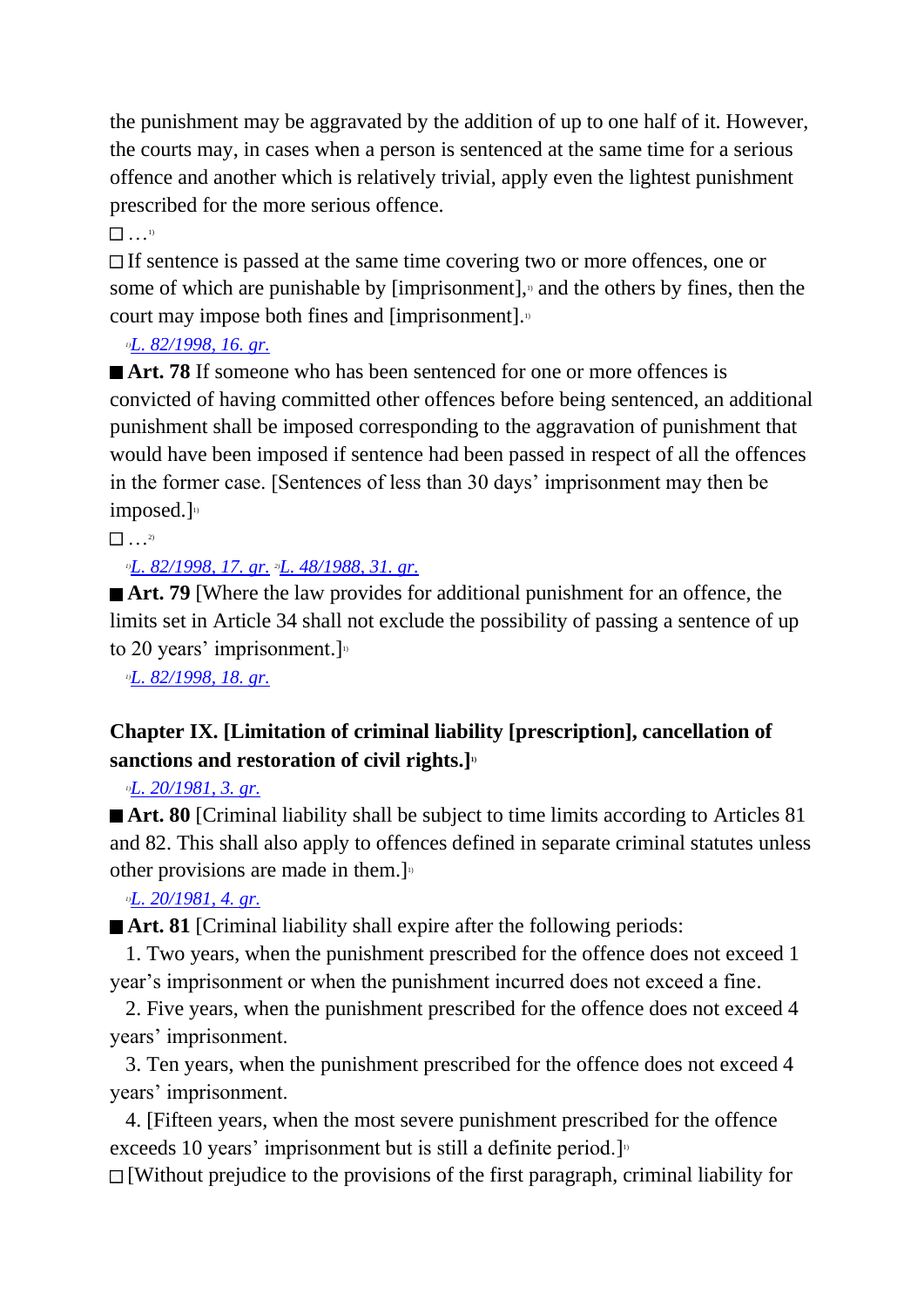offences under Article 194, the first paragraph of Article 200 and the first paragraph of Article 201 does not expire when the offence was committed against a child under the age of 18 years. [The same applies to offences under the first paragraph of Article 202.]<sup>2</sup>]<sup>3)</sup>

 $\Box$  [The period of prescription applying to offences involving evasion of the payment of customs duties, taxes or other public levies shall at no time be less than 5 years.] 1)

 $\Box$  Where a person is guilty of conduct that is punishable under more than one criminal provision, the period of prescription applying to the offences shall be based on the provision specifying the most severe punishment.]<sup>40</sup>

 $\Box$  [The period of prescription applying to criminal liability of legal persons is 5 years.] 5)

## *1)[L. 63/1998, 1. gr.](http://www.althingi.is/altext/stjt/1998.063.html) 2)[L. 37/2013, 1. gr.](http://www.althingi.is/altext/stjt/2013.037.html) 3)[L. 61/2007, 1. gr.](http://www.althingi.is/altext/stjt/2007.061.html) 4)[L. 20/1981, 5. gr.](http://www.althingi.is/altext/stjtnr.html#1981020?g5) 5)[L. 39/2000, 5.](http://www.althingi.is/altext/stjt/2000.039.html)  [gr.](http://www.althingi.is/altext/stjt/2000.039.html)*

**Art. 82** [The period of prescription shall run from the date on which the punishable action or punishable failure to act ended. [The period of prescription applying to offences under Article 197, Article 198, Article 199, the second and third paragraphs of Article 200, the second paragraph of Article 201, [the second, third and fourth paragraphs of Article 202], $\frac{1}{2}$  [the second and fourth paragraphs of Article 206, the first paragraph of Article 210 b, Article 218 a and item 2 of the first paragraph of Article 227 a]<sup> $2$ </sup> shall only run from the day on which the offended party attains the age of 18 years.]<sup>3</sup>

Where punishability depends, partly or entirely, on the conduct having led to a certain result, then the period of prescription shall only run from the time when this result appears. The same shall apply if the punishability depends on the occurrence of a certain event after the conduct is discontinued, in which case the period of prescription shall only begin to run when that event has occurred.

If a punishable offence is committed on board an Icelandic vessel or aircraft outside Icelandic [jurisdiction]<sup>®</sup>, the period of prescription shall only begin when the vessel or aircraft has arrived in an Icelandic port. The period shall, however, begin no later than 1 year after the commission of the offence.

 $\Box$  [The period of prescription shall be suspended when a criminal investigator commences investigation against a suspected person. In cases which the police may, according to law, conclude by settlement, the period of prescription shall be suspended when the police charge the person with the offence and notify him/her of an offer of settlement. In other cases where an administrative authority is authorized by law to determine the penalty for an offence, the period of prescription shall be suspended when the administrative authority charges the person with such an offence. [Where the period of prescription is suspended vis-à-vis the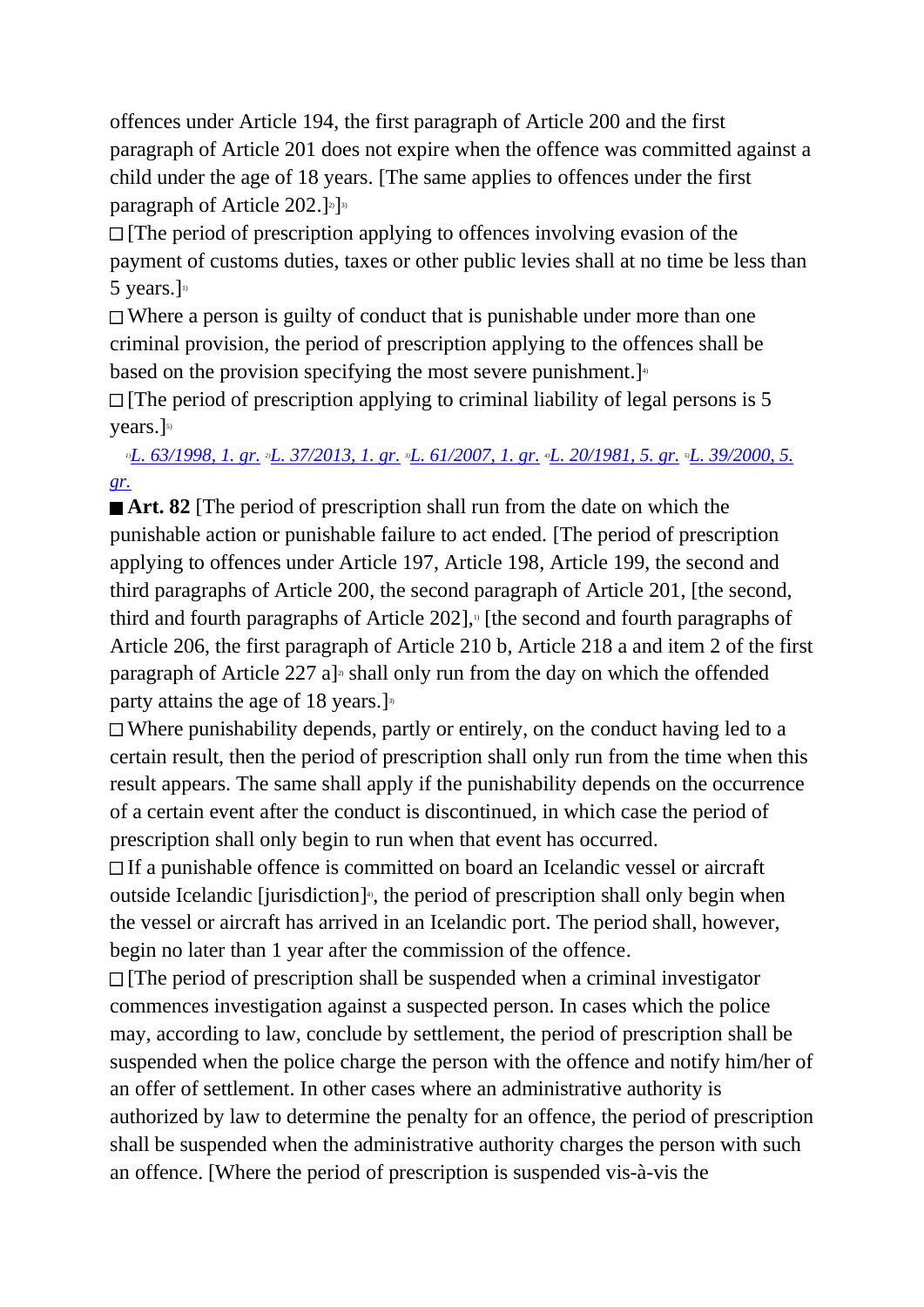representative of a legal person, the employee of a legal person or another person working under the auspices of the legal person, the period shall also be suspended vis-à-vis the legal person. The suspension of a period of prescription vis-à-vis a legal person shall not lead to suspension of the period of prescription vis-à-vis a representative or employee of the legal person, or of others under its auspices.]<sup>6</sup>]<sup>4</sup>  $\Box$  [An investigation as provided for in the para. 4 shall not suspend the period of prescription if the investigator discontinues the investigation, the prosecutor decides not to [institute criminal proceedings]<sup>3</sup> against the accused or the prosecutor revokes the indictment. Also, if the investigation is suspended for an indefinite period, this shall not suspend the period of prescription. If a criminal investigation is suspended because the accused person has evaded investigation, the period of prescription will be suspended by the investigation, but the time during which the investigation was in progress shall not be counted as part of the period of prescription.  $\ldots$ <sup>5</sup>]<sup>4)</sup>

 $\Box$  When criminal liability has expired in accordance with the foregoing, punishment for the conduct may not be imposed and nor may the sanctions prescribed in Articles 62-67.The same applies to the confiscation of property and deprivation of rights and remedies prescribed under the second paragraph of Article 148 and the second paragraph of Article 241. The period of prescription as regards confiscation shall not be shorter than 5 years, and 10 years in the case of confiscation under

 $\ldots$ <sup>n</sup> the first paragraph of Article 69 and comparable provisions of separate criminal statutes unless other provisions are made in them.]<sup>\$91</sup>

*1)[L. 37/2013, 2. gr.](http://www.althingi.is/altext/stjt/2013.037.html) 2)[L. 58/2012, 3. gr.](http://www.althingi.is/altext/stjt/2012.058.html) 3)[L. 61/2007, 2. gr.](http://www.althingi.is/altext/stjt/2007.061.html) This provision also applies to offences committed prior to the commencement of [l. 61/2007, providing that the period of](http://www.althingi.is/altext/stjt/2007.061.html)  [prescription under that Act has not started to run,](http://www.althingi.is/altext/stjt/2007.061.html) cf. [Article 14 of the same Act.](http://www.althingi.is/altext/stjt/2007.061.html) L. 63/1998, [2. gr.](http://www.althingi.is/altext/stjt/1998.063.html) 5)[L. 88/2008, 234. gr.](http://www.althingi.is/altext/stjt/2008.088.html#G234) 6)[L. 140/1998, 5. gr.](http://www.althingi.is/altext/stjt/1998.140.html) 7)[L. 149/2009, 3. gr.](http://www.althingi.is/altext/stjt/2009.149.html) 8)[L. 20/1981, 6. gr.](http://www.althingi.is/altext/stjtnr.html#1981020?g6)*

Art. 83 [[Imprisonment]<sup>1</sup> or commitment to an institution according to a court judgment shall be cancelled if its enforcement has not begun within the following periods:

 1. Five years if the punishment consists of …1) imprisonment of up to 1 year or if commitment to an institution has been ordered under Article 65.

 2. Ten years if the punishment consists of imprisonment of more than 1 year and up to 4 years; this shall also apply to sanctions imposed by a judgment under Articles 62, 66 and 67.

 3. Fifteen years if the punishment consists of imprisonment of more than 4 years, to a maximum of 8 years.

 4. Twenty years, if a prison term for a definite length of time longer than 8 years was imposed by a judgment.

 $\Box$  The periods of prescription according to the foregoing begin when it is possible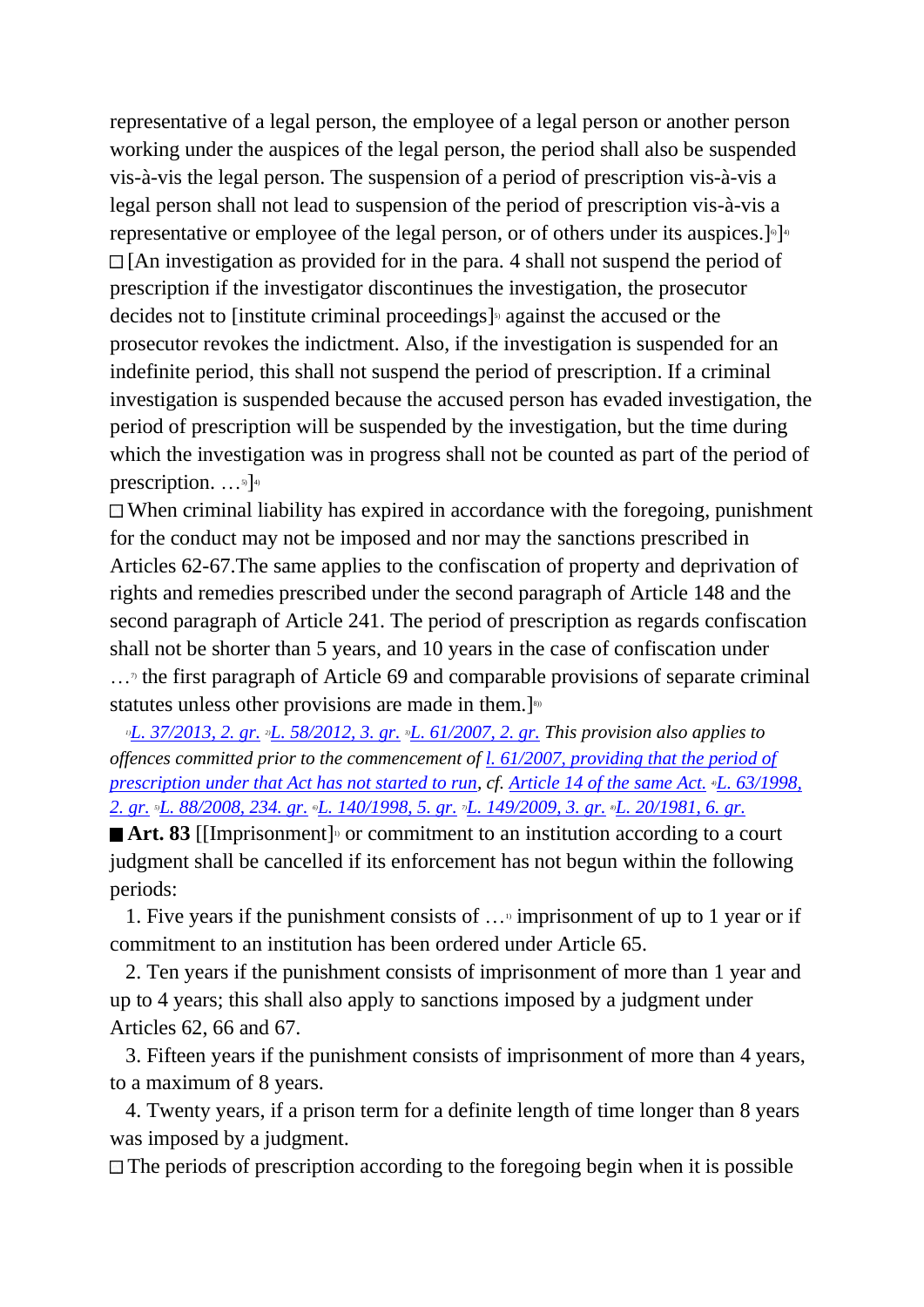to enforce the sentence according to the general provisions of law.

A period of deferment of enforcement of punishment under a suspended sentence shall not be counted as part of the period of prescription; nor shall time during which the party is held in  $[prison]$ <sup>0</sup> or committed to an institution under another judgment. The same applies to a conditional pardon; however, the period of prescription shall not be extended by more than the period of suspension.  $\Box$  The period of prescription is suspended when enforcement of a sentence begins. When a prisoner, having served part of the [prison term]<sup>3</sup> or period of committal to an institution, is grated a probationary release or conditional pardon and then violates the terms of probation and it is decided that he or she is to serve the remainder of the [prison term]<sup>1</sup> or period of committal to an institution, the period of prescription regarding the remainder of the sentence and other sanctions imposed in the judgment shall then be counted as running from the time when such a decision is taken. If enforcement of sentence or other sanctions under the first paragraph is suspended for reasons other than those stated in this paragraph, the period of prescription shall be counted as running from the time when the suspension occurred.] $2^{\circ}$ 

## *1)[L. 82/1998, 19. gr.](http://www.althingi.is/altext/stjt/1998.082.html) 2)[L. 20/1981, 7. gr.](http://www.althingi.is/altext/stjtnr.html#1981020?g7)*

**[Art. 83 a** [A fine according to a judgment, ruling or settlement shall not be enforceable when 3 years have elapsed since the date the judgment, ruling or settlement first became enforceable. If the fine amounts to ISK 60,000 or more, however, this period shall, be 5 years.]

 $\Box$  [If the payment of fines is secured by distraint or another similar means within periods of prescription under the first paragraph, the periods shall be extended by 2 years.]

A punishment imposed as an alternative to a fine under Article 53 shall be dropped in accordance with the provisions of [the first and second  $\beta$  paragraphs], $\beta$  unless enforcement is begun within the time limits provided for there. Confiscation according to a judgment, ruling or settlement shall be annulled when 5 years have been passed from the time when it became enforceable. A period of prescription of 10 years may, however, be determined in a judgment. The provisions of the second paragraph also apply to confiscation.

 $\Box$  The period during which enforcement is suspended under the terms of a suspended sentence or conditional pardon shall not be counted as part of the period of prescription.] 2)

## *1)[L. 63/1998, 3. gr.](http://www.althingi.is/altext/stjt/1998.063.html) 2)[L. 20/1981, 8. gr.](http://www.althingi.is/altext/stjtnr.html#1981020?g8)*

**[Art. 83 b** A judgment, decree or settlement providing for punishment or other sanctions under Chapter VII cannot be enforced following the death of the convicted person (see, however, the second paragraph) unless provision is made to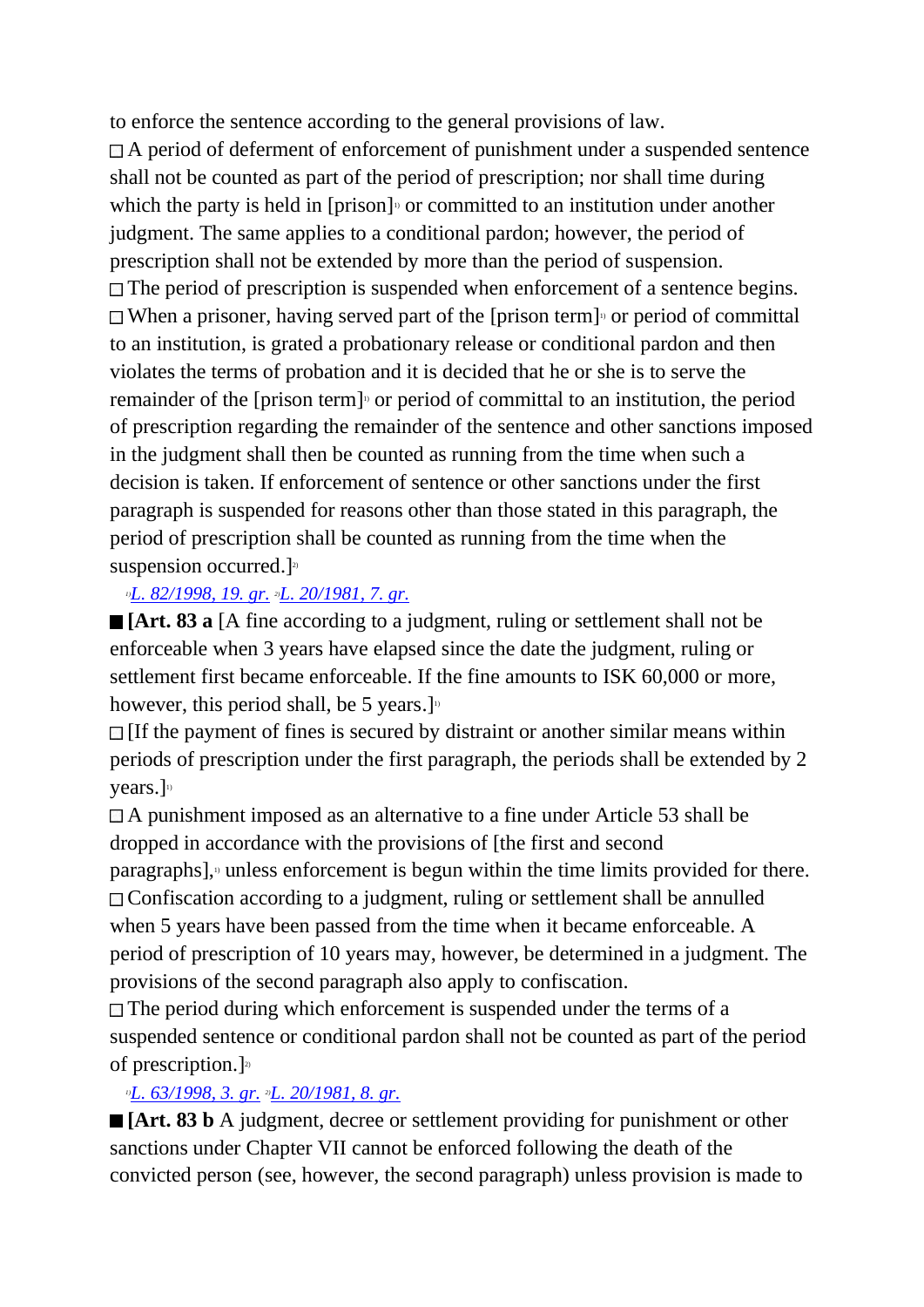the contrary in law.

Where a judgment, ruling or settlement providing for confiscation has not been enforced in part or in full upon the death of a convicted person, the Director of Public Prosecutions may require a judge of the district court in the convicted person's last venue to make a ruling to the effect that the provisions on confiscation are to be enforced providing that the confiscation is due to gains by the convicted person derived from an offence or concerns items that came into being through an unlawful action. In such a case the judge may alter the provision on confiscation by substituting confiscation of a specific sum of money for confiscation of an item. [Procedure in cases covered by this paragraph shall be subject to the Code of Criminal Procedure.<sup>]10</sup>

Provisions of judgments delivered under the second paragraph of Article 148 and the second paragraph of Article 241 may be enforced after the death of the person sentenced.]<sup>2)</sup>

*1)[L. 88/2008, 234. gr.](http://www.althingi.is/altext/stjt/2008.088.html#G234) 2)[L. 20/1981, 9. gr.](http://www.althingi.is/altext/stjtnr.html#1981020?g9)*

## ■ **Art. 84** …<sup>1)</sup>

When a person is sentenced for the first time for an offence entailing an abridgement of civil rights and the punishment is not in excess of 1 year's [imprisonment], $\alpha$  he or she shall, when 5 years have elapsed from the time when the sentence was completed, became unenforceable due to prescription or was dropped, enjoy all the rights conferred by the restitution of civil rights, providing he or she has not been indicted during this period for an offence punishable by a sentence heavier than a fine.

*1)[L. 22/1955, 9. gr.](http://www.althingi.is/altext/stjtnr.html#1955022?g9) 2)[L. 82/1998, 20. gr.](http://www.althingi.is/altext/stjt/1998.082.html)*

■ **Art. 85** When 2 years of the period specified in the second paragraph of Article 84 have elapsed, and providing that the other conditions laid down there are met, the [President]<sup> $\alpha$ </sup> may, if the sentenced person has behaved well during this period, grant him or her restitution of civil rights.

[The President]<sup>11</sup> may also grant a person restitution of civil rights when at least 5 years have elapsed after the time when his or her sentence was completed, became unenforceable due to prescription or was dropped, providing that the applicant produces proof, which is considered valid, that his or her behaviour has been good during the period in question.

[Under special circumstances, restitution of civil rights may be granted although the term of the sentence is as long as is specified in the second paragraph, even though the time that has elapsed is not longer than is required under the first paragraph.]<sup>2)</sup>

*1)[L. 100/1951, 4. gr.](http://www.althingi.is/altext/stjtnr.html#1951100?g4) 2)[L. 36/1944, 1. gr.](http://www.althingi.is/altext/stjtnr.html#1944036?g1)* **Chapter X. Treason.**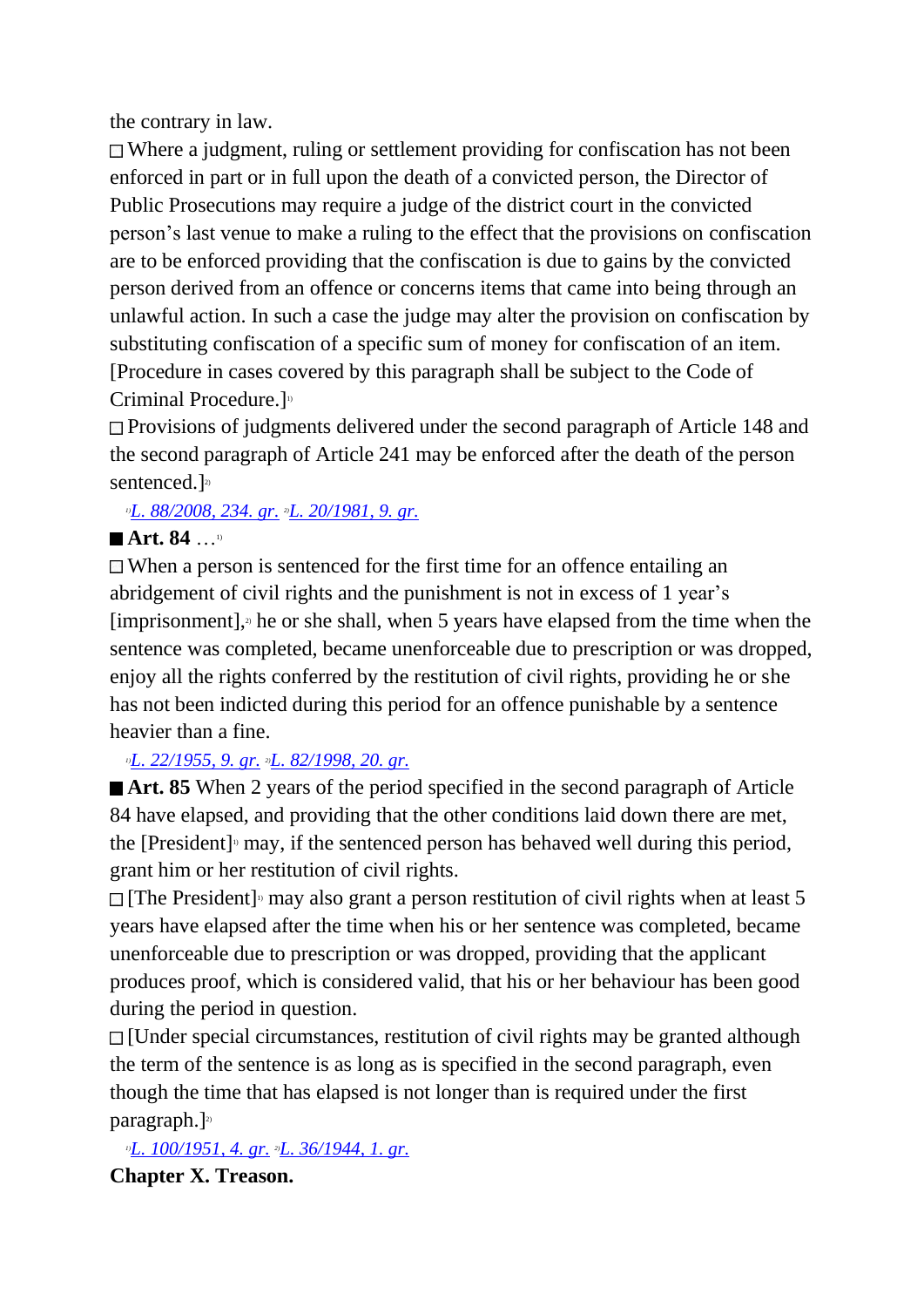■ **Art. 86** Any person found guilty of an act aimed at an attempt by means of force, threat of force, other compulsion or treachery to bring the Icelandic state or part of it under foreign control or else to take some part of the state out of its jurisdiction, shall be subject to imprisonment for no less than 4 years or for life.

■ **Art. 87** If a person establishes an alliance with the government of a foreign state for the purpose of engaging in hostile undertakings or hostilities against the Icelandic state or its allies without the act falling under Article 86, this will be punishable by imprisonment of not less than 2 years or for life. If this is done for the purpose of having a foreign state abridge the Icelandic state's right of selfdetermination in another manner, this will be punishable by imprisonment of up to 8 years.

**Art. 88** [Any person who publicly, in speech or in writing, recommends that a foreign state commence hostile undertakings against the Icelandic state, or interfere in its affairs, or who contributes towards this, and anyone who causes a danger of such interference through insults, physical assaults, damage to property or other actions which are likely to cause such a danger, shall be subjected to  $\ldots$  <sup>1</sup> up to 6 years' imprisonment. If the offence is considered extremely trivial, a fine may be imposed as a punishment.] $\frac{2}{3}$ 

#### *1)[L. 82/1998, 21. gr.](http://www.althingi.is/altext/stjt/1998.082.html) 2)[L. 47/1941, 1. gr.](http://www.althingi.is/altext/stjtnr.html#1941047?g1)*

■ **Art. 89** If during hostilities an Icelandic citizen carries arms against the Icelandic state or its allies, this shall be punishable by not less than 2 years' imprisonment.  $\Box$  The same punishment shall be applied to anyone who, during hostilities or when hostilities are imminent, gives the enemies of the Icelandic state assistance, in word or deed, or weakens the power of resistance of the Icelandic state or of its allies.. ■ **Art. 90** If, during hostilities or when hostilities are imminent, a person violates an agreement or obligation concerning measures taken by the Icelandic state in connection with hostilities or the danger of hostilities, that person shall be subject to up to  $\ldots$ <sup>10</sup> 3 years' imprisonment.

If a person has done this through gross negligence, he or she shall be punished by a fine or  $[up to 1 year's important].$ 

#### *1)[L. 82/1998, 22. gr.](http://www.althingi.is/altext/stjt/1998.082.html)*

■ **Art. 91** Any person who announces, reports or in another manner discloses to unauthorised persons secret agreements, plans or resolutions by the state regarding matters on which its good standing or rights vis-à-vis other states depend, or which are of major financial or commercial significance for the Icelandic nation vis-à-vis other countries, shall be imprisoned for up to 16 years.

 $\Box$  The same punishment shall be applied to any person who falsifies, renders useless or disposes of a document or other items on which the good standing of the state or its rights vis-à-vis other states depend.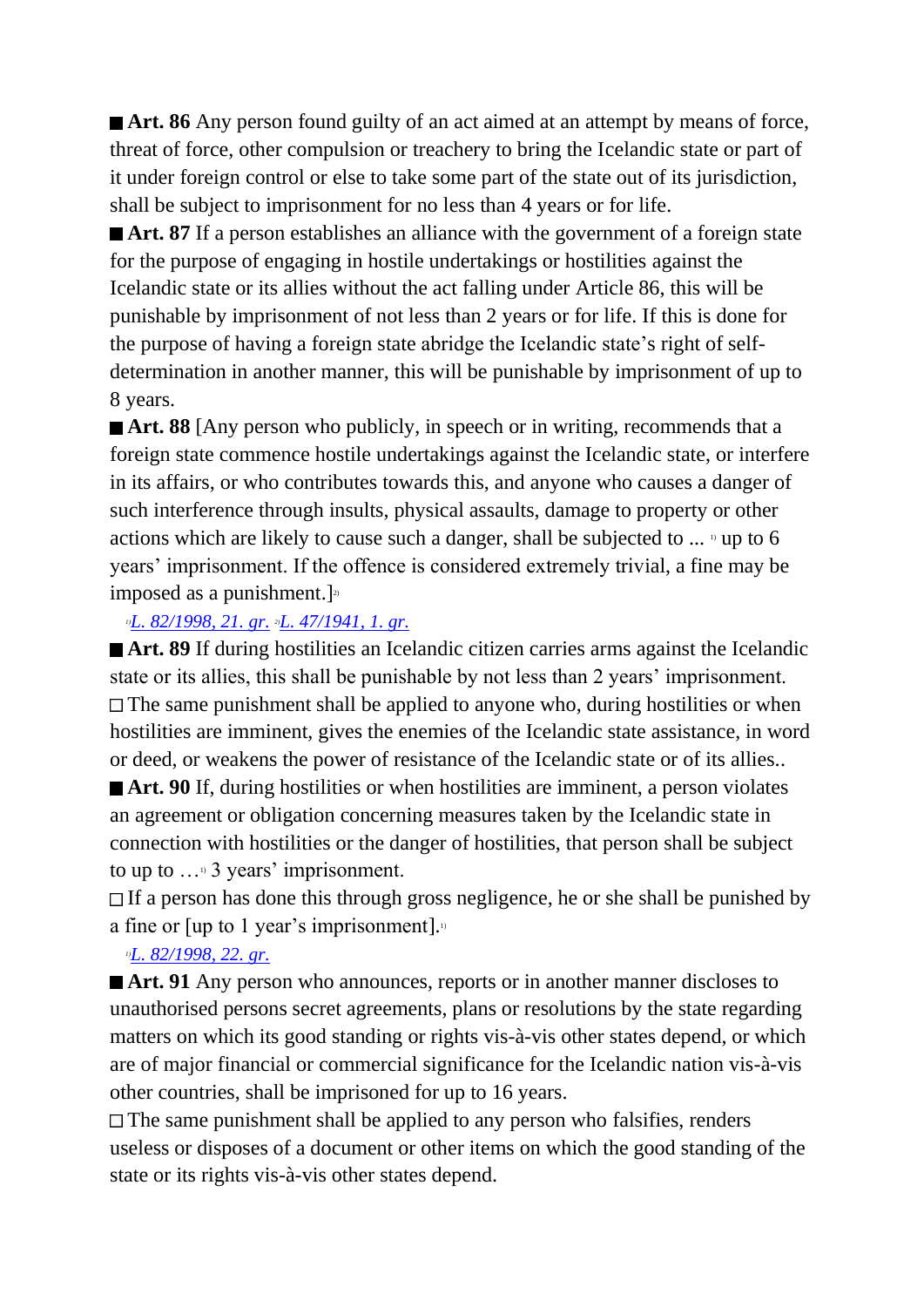The same punishment shall furthermore be applied to any person who has been commissioned by the Icelandic state to negotiate or finalise a matter with another state if he or she fails to protect the interests of the Icelandic state in executing this commission.

If offences described in the first and second paragraphs above are committed through negligence, the punishment shall take the form of  $\ldots$  " up to 3 years' imprisonment, or of a fine if there are special extenuating circumstances.

## *1)[L. 82/1998, 23. gr.](http://www.althingi.is/altext/stjt/1998.082.html)*

■ **Art. 92** Any person who announces, reports or in another manner discloses to unauthorised persons secret military defence measures that the Icelandic state has taken shall be subjected to  $\ldots$ <sup>1</sup> up to 10 years' imprisonment, or to a fine if the offence is trivial.

The same punishment shall be applied to any person who, intentionally or through negligence, jeopardizes the neutrality of the Icelandic state, assists a foreign state in abridging its neutrality or violates a prohibition which the state has made to protect its neutrality.

## *1)[L. 82/1998, 24. gr.](http://www.althingi.is/altext/stjt/1998.082.html)*

■ **Art. 93** If any person contributes to having spying for a foreign state or foreign political parties directed at any matter within the Icelandic state, or making it possible, directly or indirectly, this shall be punishable by  $\ldots$  up to 5 years' imprisonment.

## *1)[L. 82/1998, 25. gr.](http://www.althingi.is/altext/stjt/1998.082.html)*

■ **Art. 94** If an action for which punishment is prescribed in Chapter XXIII, XXIV or XXV of this Act is directed at the head of a foreign state, or its ambassadors to Iceland, the punishment prescribed for the offence may be increased by up to one half again.

■ **Art. 95** [Any person who publicly insults a foreign nation or foreign state, its supreme official, its head of state, its flag or other recognized national symbol, or the flag of the United Nations or the flag of the European Union, shall be subjected to a fine [ up to 2 years' imprisonment. In cases of serious offences, the punishment shall take the form of up to 6 years' imprisonment.  $]$ <sup>1</sup>

 $\Box$  [The same punishment shall be applied to any person who publicly insults or otherwise utters abusive words or other insults, in word or deed, or makes defamatory insinuations regarding other employees of a foreign state who are present in Iceland.]<sup>3)</sup>

 $\Box$  [The same punishment shall be applied to any person who threatens or uses violence against diplomats of a foreign state in Iceland or forcibly enters or causes damage to embassy precincts, or who threatens to do so.]<sup>4</sup>

*1)[L. 82/1998, 26. gr.](http://www.althingi.is/altext/stjt/1998.082.html) 2)[L. 101/1976, 10. gr.](http://www.althingi.is/altext/stjtnr.html#1976101?g10) 3)[L. 47/1941, 2. gr.](http://www.althingi.is/altext/stjtnr.html#1941047?g2) 4)[L. 56/2002, 1. gr.](http://www.althingi.is/altext/stjt/2002.056.html)*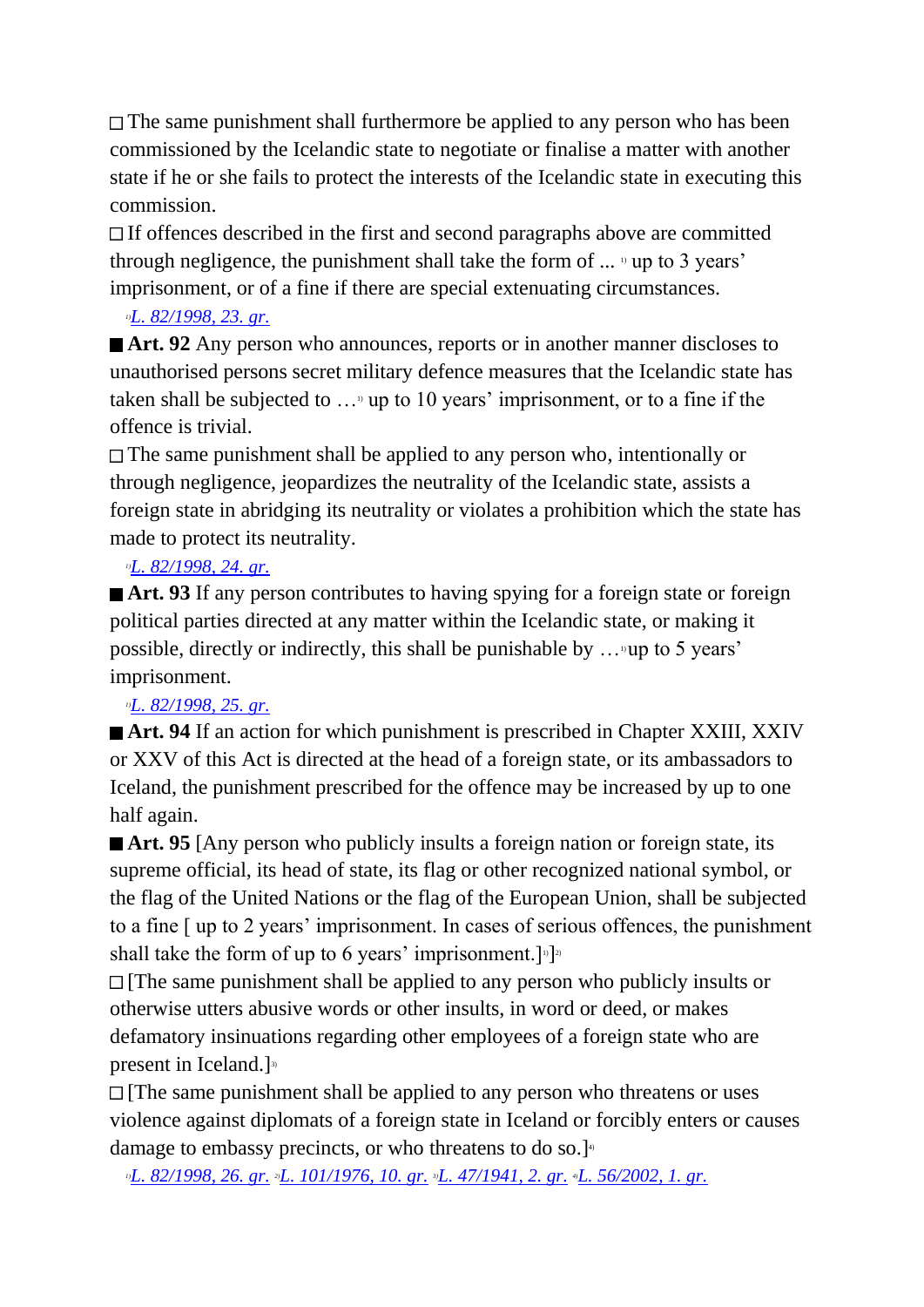## ■ Art. 96 …<sup>1)</sup>

#### *1)[L. 82/1998, 27. gr.](http://www.althingi.is/altext/stjt/1998.082.html)*

■ **Art. 97** Proceedings arising from offences covered by this Chapter shall only be instituted if [the minister]<sup>1</sup> so orders, and procedure shall in all cases be according to the rules on [criminal procedure]. $2$ 

*1)[L. 162/2010, 88. gr.](http://www.althingi.is/altext/stjt/2010.162.html) 2)[L. 88/2008, 234. gr.](http://www.althingi.is/altext/stjt/2008.088.html#G234)*

## **Chapter XI. Offences against the constitutional structure of the state and the supreme organs of government.**

■ **Art. 98** Inciting or directing a rebellion with a view to changing the constitutional structure of the state shall be punishable by imprisonment of not less than 3 years, or for life.

Any person who participates in a rebellion of this type, and any person who is found guilty of an action aimed at changing the constitutional structure unlawfully shall be imprisoned for up to 8 years.

**■ Art. 99** Any action aimed at assassinating [the President]<sup>10</sup> or a person exercising [presidential powers]<sup> $\alpha$ </sup> shall be punishable by not less than 6 years' imprisonment.

## *1)[L. 100/1951, 1. gr.](http://www.althingi.is/altext/stjtnr.html#1951100?g1)*

**Art. 100** Any person who attacks the Althingi in such a way as to pose a threat to its independence, issues an order aimed at doing so or obeys such an order shall be subjected to imprisonment of not less than 1 year; in the case of serious offences, the punishment may take the form of imprisonment for life.

 $\Box$  The same punishment shall be applied to any person who offends in the same way against the [President]<sup>10</sup> or a person exercising [presidential powers]<sup>10</sup>, the government ministries, the Court of Impeachment or the Supreme Court.

## *1)[L. 100/1951, 1. gr.](http://www.althingi.is/altext/stjtnr.html#1951100?g1)*

**[Art. 100 a** [Punishment of up to lifelong imprisonment shall be imposed on any person committing one or more of the following acts of terrorism with the intention of causing the public serious fear or unlawfully compelling the Icelandic or foreign authorities, or international institutions, to take action or refrain from taking action with a view to weakening or damaging the constitutional structure or the political, economic or social basis of the state or international institution:  $\mathbb{I}^{\mathbb{I}}$ 

- 1. homicide under Article 211,
- 2. assault under Article 218,
- 3. deprivation of freedom under Article 226,

 4. disturbing traffic safety under the first paragraph of Article 168, interfering with the operation of public transport vehicles, etc., under the first paragraph of Article 176 or causing large-scale damage to property under the second paragraph of Article 257, these offences being committed in such a way as to endanger human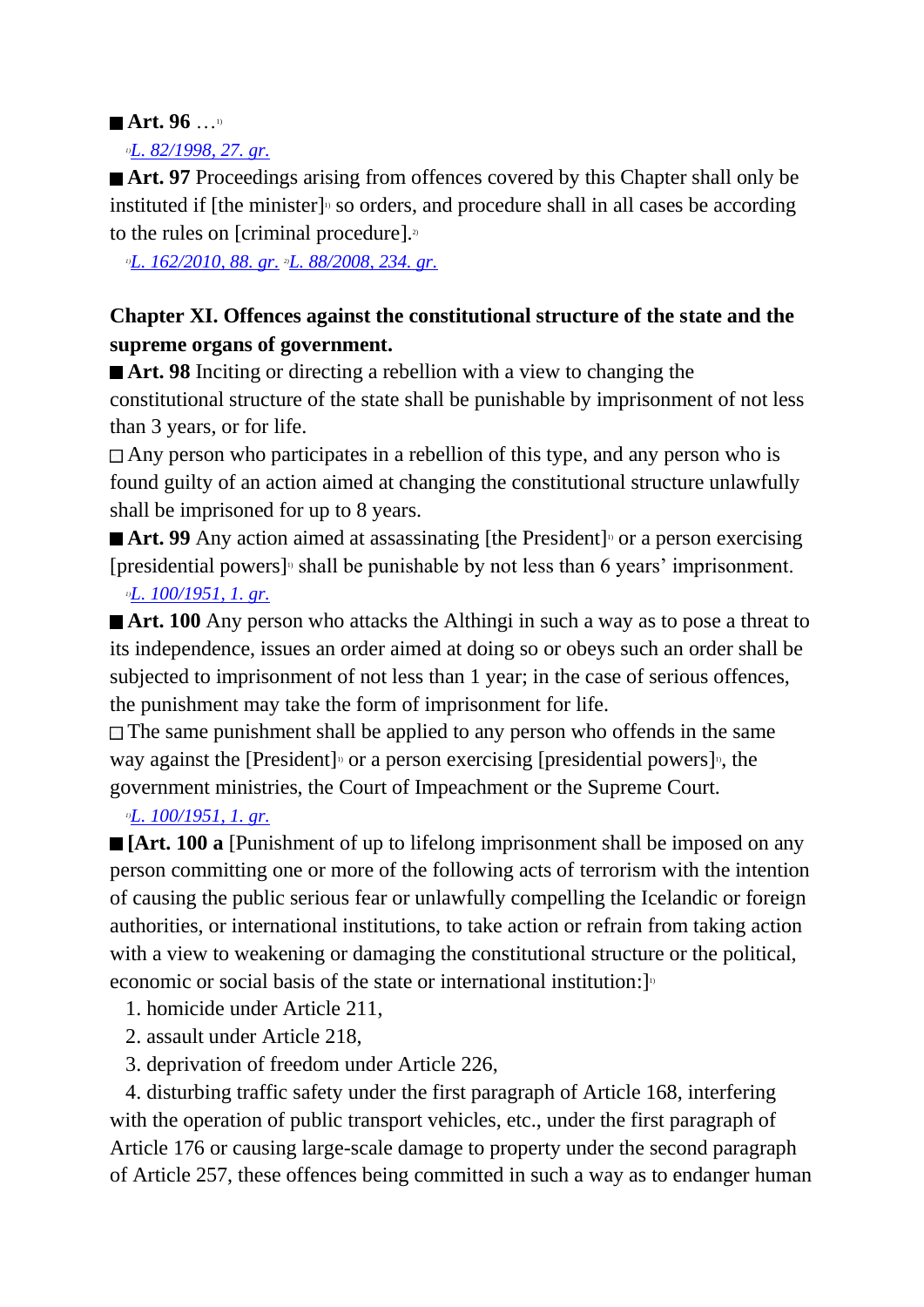life or cause great financial loss,

 5. hijacking of an aircraft under the second paragraph of Article165 or attacking persons in an airport intended for international air traffic under the third paragraph of Article 165,

 6. arson under the second paragraph of Article 164, causing an explosion, the dispersal of harmful gases, flooding, a shipwreck, a railway, automobile or aircraft accident, or accidents involving similar vehicles or means of transport under the first paragraph of Article 165; causing a general shortage of drinking water or introducing harmful substances into a water reservoir or water pipes under the first paragraph of Article 170, or introducing toxic or other hazardous substances into objects intended for sale or general use under the first paragraph of Article 171.  $\Box$  The same punishment shall be applied to any person who, with the same aims, threatens to commit the offences listed in the first paragraph.]<sup>2</sup>

*1)[L. 149/2009, 4. gr.](http://www.althingi.is/altext/stjt/2009.149.html) 2)[L. 99/2002, 2. gr.](http://www.althingi.is/altext/stjt/2002.099.html)*

**[Art. 100 b** Any person who, directly or indirectly, supports a person, society or group which commits, or has the aim of committing, an act of terrorism under Article 100 a, by contributing funds or giving other financial assistance, providing or collecting funds or making funds accessible in another manner, shall be imprisoned for up to 10 years.]

#### *1)[L. 99/2002, 2. gr.](http://www.althingi.is/altext/stjt/2002.099.html)*

**[Art. 100 c** Any person who, by assistance in word or deed, advocacy, encouragement or in another manner supports the punishable activities or common aims of a society or group that has committed one or more violations of Article 100 a or Article 100 b, and whose activities or aims involve the commission of one or more such violations, shall be imprisoned for up to 6 years.]<sup>11</sup>

## *1)[L. 99/2002, 2. gr.](http://www.althingi.is/altext/stjt/2002.099.html)*

**Art. 101** If an action for which punishment is prescribed in Chapter XXIII, XXIV or XXV of this Act is directed at [the President]<sup>11</sup> or a person exercising [presidential powers]<sup> $n$ </sup> and which is not covered by Article 99 or Article 100, the punishment prescribed for the offence may be increased, though not to more than double that which is prescribed. …2)

 $\Box$  [If such an action is directed against the President's closest relatives in such a way as may be considered to be directed against his or her home, the punishment may be increased by the addition of up to one half again.]<sup>3</sup>

*1)[L. 100/1951, 1. gr.](http://www.althingi.is/altext/stjtnr.html#1951100?g1) 2)[L. 82/1998, 28. gr.](http://www.althingi.is/altext/stjt/1998.082.html) 3)[L. 100/1951, 2. gr.](http://www.althingi.is/altext/stjtnr.html#1951100?g2)*

**Art 102** Any person who seeks to obstruct [the election of a

President],<sup>1</sup> elections to the Althingi, local council elections or elections to other public positions, and any person who falsifies or invalidates the results of such an election, shall be subjected to up to 4 years' imprisonment.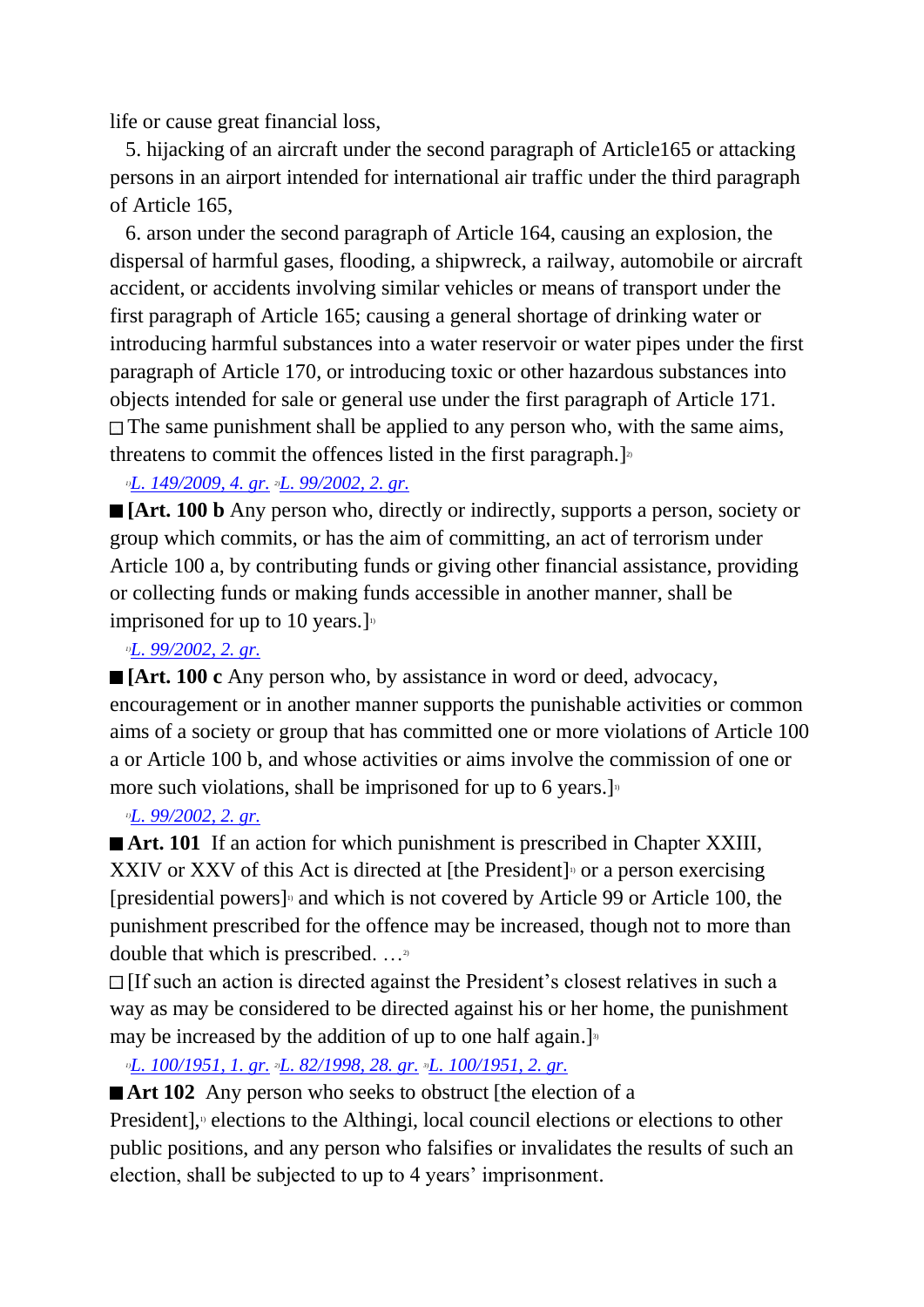[The same punishment] 2) shall be imposed if an action such as that described above is directed at voting authorised by law on pubic matters.

*1)[L. 100/1951, 3. gr.](http://www.althingi.is/altext/stjtnr.html#1951100?g3) 2)[L. 82/1998, 29. gr.](http://www.althingi.is/altext/stjt/1998.082.html)*

■ **Art. 103** Any person guilty of the following actions during the elections mentioned in the first paragraph of Article 102 shall be subjected to  $\ldots$  <sup>11</sup> up to 2 years' imprisonment, or to a fine if the offence is minor:

 1. Obtaining, for himself or herself or others, an opportunity to participate unlawfully in voting.

 2. Attempting, by means of unlawful compulsion, abridgement of freedom or abuse of a position of command, to have someone vote in a particular way, or not to vote.

 3. Manages, by fraudulent measures, to have somebody not vote, even though they intended to do so, or to arrange things so that their vote will be invalid or have an effect other than that intended by the voter.

 4. Pays, promises to pay or offers to pay someone money or some other gain with a view to having them vote in a particular way, or not vote.

 5. Accepts, asks for or accepts a promise of money or other gain in order to vote in a particular way or not to vote.

*1)[L. 82/1998, 30. gr.](http://www.althingi.is/altext/stjt/1998.082.html)*

■ 104. gr. …<sup>1)</sup>

*1)[L. 82/1998, 31. gr.](http://www.althingi.is/altext/stjt/1998.082.html)*

**105. gr.** Proceedings arising from offences covered by Articles 99 and 101 shall only be instituted if [the minister]<sup>1</sup> so orders, and procedure shall in all cases be according to the rules on [criminal procedure]. $\alpha$ 

*1)[L. 162/2010, 88. gr.](http://www.althingi.is/altext/stjt/2010.162.html) 2)[L. 88/2008, 234. gr.](http://www.althingi.is/altext/stjt/2008.088.html#G234)*

#### **Chapter XII. Offences against the authorities.**

■ **Art. 106.** Any person who attacks, with violence or threats of violence, a public employee who is engaged in his or her duties, or in connection with them, and also any person who similarly seeks to obstruct the performance of such duties or to force the employee to carry out some action in his or her official position or function, shall be subjected to ... up to 6 years' imprisonment. [If an offence under this paragraph is directed at a public employee who is legally authorised to use physical force, imprisonment of up to 8 years may be applied.  $\cdot$ ]<sup>2</sup> [Fines may be applied in the case of minor offences.]<sup>3)</sup>

 $\Box$  [Any person who in another manner obstructs someone with the powers of a police officer or customs official from performing his or her duties shall be fined or imprisoned for up to 2 years. Obstructing other public employees in a similar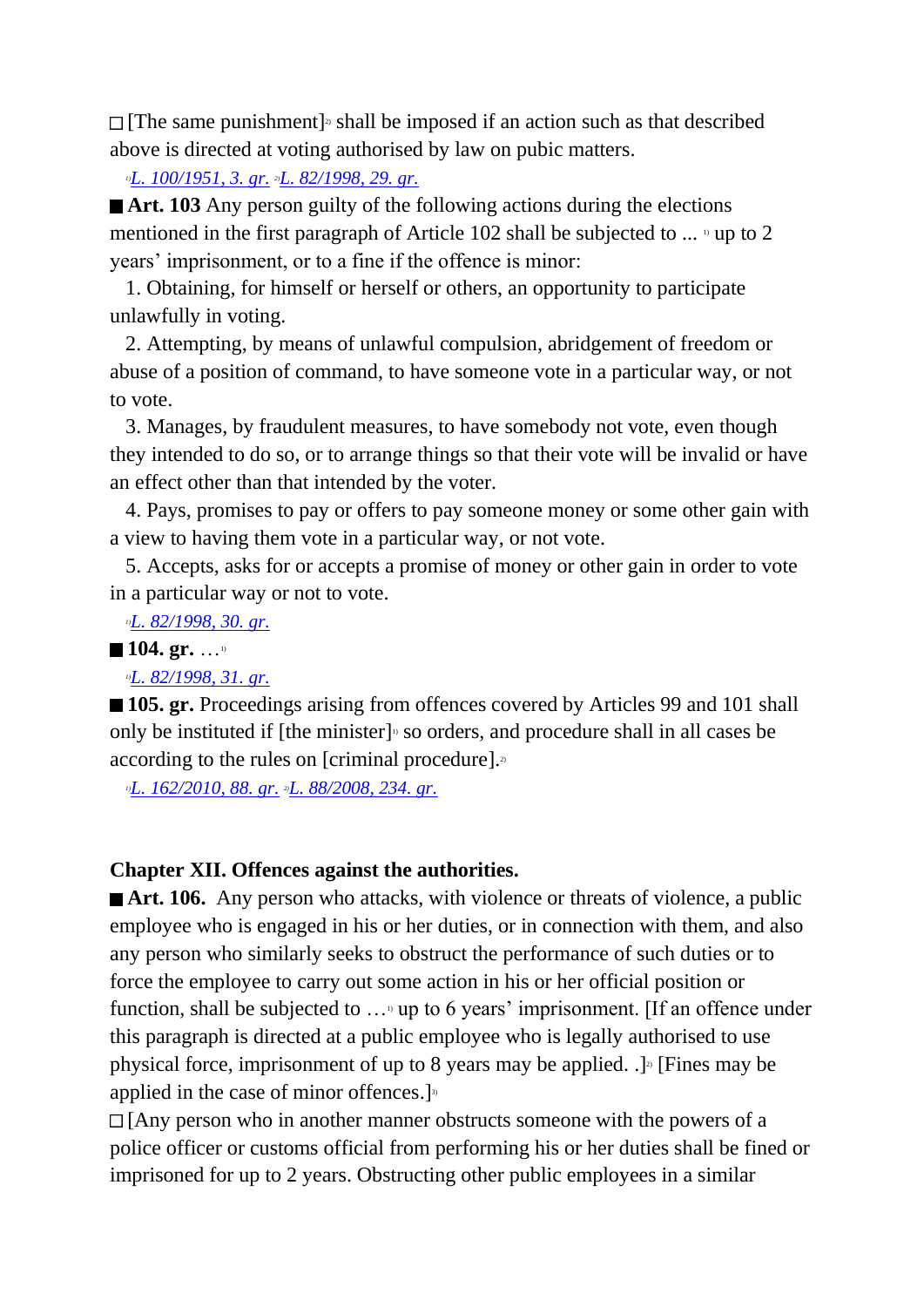manner shall be punishable by a fine or up to 1 year's imprisonment.  $]$ <sup>2</sup>  $\Box$  If a person convicted of an offence against this Article has previously been punished under the Article, or has been punished for an offence otherwise involving intentional violence, the punishment may be increased by up to half.  $]$ <sup>2</sup> [Those whom a judge or government official calls in to assist them in the performance of official duties shall be in the same position as public employees who are not legally authorised to use physical force.]<sup>2)</sup>

*1)[L. 82/1998, 32. gr.](http://www.althingi.is/altext/stjt/1998.082.html) 2)[L. 25/2007, 1. gr.](http://www.althingi.is/altext/stjt/2007.025.html) 3)[L. 101/1976, 11. gr.](http://www.althingi.is/altext/stjtnr.html#1976101?g11)*

■ **Art. 107** Where the offence described in Article 106 is committed by a group of persons, the initiators and leaders of the attack shall be given proportionally more severe punishments, and may be sentenced to up to 8 years' imprisonment. [Other participants in the attack who employ force or fail to obey an order by an official to disperse shall be imprisoned for up to 6 years, or pay fines in the case of minor offences.]<sup>1)</sup>

#### *1)[L. 25/2007, 2. gr.](http://www.althingi.is/altext/stjt/2007.025.html)*

■ **Art. 108** [Any person who employs physical violence, or unlawful coercion or threats as referred to in Article 233 against another person or his or her close relatives, or others connected with him or her, in connection with the giving of testimony to the police or a court shall be imprisoned for up to 6 years, or fine if there are special extenuating circumstances.  $]$ <sup>n</sup>

#### *1)[L. 39/2000, 6. gr.](http://www.althingi.is/altext/stjt/2000.039.html)*

■ **Art. 109** [Any person who gives, promises or offers a public official, [member of parliament or arbitrator]<sup>1</sup> a gift or other undue gain, for the official himself or other persons, in order to have him act or refrain from acting in connection with his official duties, shall be imprisoned for up to [4 years]<sup>11</sup>, or fined if there are extenuating circumstances.

 $\Box$  [The same punishment shall apply to any person who adopts such conduct towards a foreign public official, a foreign jury member, a foreign arbitrator, a member of a foreign congress of elected members with administrative duties, an official of an international organisation, a member of the assembly of such an organisation or the public legislative assembly of a foreign state, a judge who is a member of an international court, or an employee of such a court, in order to have them act or refrain from acting in connection with their official duties.]<sup>1)</sup>

The same punishment shall furthermore apply to any person who adopts such conduct towards a person who asserts or confirms that he or she is able to exert an improper influence on the decision-making of any person referred to in the first or second paragraph of this Article, with the intention of having him or her exert such influence.

 $\Box$  Furthermore, the same punishment shall apply to any person who asserts or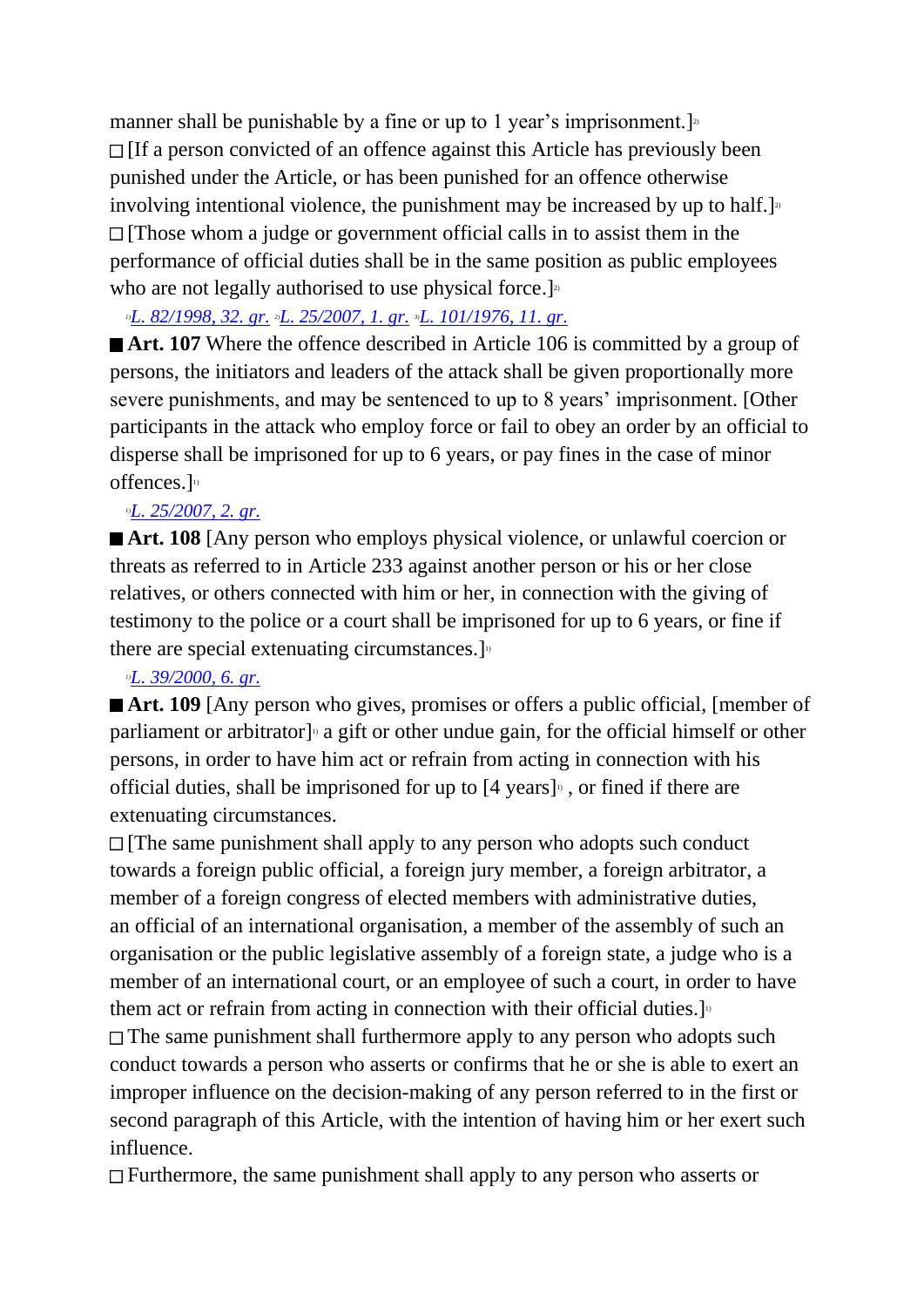confirms that he is able to exert an improper influence on the decision-making of any person referred to in the first or second paragraph of this Article and who demands, accepts, or accepts the promise of, a gift or other undue gain, for himself or others, irrespective of whether the influence is exerted and whether it leads to the intended result.] 2)

*1)[L. 5/2013, 4. gr.](http://www.althingi.is/altext/stjt/2013.005.html) 2)[L. 125/2003, 2. gr.](http://www.althingi.is/altext/stjt/2003.125.html)*

■ **Art.** 110 Where prisoners in a [prison],<sup>11</sup> conspire to help each other to escape, this shall be punished by  $\ldots$ <sup>2</sup> up to 3 years' imprisonment.

*1)[L. 82/1998, 34. gr.](http://www.althingi.is/altext/stjt/1998.082.html) 2)[L. 42/1985, 9. gr.](http://www.althingi.is/altext/stjtnr.html#1985042?g9)*

■ **Art. 111** Any person who frees an arrested person, a prisoner or a person who is held in official custody, and any person who encourages or assists such a person to escape from detention, shall be sentenced to …1) up to 2 year's imprisonment, or fined if there are extenuating circumstances.

Any person who unlawfully contacts an arrested person, a prisoner or a person who is held in official custody, shall be fined or  $[imprisoned]$ <sup> $\circ$ </sup> for up to 6 months.

## *1)[L. 82/1998, 35. gr.](http://www.althingi.is/altext/stjt/1998.082.html)*

■ **Art. 112** Any person who helps someone who is being followed in connection with an offence to avoid arrest or punishment by concealing him or her, helping him or her to escape or by giving false information as to his or her whereabouts, shall be fined  $\ldots$ <sup>1</sup> or imprisoned for up to 1 year.

The same punishment shall be imposed for obstructing the investigation of an offence by destroying, altering or removing items that could give information in the investigation or by tampering with the evidence of the offence.

Where a person commits an offence described in this Article with a view to enabling himself or herself, or his or her close relatives, to avoid pursuit or punishment, this shall not be punishable.

*1)[L. 82/1998, 36. gr.](http://www.althingi.is/altext/stjt/1998.082.html)*

**Art. 113** If any person removes or renders useless a seal or marking that has been placed in accordance with an official measure, this shall be punished by a fine  $\ldots$ <sup>1)</sup> or up to 6 months' imprisonment.

Any person who removes or damages an advertisement that has been put up by the public authorities shall be fined  $\dots$ <sup>0</sup> or imprisoned for up to 3 months.

*1)[L. 82/1998, 36. gr.](http://www.althingi.is/altext/stjt/1998.082.html)*

**Art. 114** Any person who engages persons within the Icelandic state to undergo foreign military service shall …1) be imprisoned for up to 2 years.

*1)[L. 82/1998, 37. gr.](http://www.althingi.is/altext/stjt/1998.082.html)*

■ **Art. 115** Any person who publicly reports, without being authorised to do so, or intentionally incorrectly, what has taken place in the elections or voting sessions referred to in Article 102, or what has taken place at meetings or in the work of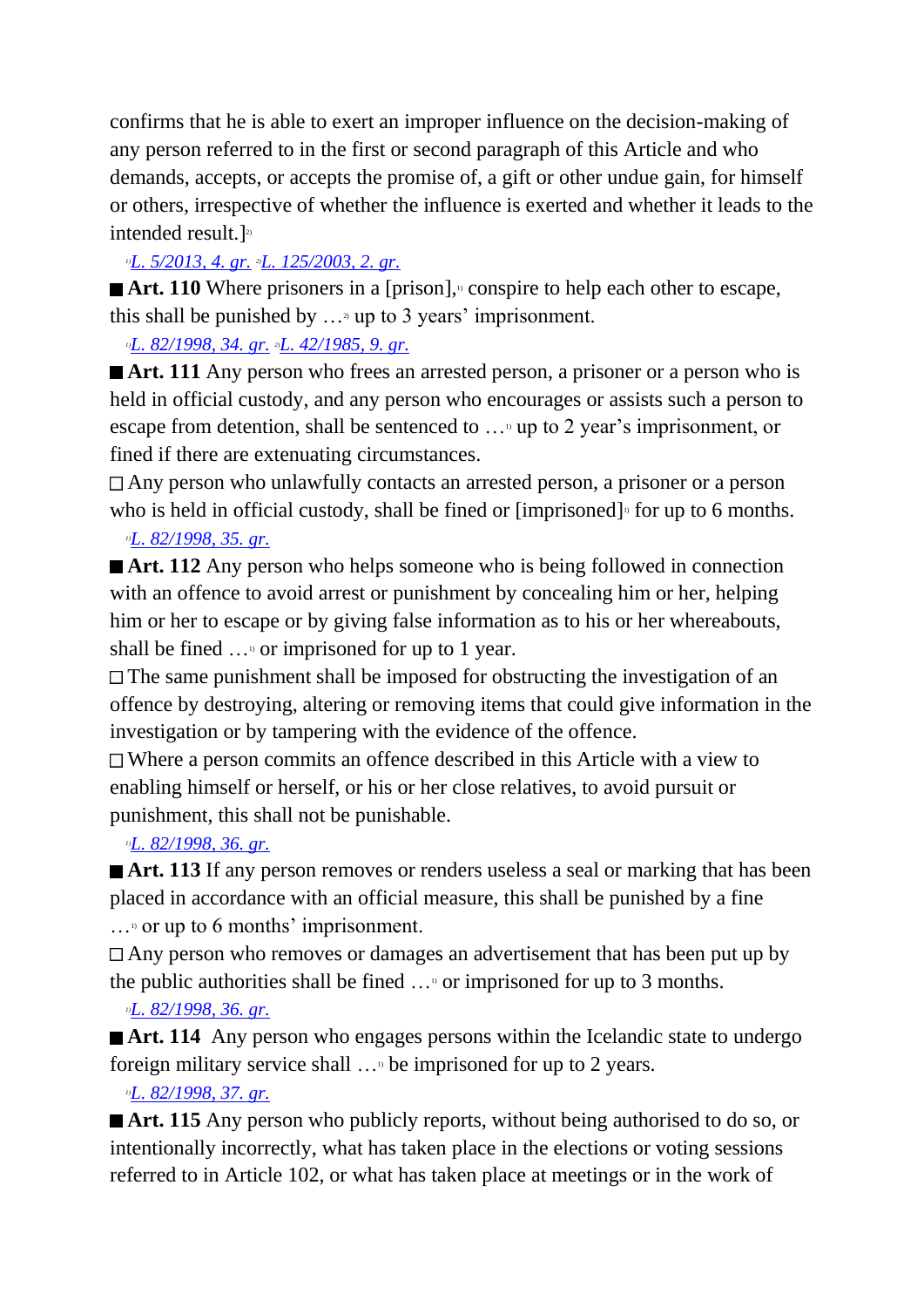official assemblies, committees, government authorities or courts, shall be fined  $\ldots$ <sup>1</sup> or imprisoned for up to 6 months.

### *1)[L. 82/1998, 38. gr.](http://www.althingi.is/altext/stjt/1998.082.html)*

**Art. 116** Any person who assumes an official power he or she does not have shall be fined or [imprisoned for up to 1 year]<sup> $\circ$ </sup> or, in the case of a serious offence, up to 2 years.

#### *1)[L. 82/1998, 39. gr.](http://www.althingi.is/altext/stjt/1998.082.html)*

■ **Art. 117** Any person who, consciously or through negligence, uses publicly or for an unlawful purpose a symbol, marking or uniform which is reserved for Icelandic or foreign government officials or soldiers, or a symbol, marking or uniform which so closely resembles the aforementioned as to involve a risk that they will be confused, shall be fined.

## **Chapter XIII. Offences against the peace and public order.**

■ **Art. 118** If a person starts a civil commotion in order to employ violence against persons or objects, or to threaten the employment of violence, this shall be punished by up to 3 year's imprisonment. …1)

The same punishment shall be imposed on those who become the leaders of such a civil commotion once it has begun.

Other participants in a civil commotion who employ force or fail to obey orders given by the authorities to disperse shall receive relatively lighter punishments, and those who have not employed force may be sentenced to fines.

If any offence was committed, which was the purpose of the commotion, heavier punishments shall be imposed, taking into account the part played by each individual, in accordance with the above; in such cases, up to 6 years'

imprisonment may be imposed unless the offence is of such a nature as to qualify for more severe punishment.

## *1)[L. 82/1998, 40. gr.](http://www.althingi.is/altext/stjt/1998.082.html)*

**■ Art. 119** Where a civil commotion occurs without coming under the provisions of Article 118, and the crowd is lawfully ordered by the authorities to disperse, then those participants who do not obey the order, even while being aware of it, shall be punished by fines or [imprisonment]<sup>0</sup> of up to 3 months.

## *1)[L. 82/1998, 41. gr.](http://www.althingi.is/altext/stjt/1998.082.html)*

■ **Art. 120** Hoaxes played on the police, a fire brigade, a search and rescue team or another auxiliary force involving calls for help without reason or the misuse of fire alarms or other danger signals shall be punishable by fines or [imprisonment]<sup>10</sup> of up to 3 months.

## *1)[L. 82/1998, 42. gr.](http://www.althingi.is/altext/stjt/1998.082.html)*

**[Art. 120 a** [Consciously giving incorrect information or consciously making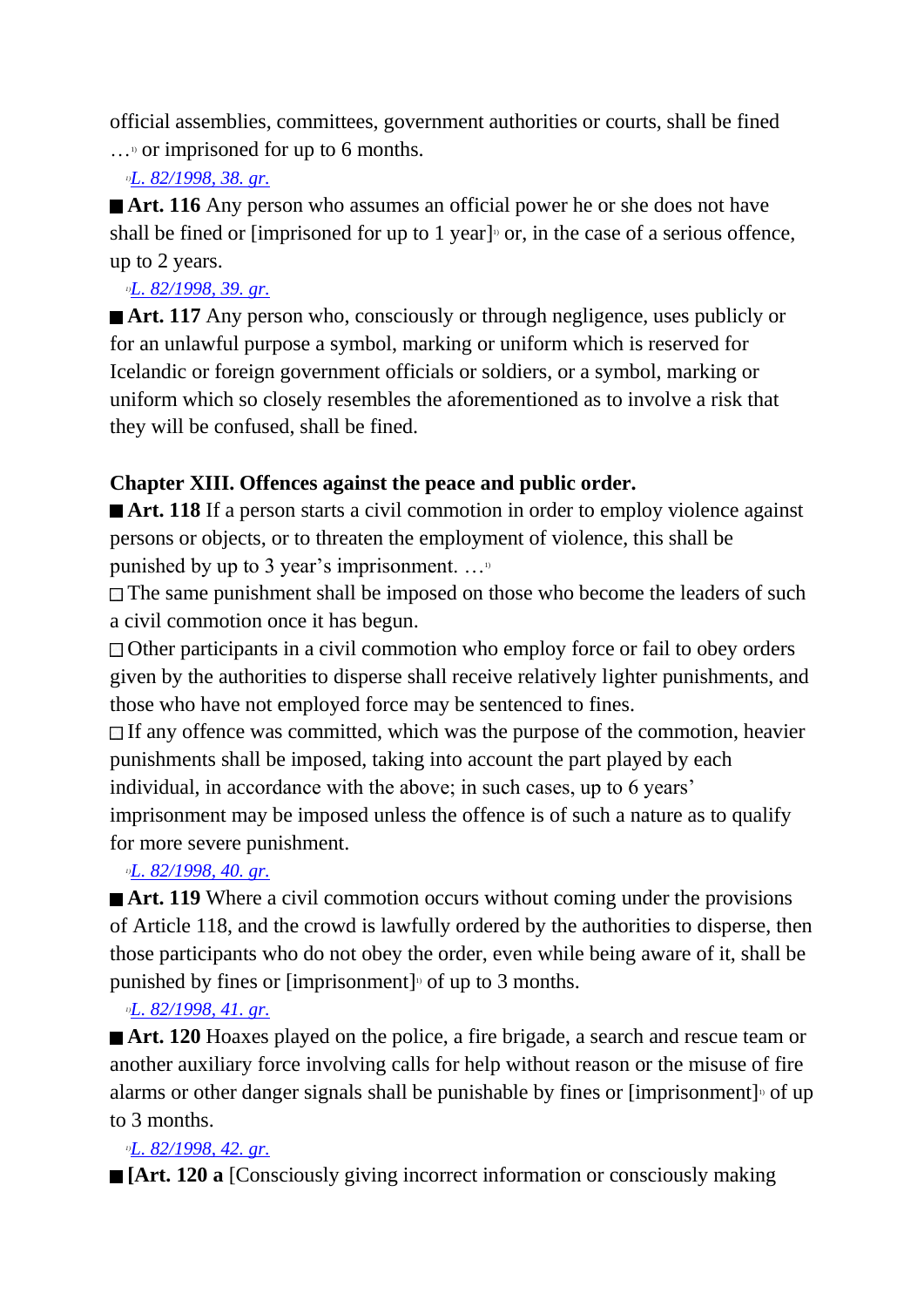incorrect announcements of such a nature as are likely to arouse fears about persons' lives, health or well-being with regard to aviation safety or airport safety, shall be punishable by fines  $\ldots$ <sup>0</sup> or up to three years' imprisonment. The same punishment shall apply to spreading rumours of this type against one's better knowledge.]<sup>2)</sup>]<sup>3)</sup>

## *1)[L. 82/1998, 43. gr.](http://www.althingi.is/altext/stjt/1998.082.html) 2)[L. 16/1990, 2. gr.](http://www.althingi.is/altext/stjt/1990.016.html) 3)[L. 41/1973, 2. gr.](http://www.althingi.is/altext/stjtnr.html#1973041?g2)*

■ **Art. 121** Any person who publicly encourages others to commit criminal acts shall be sentenced to  $\ldots$ <sup>1</sup> imprisonment for up to 2 years, or to a fine, if there are extenuating circumstances, unless heavier punishments are prescribed for the offence in law.

Any person who publicly and clearly approves of any of the offences listed in Chapter X or Chapter XI of this Act shall be fined  $\ldots$ <sup>0</sup> or imprisoned for up to 1 year.

## *1)[L. 82/1998, 44. gr.](http://www.althingi.is/altext/stjt/1998.082.html)*

■ **Art. 122** Any person who obstructs the holding of a lawful meeting shall be fined or [imprisoned for up to 1 year],<sup> $\beta$ </sup> or imprisoned for up to 2 years in the event of a serious offence, particularly if force or threatening behaviour are employed. **□** Disturbing the peace at legally prescribed assemblies on public matters by means of making a noise or behaving in an obstreperous manner shall be punishable by fines or  $\lim$ prisonment $\log$  of up to 3 months.

 $\Box$  The same punishment shall be applied to any person who similarly disrupts a public religious service or other church ceremonies or who disturbs the peaceful progress of a funeral.

## *1)[L. 82/1998, 45. gr.](http://www.althingi.is/altext/stjt/1998.082.html)*

■ **Art. 123** Any person who, intentionally or through gross negligence, becomes intoxicated and, in that condition, poses a threat to other persons or items of substantial monetary value, shall be fined  $\ldots$ <sup>9</sup> or imprisoned for up to 6 months, particularly in the event of an offence that is repeated or very serious in other respects.

## $\cdots$ <sup>2)</sup>

## *1)[L. 82/1998, 46. gr.](http://www.althingi.is/altext/stjt/1998.082.html) 2)[L. 101/1976, 1. gr.](http://www.althingi.is/altext/stjtnr.html#1976101?g1)*

■ **Art. 124** Desecration of a grave or indecent treatment of a body shall be punishable by a fine  $\dots$ <sup>9</sup> or up to 6 months imprisonment.

The same punishment shall apply to the improper treatment of items belonging to churches and intended for use in church ceremonies.

*1)[L. 82/1998, 47. gr.](http://www.althingi.is/altext/stjt/1998.082.html)*

## **Art.** 125  $[\dots]^{\text{D}}$

## *1)[L. 43/2015, 1. gr.](http://www.althingi.is/altext/stjt/1998.082.html)*

■ **Art. 126** If someone is aware that any of the offences covered by Article 86, 87,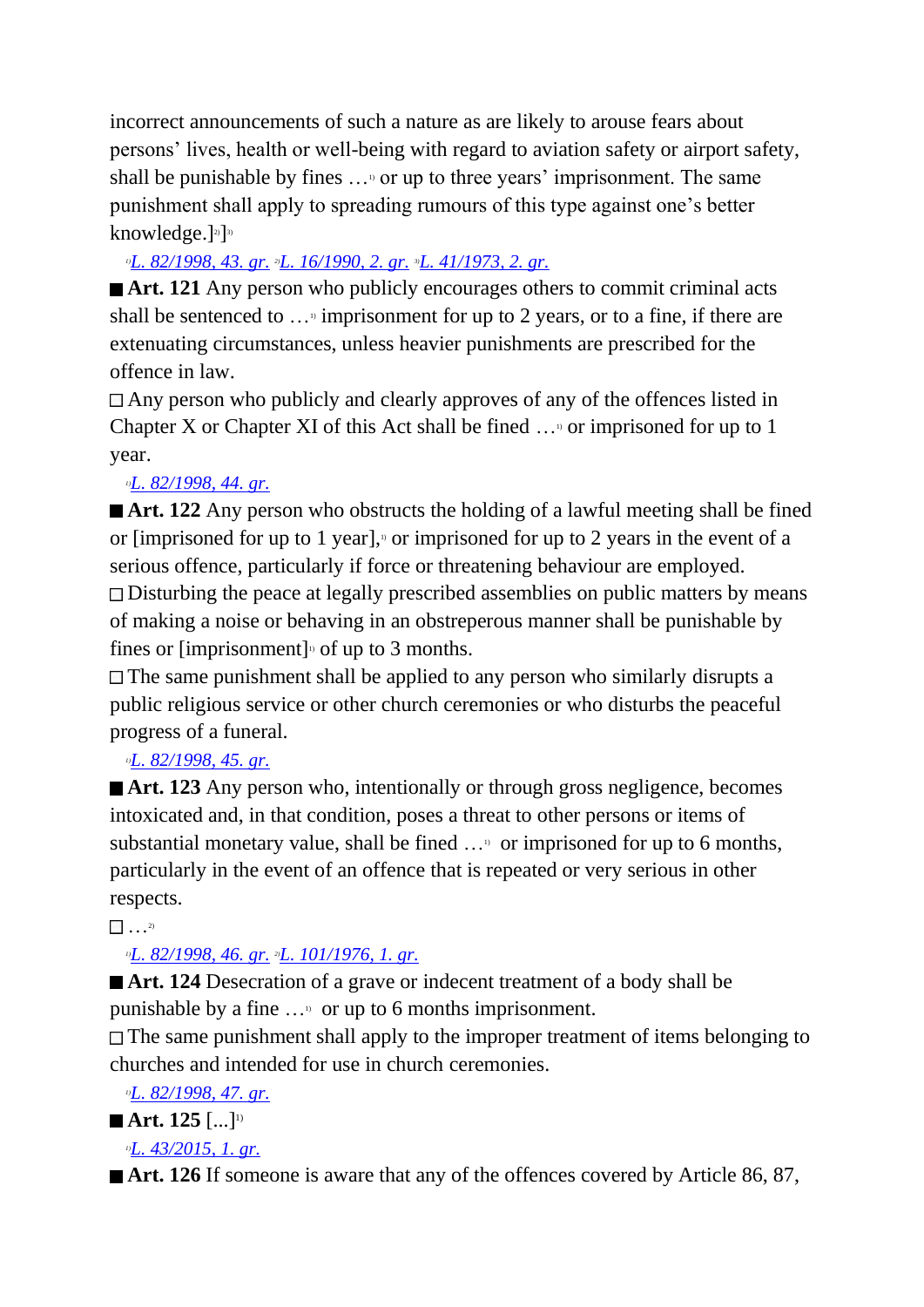89, 91, 98, 99 or 100 of this Act, or another offence which involves a risk to people's lives and well-being or important items of value for society, and does not make every effort to prevent the offence or its consequences, including, if necessary, informing the authorities of his or her knowledge, that person shall, if the offence is then committed or an attempt is made to commit it, be  $\ldots$ <sup>1</sup> imprisoned for up to 3 years, or fined if there are substantial extenuating circumstances. If, however, the person did not act because it would have been impossible to do so without endangering his or her own life, health or well-being, or that of his or her closest relatives, then he or she shall not be punished.

#### *1)[L. 82/1998, 49. gr.](http://www.althingi.is/altext/stjt/1998.082.html)*

■ **Art. 127** Any person who does not heed a call by the authorities for assistance in preventing an offence or other course of events posing a danger to people's lives, health or well-being, even though he or she would have been able to render assistance without placing himself or herself, or substantial interests, in danger, shall be fined or [imprisoned]<sup>1</sup> for up to 3 months.

*1)[L. 82/1998, 50. gr.](http://www.althingi.is/altext/stjt/1998.082.html)*

## **Chapter XIV. Offences in public office.**

Art. 128 If a public official, [member of parliament or arbitrator]<sup>1</sup> demands, accepts or accepts the promise of, a gift or other undue gain, for himself or others, in connection with the execution of his work, he shall be punished  $\ldots$ <sup>2</sup> by up to 6 years' imprisonment, or by a fine if there are extenuating circumstances.  $\Box$  [The same punishment shall apply to foreign public officials, foreign jury members, foreign arbitrators, members of a foreign congress of elected members with administrative duties, officials of an international organisations, members of the assemblies of such organisations or the public legislative assemblies of foreign states, judges who are members of international courts, or employees of such courts, who demand, accept or accept the promise of, gifts or other undue gains, for themselves or others in connection with the execution of their duties.]<sup>11</sup>

## *1)[L. 5/2013, 5. gr.](http://www.althingi.is/altext/stjt/2013.005.html) 2)[L. 82/1998, 51. gr.](http://www.althingi.is/altext/stjt/1998.082.html)*

■ **Art. 129** If a public official demands or accepts, as a gain for himself or others, taxes or dues [including service charges]<sup> $\alpha$ </sup> which the payer does not owe, this shall be punishable by up to 6 months' imprisonment if no heavier punishment is prescribed for the offence under other provisions of this Act. Relatively lighter punishment shall be imposed if the guilty party originally accepted the payment in the belief that the payer owed it but then retained the payment with the intention of gaining by it after discovering the truth of the situation.  $\ldots$ <sup>2</sup>

*1)[L. 54/2003, 1. gr.](http://www.althingi.is/altext/stjt/2003.054.html) 2)[L. 82/1998, 52. gr.](http://www.althingi.is/altext/stjt/1998.082.html)*

■ **Art. 130** If a person exercising judicial powers or other public power of making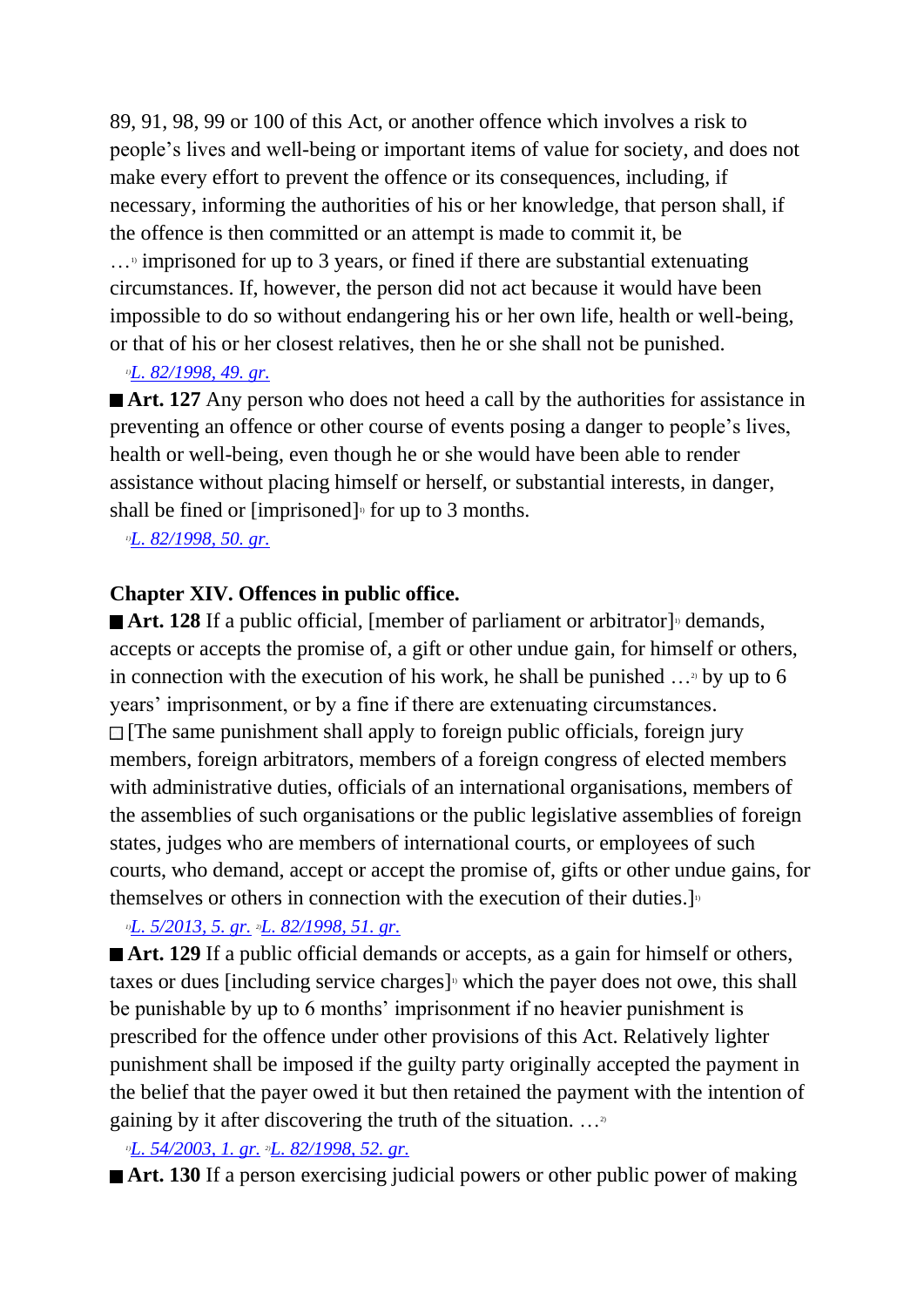rulings on legal relations is guilty of wrongdoing in the resolution of a case or in its handling with the intention of producing an unjust outcome, he or she shall be sentenced to up to 6 years' imprisonment.

 $\Box$  If the offence resulted in, or was intended to result in, the loss of welfare for any individual, the punishment shall take the form of imprisonment of at least 2 years and up to a maximum of 16 years.

■ **Art. 131** If a judge or other public official who is expected to maintain the punitive power of the state employs unlawful means to have a person make a confession or give information, carries out an unlawful arrest, imprisonment or [search] 1) or seizes documents or other items in an unlawful manner, this shall be punishable by a fine  $\ldots$ <sup>2</sup> or up to 3 years' imprisonment.

## *1)[L. 54/2003, 2. gr.](http://www.althingi.is/altext/stjt/2003.054.html) 2)[L. 82/1998, 53. gr.](http://www.althingi.is/altext/stjt/1998.082.html)*

**Art. 132** If, either intentionally or through gross negligence, a public official as mentioned in Article 130 or 131 fails to observe the lawful procedures applying to judicial procedure or the resolution of cases, arrests, detention, searches, imprisonment or the execution of punishments, or the application of other similar remedies, he or she shall be fined or imprisoned for up to 1 year unless heavier punishment is prescribed in law for his or her offence.]<sup>11</sup>

#### *1)[L. 54/2003, 3. gr.](http://www.althingi.is/altext/stjt/2003.054.html)*

■ **Art. 133** [If a public official who is supposed to guard prisoners, including accused persons who have been deprived of their freedom, or to attend to the execution of sentences in criminal cases, allows a prisoner or accused person to escape, obstructs the execution of sentence, spares a person from undergoing punishment or so contrives matters that a punishment is applied in another and milder manner than is prescribed, this shall be punishable by up to 3 years' imprisonment, or by a fine if the offence is minor.

## *1)[L. 54/2003, 4. gr.](http://www.althingi.is/altext/stjt/2003.054.html)*

■ **Art. 134** A public official who misuses his or her position to force a person to do something, submit to something or refrain from doing something shall be

 $\ldots$ <sup>1</sup> imprisoned for up to 3 years.

## *1)[L. 82/1998, 56. gr.](http://www.althingi.is/altext/stjt/1998.082.html)*

■ **Art. 135** A public official who participates in an offence by a subordinate public official involving misuse of position or function, or who seeks to encourage a subordinate to commit such an offence, shall be subjected to the punishment prescribed for the offence, but with the addition of up to half again.

■ **Art. 136** A public official who discloses something that is supposed to be kept secret, of which he or she has become aware in the course of his or her work, or which has a bearing on his or her position or function, shall be  $\ldots$ <sup>1</sup> imprisoned for up to one year. If the official has done this in order to obtain unlawful gain for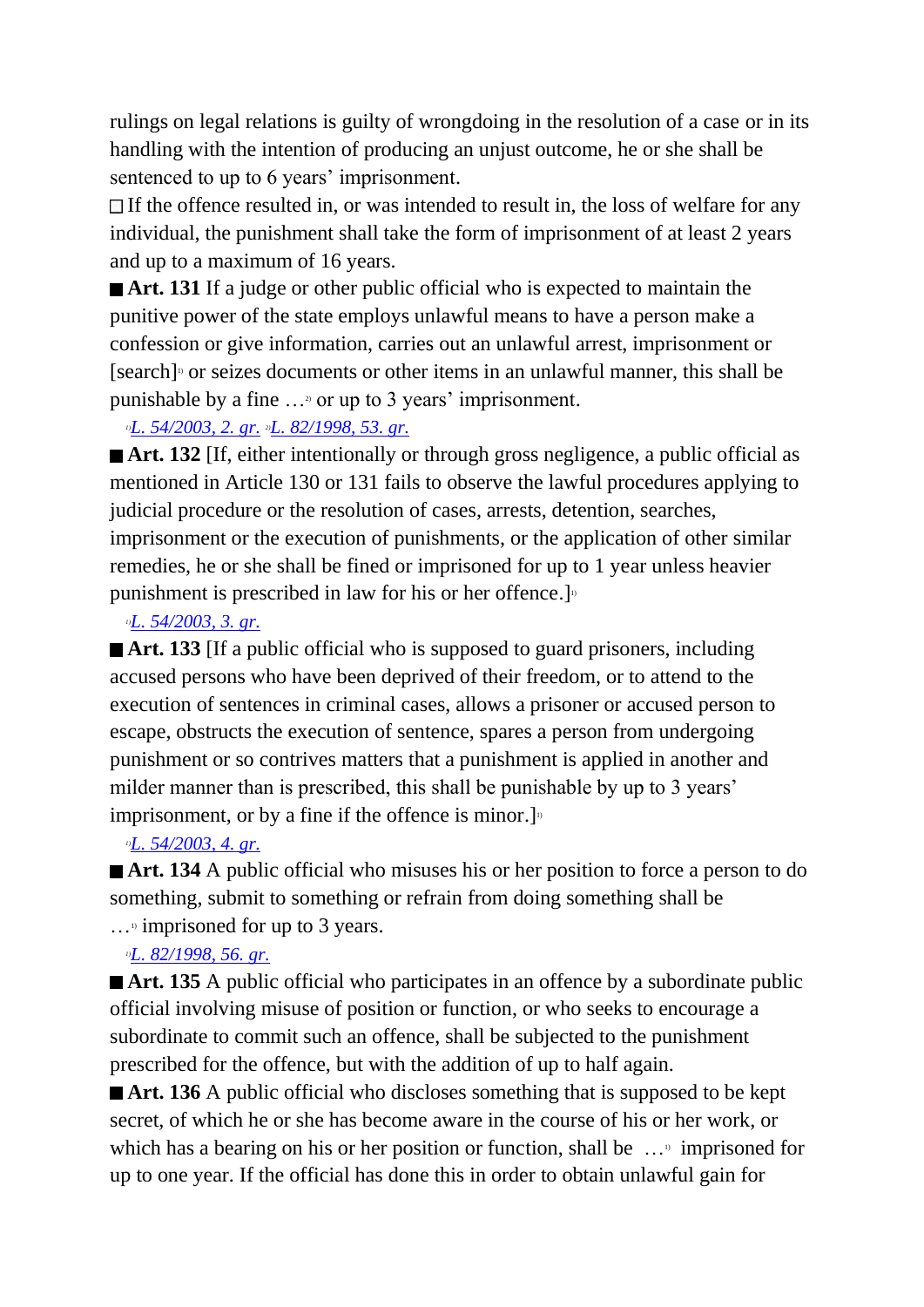himself or herself, or another person, or if he or she uses such knowledge for this purpose, imprisonment of up to 3 years may be imposed.

The same punishment shall be applied to a person who after leaving employment as a public official discloses or misuses in another manner knowledge he or she acquired while in the position and which is supposed to be kept secret.

## *1)[L. 82/1998, 57. gr.](http://www.althingi.is/altext/stjt/1998.082.html)*

Art. 137 A public official working in a [post or telecommunications service]<sup>1</sup> who opens, without authorisation, renders useless or removes from circulation letters or messages delivered for distribution by post, or who renders useless, distorts or removes from circulation messages that have been received for delivery shall be ...<sup>3</sup> imprisoned for up to 3 years. [The same applies to employees of legal persons who are granted public licences to operate postal services or handle telecommunications on the basis of such a licence, or to contractors who handle post or telecommunications services at the liability of a legal person. $\mathbf{I}^{\text{D}}$ 

*1)[L. 54/2003, 5. gr.](http://www.althingi.is/altext/stjt/2003.054.html) 2)[L. 82/1998, 58. gr.](http://www.althingi.is/altext/stjt/1998.082.html)*

■ **Art. 138** If a public official is guilty of a criminal offence involving an action that must be regarded as a misuse of his or her position but no particular punishment is prescribed for it as an offence in position or function, he or she shall be subjected to the punishment prescribed for the offence but with the addition of up to one half again. .

■ **Art. 139** Where, in cases other than those described above, a public official has misused his or her position for personal gain, or to obtain gain for others, or in order to do anything that abridges the rights of individuals or of the state, this shall be punishable by fines  $\ldots$ <sup>0</sup> or up to 2 years' imprisonment.

## *1)[L. 82/1998, 59. gr.](http://www.althingi.is/altext/stjt/1998.082.html)*

■ **Art. 140** A public official who refuses or intentionally neglects to do something he or she is lawfully instructed to do shall be fined or [imprisoned for up to 1  $\gamma$ ear].

## *1)[L. 82/1998, 60. gr.](http://www.althingi.is/altext/stjt/1998.082.html)*

■ **Art. 141** A public official who is convicted of gross or repeated negligence or carelessness in his or her work shall be fined or [imprisoned for up to 1 year].<sup>1</sup>

## *1)[L. 82/1998, 61. gr.](http://www.althingi.is/altext/stjt/1998.082.html)*

**[Art. 141 a** For the purposes of Articles 128, 129, 134, 135, 138, 139, 140 and 141 of this Act, 'public official' refers to a person who, by virtue of his or her position or according to authorisation in law is able to take, or to influence, decisions regarding the rights and obligations of individuals or legal persons, or to dispose of, or to influence the disposal of, public interests.  $]$ <sup>n</sup>

*1)[L. 54/2003, 6. gr.](http://www.althingi.is/altext/stjt/2003.054.html)*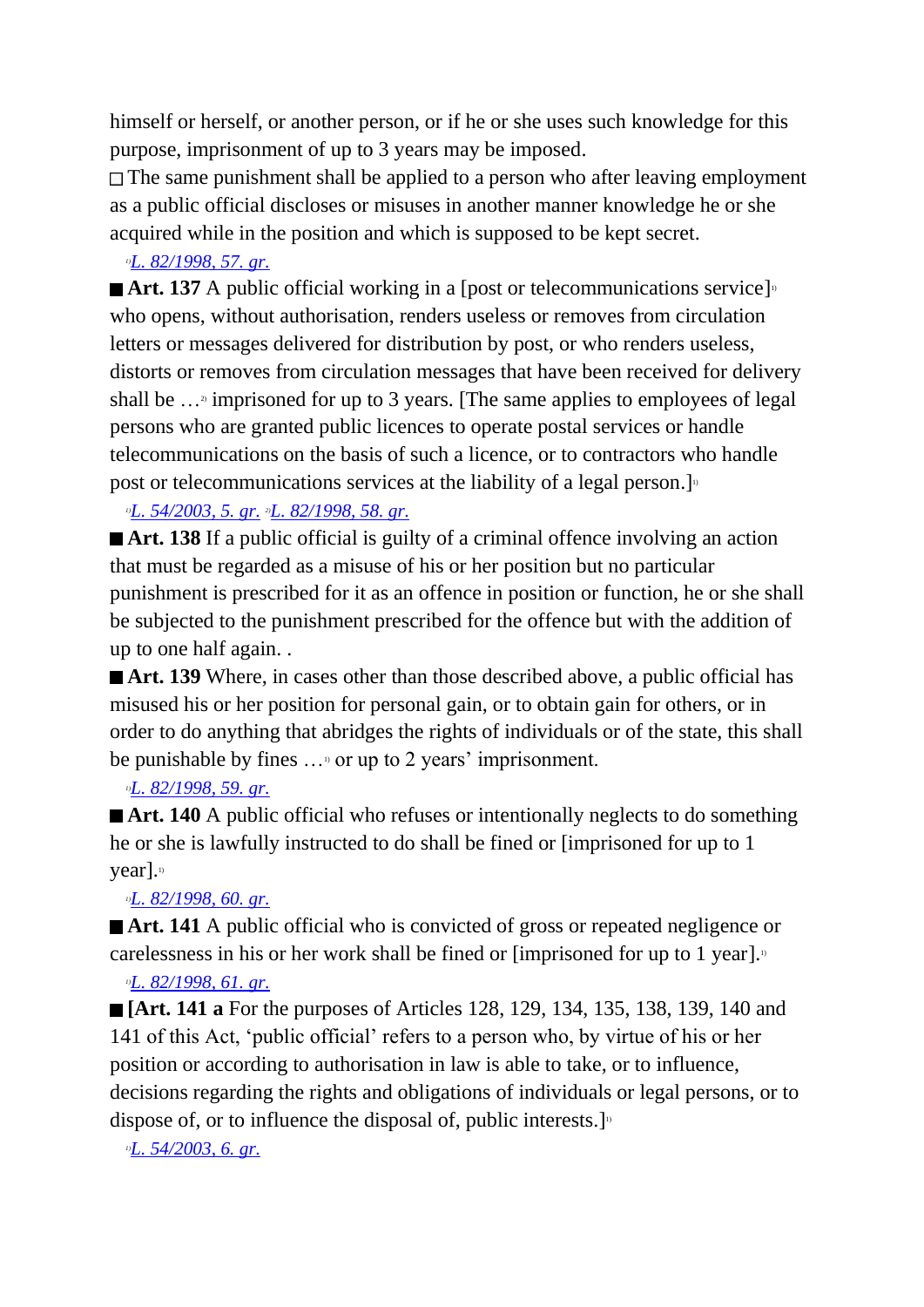## **Chapter XV. False testimony and false accusations.**

**Art. 142** [Any person who gives a false account of something to a court or government official who is authorised to administer oaths shall be imprisoned for up to 4 years. If the testimony was given under oath, this shall be taken into account as a factor aggravating the punishment.

 $\Box$  If testimony is incorrect in details that do not have a bearing on the issue under investigation, a fine or [up to 1 year's imprisonment.]<sup>1</sup> may be applied]<sup>2</sup>

## *1)[L. 82/1998, 62. gr.](http://www.althingi.is/altext/stjt/1998.082.html) 2)[L. 101/1976, 12. gr.](http://www.althingi.is/altext/stjtnr.html#1976101?g12)*

■ **Art. 143** A defendant in a criminal case shall not incur punishment for giving a false account of the circumstances of the case. Nor shall punishment be imposed on a person who gives a false account of events because true information about them could have implicated him or her in criminal liability in such a case, or because he or she believed this to be the case.

 $\Box$  [If someone has given false testimony to a court or a government official of the type mentioned in the first paragraph of Article 142 regarding matters that he or she was not authorised to reveal, or was permitted to refuse to divulge, the punishment may be reduced or even waived if there are extenuating circumstances.  $]$ <sup>n</sup>

## *1)[L. 101/1976, 13. gr.](http://www.althingi.is/altext/stjtnr.html#1976101?g13)*

■ **Art. 144** Commission through gross negligence of an offence that would be punishable under Article 142 or the second paragraph of Article 143 if it were committed intentionally shall be punishable by fines or [up to 6 months' imprisonment].<sup>1</sup>

## *1)[L. 82/1998, 63. gr.](http://www.althingi.is/altext/stjt/1998.082.html)*

**Art. 145** If, without violating Article 142, a person makes a false statement to the authorities having given his or her word of honour, or in another similar manner where such a procedure is required or permitted, this shall be punishable by a fine or  $\lceil$ up to 1 year's imprisonment $\lceil$ , and by up to 2 years' imprisonment in the case of a serious offence.]<sup>21</sup>

## *1)[L. 82/1998, 64. gr.](http://www.althingi.is/altext/stjt/1998.082.html) 2)[L. 101/1976, 14. gr.](http://www.althingi.is/altext/stjtnr.html#1976101?g14)*

■ **Art. 146** If, apart from the above cases, someone gives false information to the authorities concerning a matter on which he or she is obliged to give information, he or she shall be fined or  $\dots$ <sup>1</sup> imprisoned for up to 4 months.

The provisions of the first paragraph of Article 143 shall be given consideration here, as appropriate.

## *1)[L. 82/1998, 65. gr.](http://www.althingi.is/altext/stjt/1998.082.html)*

■ **Art. 147** If in other circumstances a person presents a false written statement or gives a written certificate concerning something of which he or she is ignorant, this being intended for use in a court case, other matters pertaining to public authorities or arbitration cases, the person shall be fined …1) or imprisoned for up to 4 months.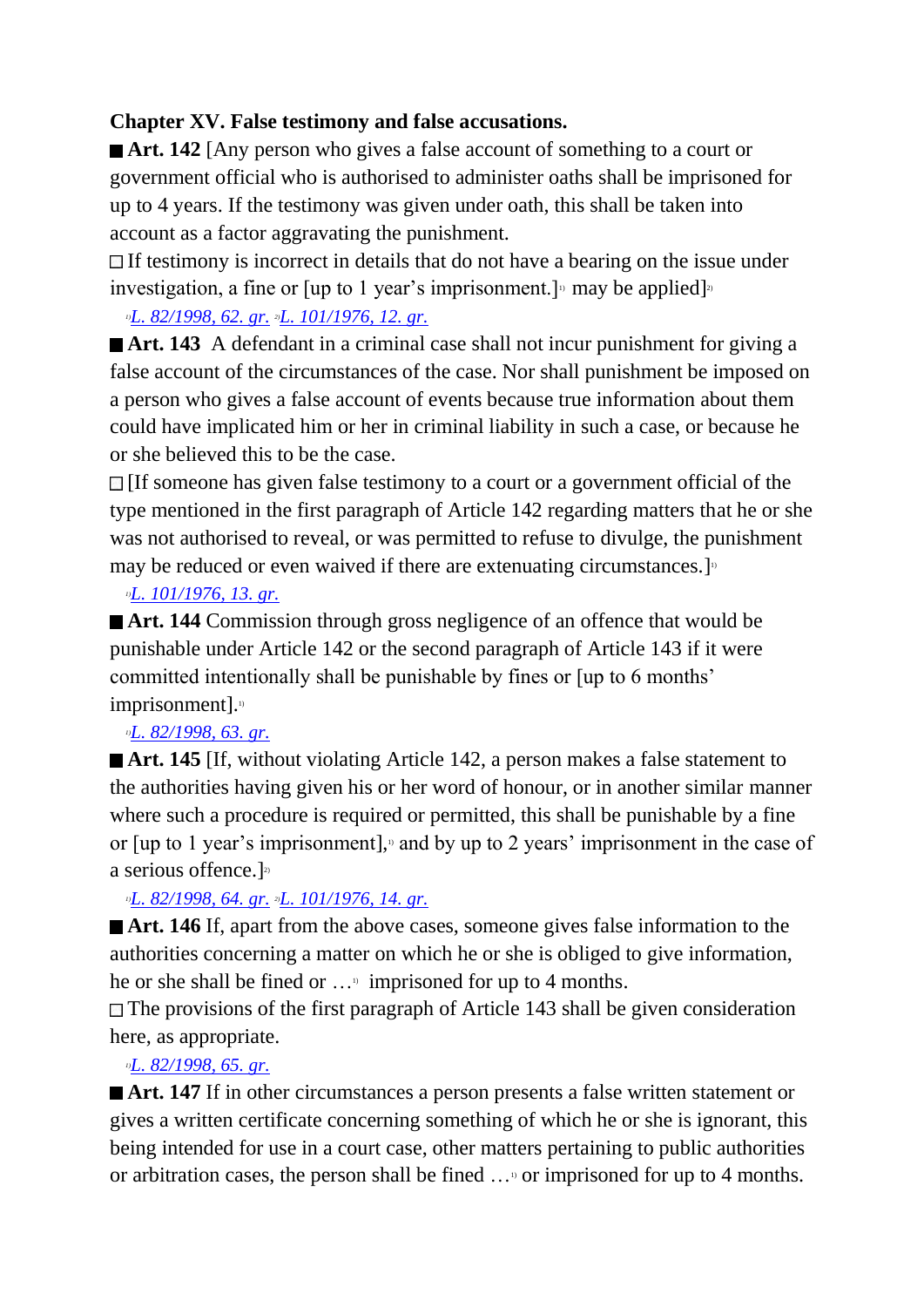#### *1)[L. 82/1998, 66. gr.](http://www.althingi.is/altext/stjt/1998.082.html)*

**Art. 148** Any person who, by a false charge, false testimony, distortion or concealment of evidence, production of forged evidence or in another manner seeks to have an innocent person accused of, or sentenced for, a criminal offence, shall be  $\ldots$ <sup>3</sup> imprisoned for up to 10 years. When sentence is determined, consideration shall be given to the severity of the punishment prescribed for the offence which it is asserted, or implied, that other person committed. ...<sup>2</sup> Where the offence resulted, or was intended to result, in a loss of welfare for any person, the punishment shall take the form of imprisonment of not less than 2 years and up to a maximum of 16 years.

 $\Box$  It may be decided in the sentence, at the request of the offended party, that the conclusion of the judgment, and as much of the summing up as the court deems appropriate, be published at the instigation of the authorities in one or more public newspapers or other publications.

*1)[L. 82/1998, 67. gr.](http://www.althingi.is/altext/stjt/1998.082.html) 2)[L. 101/1976, 15. gr.](http://www.althingi.is/altext/stjtnr.html#1976101?g15)*

■ **Art. 149** Any person convicted of giving false testimony to the authorities alleging that a criminal offence has been committed, and any person who makes false charges against the [President], $\theta$  the Althingi, the courts or the authorities, shall be fined or [imprisoned for up to 1 year].

*1)[L. 100/1951, 4. gr.](http://www.althingi.is/altext/stjtnr.html#1951100?g4) 1)[L. 82/1998, 68. gr.](http://www.althingi.is/altext/stjt/1998.082.html)*

**Chapter XVI. Counterfeiting of money and other offences involving currency.**

■ **Art. 150** Any person who counterfeits money in order to put it into circulation as genuine currency, and any person who for the same purpose acquires for himself or herself, or for others, counterfeit money, shall be imprisoned for up to 12 years.  $\Box$  If the counterfeiting takes the form of reducing the material value of valid coins, punishment shall take the form of up to 4 years' imprisonment.

■ **Art. 151** Any person releasing money that he or she knows to be counterfeit shall be sentenced to the same punishment as if he or she had actually counterfeited it. If the person believed the money to be genuine at the time of receiving it, punishment of [up to 1 year's imprisonment]<sup> $\alpha$ </sup> or fines may be imposed.

#### *1)[L. 82/1998, 69. gr.](http://www.althingi.is/altext/stjt/1998.082.html)*

■ **Art. 152** Any person releasing money that he or she suspects may be counterfeit shall be sentenced to  $\ldots$ <sup>9</sup> up to 2 years' imprisonment. If the person believed the money to be genuine at the time of receiving it, a fine may be imposed, and if there are extenuating circumstances then punishment may even be waived.

#### *1)[L. 82/1998, 70. gr.](http://www.althingi.is/altext/stjt/1998.082.html)*

■ **Art. 153** Making, importing or distributing items which in their design and finish closely resemble money or negotiable instruments intended for circulation shall be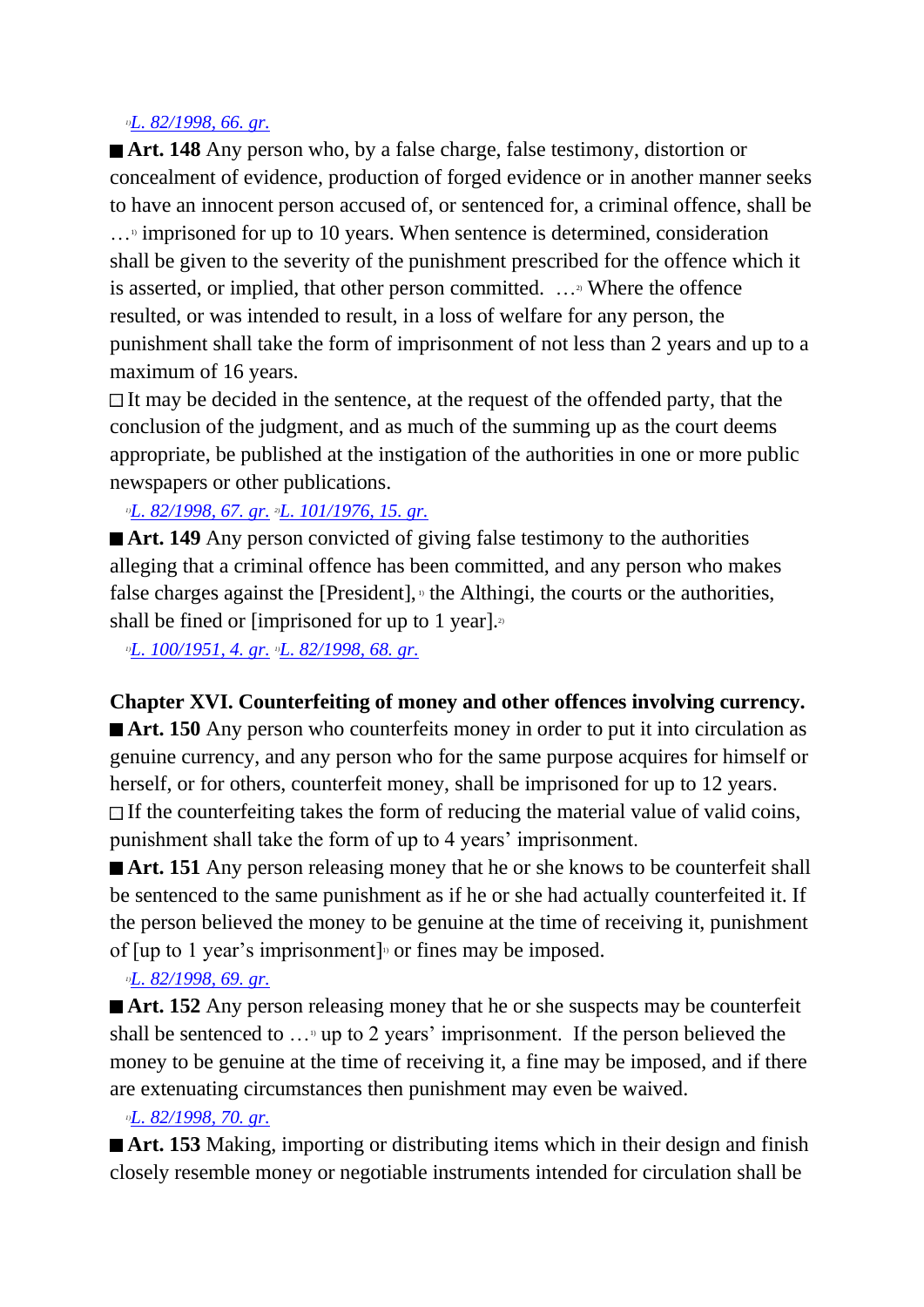punishable by fines.

Art. 154 A fine or [imprisonment]<sup>1</sup> of up to 3 months shall be imposed on any person who, without authorisation in law, imports or releases bearer bonds that can be used in general circulation as legal tender, whether among the general public or among a particular set of persons, or that may be expected to be used in such a way. The provisions of this Article do not cover foreign banknotes.

*1)[L. 82/1998, 71. gr.](http://www.althingi.is/altext/stjt/1998.082.html)*

## **Chapter XVII. Forgery and other offences involving visible evidence.**

■ **Art. 155** Any person who uses a forged document for purposes of deception in legal dealings shall be imprisoned for up to 8 years. If the document is used as an official document, a negotiable instrument or a will, this shall be given special weight in aggravating the sentence.

 $\Box$  [The same punishment shall apply to the use of forged documents that are stored in machine-readable form for purposes of deception in legal dealings. $]$ <sup>11</sup> If only minor interests were at stake, or if there are substantial extenuating circumstances in other respects, particularly where the perpetrator did not intend to cause other persons loss or damage, [imprisonment of up to 1 year]<sup>3</sup> or fines may be imposed.

## *1)[L. 30/1998, 1. gr.](http://www.althingi.is/altext/stjt/1998.030.html) 2)[L. 82/1998, 72. gr.](http://www.althingi.is/altext/stjt/1998.082.html)*

■ **Art. 156** The same punishment as is prescribed in Article 155 shall be imposed on any person using a document with a genuine signature for purposes of deception in legal dealings providing that the issuing party was deceived into signing it in the belief that it was another document or a document with a different content.

**Art. 157** The use of a genuine document as if it related to a person other than the one to whom it in fact relates, or in another manner contrary to what was intended, where this is done for purposes of deception in legal dealings, shall be punishable by fines …1) or up to 6 months' imprisonment.

[The provisions of the first paragraph shall also apply to the use of genuine documents that are stored in machine-readable form.]<sup>2</sup>

## *1)[L. 82/1998, 73. gr.](http://www.althingi.is/altext/stjt/1998.082.html) 2)[L. 30/1998, 2. gr.](http://www.althingi.is/altext/stjt/1998.030.html)*

■ **Art. 158** If a person states something falsely in an official document or book or in documents or books of another type which he or she is obliged to publish or write, or if the person states something falsely in a document or book that he or she publishes or keeps in a position for the pursuit of which legal authorisation is required, and if this is done for purposes of deception in legal dealings, this shall be punishable by  $\ldots$  up to 3 years' imprisonment, or by a fine if there are extenuating circumstances.

 $\Box$  The same punishment shall apply to the use of false documents of this type in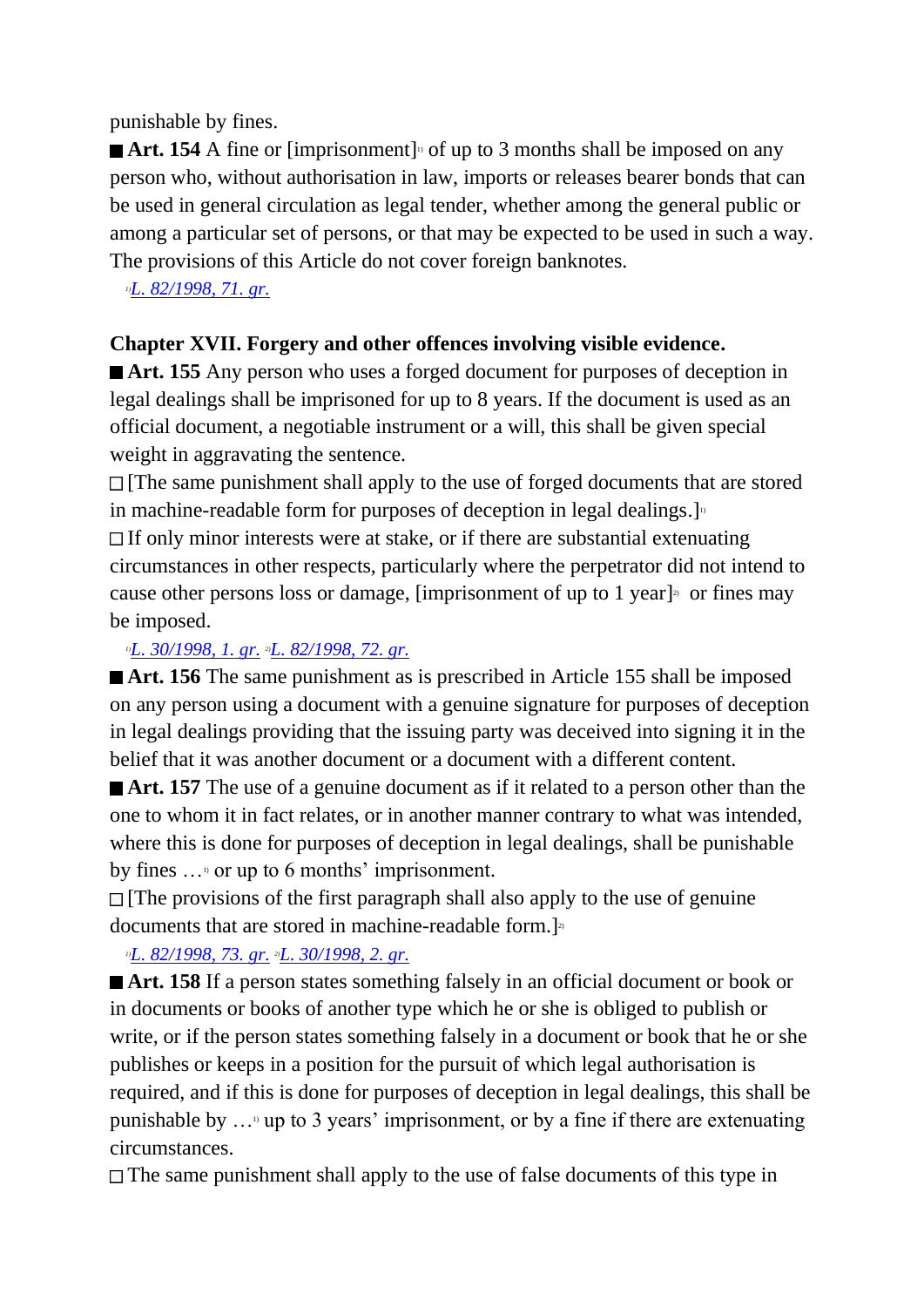legal dealings as if they were materially correct.

 $\Box$  [The provisions of the first and second paragraphs shall also apply to the misrepresentation and use of information and data stored in machine-readable form. $]$ <sup>2)</sup>

## *1)[L. 82/1998, 74. gr.](http://www.althingi.is/altext/stjt/1998.082.html) 2)[L. 30/1998, 3. gr.](http://www.althingi.is/altext/stjt/1998.030.html)*

■ **Art. 159** If an official stamp or marking which is intended to prove that an item is genuine, or to vouch for its origin, quality, type or quantity, has been placed on an item without authorisation or by falsification, then any person who uses the item for the purposes of deceiving others with it in commercial transactions shall be fined  $\ldots$ <sup>1</sup> or imprisoned for up to 3 years.

 $\Box$  The same punishment shall be imposed on any person who, for the same purpose, fraudulently has an official stamp or marking of this type placed on items that are not do not meet the requirements, or who uses such items.

 $\Box$  The use, for the same purpose, of items on which a private stamp or private marking has fraudulently been placed, this being intended to give information on some aspect of the item that is of significance in commercial transactions between people, shall be punishable by a fine …1) or up to 1 year's imprisonment.

Punishment as provided for above shall be imposed on any person who, for purposes of deception in commercial transactions, uses items after a stamp, marking or other sign lawfully placed on the item has been removed or corrupted.

*1)[L. 82/1998, 75. gr.](http://www.althingi.is/altext/stjt/1998.082.html)*

■ **Art. 160** If, in his or her profession, a person uses measuring devices or weighing equipment that gives incorrect readings for purposes of deceiving other persons in commercial transactions, this shall be punishable by imprisonment of up to 2 years  $\ldots$ <sup>1</sup> In the case of major offences, and also repeated offences, the punishment may be increased to 6 years' imprisonment.

*1)[L. 82/1998, 76. gr.](http://www.althingi.is/altext/stjt/1998.082.html)*

■ **Art. 161** Any person who uses forged postage stamps, stamped markings or other such markings used as evidence of the payment of official charges shall be imprisoned for up to 8 years. Relatively lighter punishment shall be imposed for the use of stamp markings or postage stamps that have been used previously following removal of markings showing that they have been used.

Making, importing or distributing items which in their design and finish closely resemble stamp markings, postage stamps or other similar indications of payment shall be punishable by fines.

■ **Art. 162** Any person who corrupts evidence or advances false evidence for the purpose of influencing the outcome of judicial proceedings shall be imprisoned for up to 2 years. [If there are extenuating circumstances and the offence is not punishable by a heavier sentence according to law, fines or up to 1 year's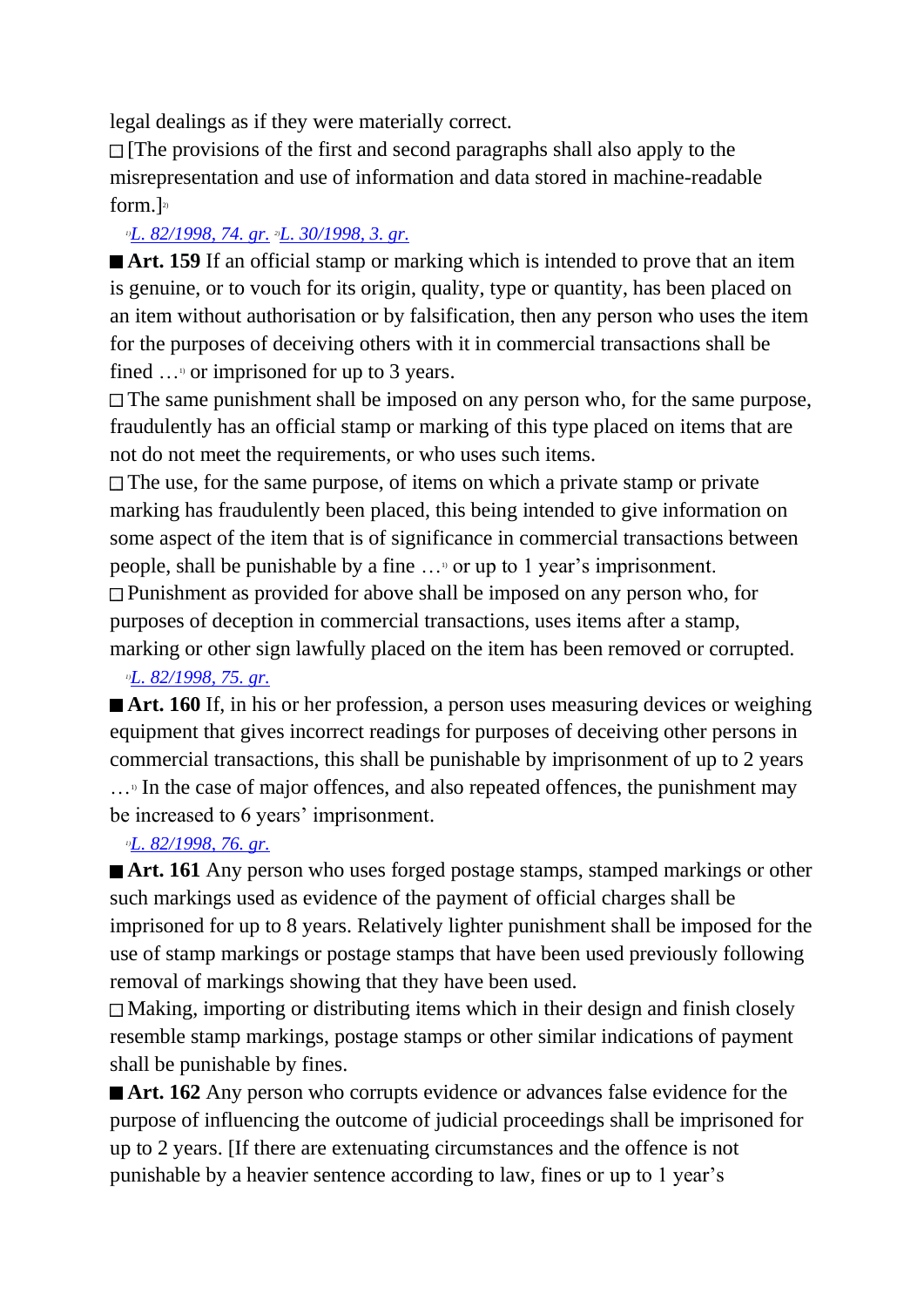imprisonment may be applied.]

Any person who, for the purpose of abridging or destroying other persons' rights, destroys evidence, conceals it or renders it useless, in part or in its entirety, shall be imprisoned for up to 2 years.  $\dots$ <sup>10</sup>

Where a person commits actions described in the first or second paragraph regarding evidence that could have been of significance in establishing his or her guilt in [a criminal case],<sup> $\alpha$ </sup> no punishment shall be imposed for this.

*1)[L. 82/1998, 77. gr.](http://www.althingi.is/altext/stjt/1998.082.html) 2)[L. 88/2008, 234. gr.](http://www.althingi.is/altext/stjt/2008.088.html#G234)*

■ **Art. 163** Any person who, for the purpose of deception, wrongly places, moves, removes, corrupts or destroys boundary stones or other marks intended to indicate the limits of property rights, including water rights, shall be imprisoned for up to 3 years ...,<sup>1</sup> or fined in the case of a minor offence.

*1)[L. 82/1998, 78. gr.](http://www.althingi.is/altext/stjt/1998.082.html)*

## **Chapter XVIII. Offences involving danger to the public.**

■ **Art. 164** A person who causes a fire which involves danger to the public shall be imprisoned for not less than 6 months.

However, the sentence imposed shall not be lower than 2 years' imprisonment if the perpetrator foresaw that human life would evidently be endangered or that the fire would evidently involve a danger of large-scale destruction of other people's property.

■ **Art. 165** Any person who causes loss of life, physical injury or damage of property by causing an explosion, dispersing noxious gases, causing flooding, a shipwreck, a railway, automobile or aircraft accident, or accidents involving similar vehicles or means of transport shall be imprisoned.

 $\Box$  [Any person who, while in an aircraft, employs violence or the threat of violence or another unlawful method in order to gain control of the aircraft or to interfere unlawfully in another manner in its control or the flight shall be sentenced to not less than 2 years' imprisonment. In very special circumstances a lighter sentence may apply.  $\dots$ <sup>[2]</sup> [The same shall apply in the event of interference in the control of a ship or of structures connected to the seabed of the continental shelf.]<sup>3</sup>  $\Box$  [The same punishment as is specified in the second paragraph shall be applied to any person who, with violence or the threat of violence, attacks persons in an

airport intended for international air traffic, providing that the offence causes, or is of a nature to cause, danger to the public.

The provisions of Articles 166, 167 and 169 shall also apply to violations of the second and third paragraphs.]<sup>4</sup>

*1)[L. 16/1990, 3. gr.](http://www.althingi.is/altext/stjt/1990.016.html) 2)[L. 41/1973, 3. gr.](http://www.althingi.is/altext/stjtnr.html#1973041?g3) 3)[L. 70/2002, 2. gr.](http://www.althingi.is/altext/stjt/2002.070.html) 4)[L. 16/1990, 4. gr.](http://www.althingi.is/altext/stjt/1990.016.html)*

■ **Art. 166** If an action described in Article 164 or Article 165 is committed for the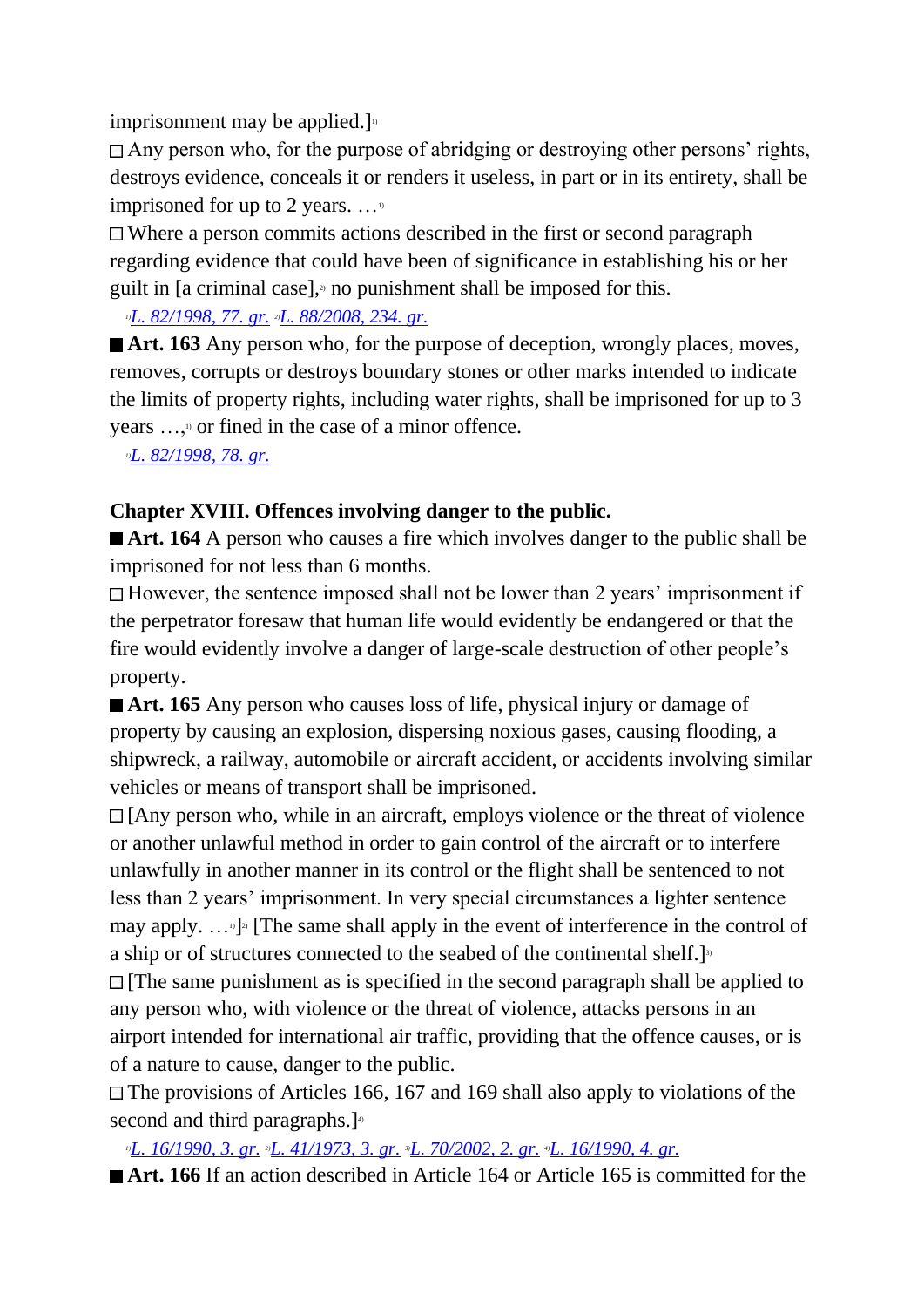purpose of starting a rebellion, looting or other such disturbance of the social structure or public order, punishment of imprisonment of not less than 4 years shall be applied.

■ **Art. 167** If offences under Article 164 or Article 165 are committed through negligence, the punishment shall take the form of a fine …1) or up to 3 years' imprisonment.

### *1)[L. 82/1998, 79. gr.](http://www.althingi.is/altext/stjt/1998.082.html)*

**Art. 168** Any person who tampers with the safety of railway carriages, ships, aircraft, automobiles or other similar vehicles for the transportation of passengers or goods, or with traffic safety on public roads, without the offence falling under Article 165, shall be imprisoned for up to 6 years  $\ldots$ <sup>1</sup> [The same shall apply in the event of tampering with the safety of structures connected to the seabed of the continental shelf.] $^{2}$ 

*1)[L. 82/1998, 80. gr.](http://www.althingi.is/altext/stjt/1998.082.html) 2)[L. 70/2002, 3. gr.](http://www.althingi.is/altext/stjt/2002.070.html)*

■ **Art. 169** Any person who fails to do everything in his or her power to give warning of, or to avert, a fire, explosion, the dispersal of harmful gases, flooding, a shipwreck, other traffic accidents or similar incidents which pose a threat to human beings or items of great value shall be fined ...  $\circ$  or imprisoned for up to one year, providing that he or she could have done this without endangering his or her own substantial interests or those of others.

## *1)[L. 82/1998, 81. gr.](http://www.althingi.is/altext/stjt/1998.082.html)*

**[Art. 169 a** Any person who unlawfully receives, has in his or her keeping, uses, transports, modifies, releases or disperses nuclear fissile substances, so jeopardizing human life or health or posing a threat to property, shall be imprisoned for up to 6 years.

 $\Box$  If an offence under the first paragraph involves a danger to the public, the punishment shall take the form of up to 16 years' imprisonment.  $]$ 

## *1)[L. 70/2002, 4. gr.](http://www.althingi.is/altext/stjt/2002.070.html)*

■ **Art. 170** Any person causing a threat to human life or health by causing a general shortage of drinking water or by introducing harmful substances into water reservoirs or water pipes, shall be imprisoned for up to 12 years.

 $\Box$  If the offence is committed through negligence, it shall be punished by a fine  $\ldots$ <sup>1</sup> or up to one year's imprisonment.

## *1)[L. 82/1998, 82. gr.](http://www.althingi.is/altext/stjt/1998.082.html)*

■ **Art. 171** Any person who has<sup>11</sup> toxic substances or other hazardous substances in items intended for sale or general use, with the result that the ordinary use of the items will pose a hazard to people's health, shall be imprisoned for up to 10 years. The same punishment shall apply to treating items that are corrupted and pose a hazard to human health if they are used in the normal way so as to conceal their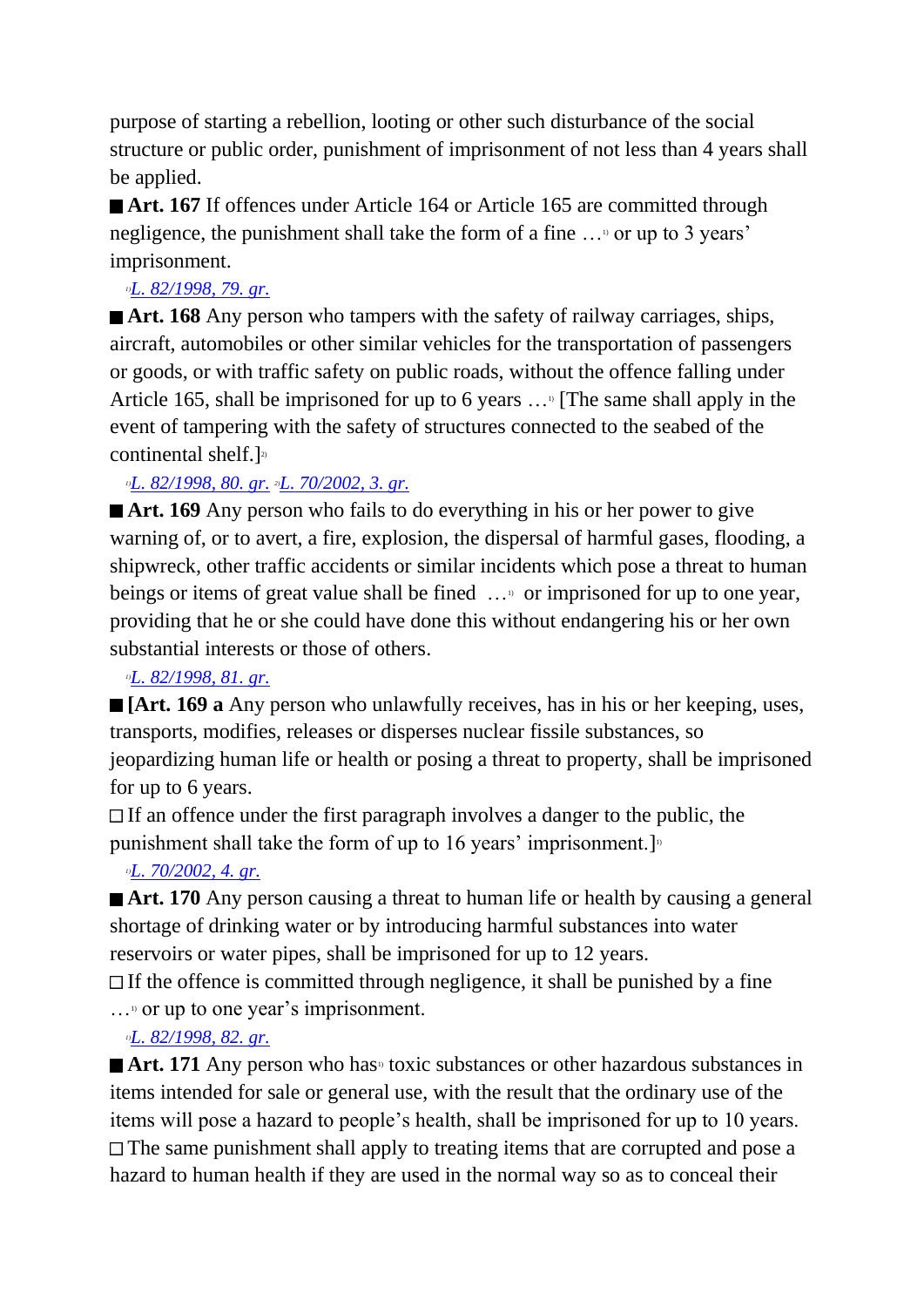harmfulness.

The same punishment shall also apply to offering for sale or consumption, or working in another manner for the distribution of, items that are corrupted in the manner described above, if their harmfulness is concealed.

 $\Box$  If the offence is committed through negligence, the punishment shall take the form of a fine  $\ldots$ <sup>2</sup> or up to 1 year's imprisonment.

*1)This is presumably intended to read: "introduces ...into".. 2)[L. 82/1998, 83. gr.](http://www.althingi.is/altext/stjt/1998.082.html)*

**Art. 172** Any person who offers for sale or consumption, or works for the distribution of, consumer goods which, due to spoilage or for other reasons pose a threat to human health, or items which in the course of ordinary use are hazardous in the same way, and who conceals the harmfulness of the goods, shall, providing the offence does not fall under Article 171, be imprisoned for up to 6 years, [or be fined or imprisoned for up to 1 year], $\theta$  if there are extenuating circumstances.  $\Box$  If the offence is committed through negligence, the punishment shall take the form of a fine or [up to 1 year's imprisonment].

*1)[L. 82/1998, 84. gr.](http://www.althingi.is/altext/stjt/1998.082.html)*

■ **Art. 173** Any person who offers for sale or consumption, or works for the distribution of, items as medicinal drugs or prophylactics against disease, knowing that they do not possess this property and that their use for this purpose could endanger human life and health, shall be imprisoned for up to 6 years.  $\dots$ <sup>1</sup>  $\Box$  If the offence is committed through negligence, the punishment shall take the form of a fine or [up to 1 year's imprisonment]. $\frac{1}{1}$ 

*1)[L. 82/1998, 85. gr.](http://www.althingi.is/altext/stjt/1998.082.html)*

**[Art. 173 a** Any person who, contrary to the provisions of the Addictive Drugs and Narcotics Act, supplies addictive drugs and narcotics to many persons or makes them over for a substantial payment or in another particularly criminal manner, shall be imprisoned for up to  $[12 \text{ years}]$ .

The same punishment shall be imposed on any person who, in contravention of the aforementioned Act, manufactures, prepares, imports, exports, purchases, releases, accepts or has in his or her keeping addictive drugs and narcotics for the purpose of making them over to others in one of the manners listed in the first paragraph.]<sup>2)</sup>

*1)[L. 32/2001, 1. gr.](http://www.althingi.is/altext/stjt/2001.032.html) 2)[L. 64/1974, 1. gr.](http://www.althingi.is/altext/stjtnr.html#1974064?g1)*

**[Art. 173 b** …1)] 2)

*1)[L. 10/1997, 3. gr.](http://www.althingi.is/altext/stjt/1997.010.html) 2)[L. 39/1993, 1. gr.](http://www.althingi.is/altext/stjt/1993.039.html)*

■ **Art. 174** Endangering the life or health of domestic animals in the ways described in Articles 170–173 shall be punishable by  $\dots$  up to 2 years' imprisonment, or by a fine if there are extenuating circumstances.

*1)[L. 82/1998, 86. gr.](http://www.althingi.is/altext/stjt/1998.082.html)*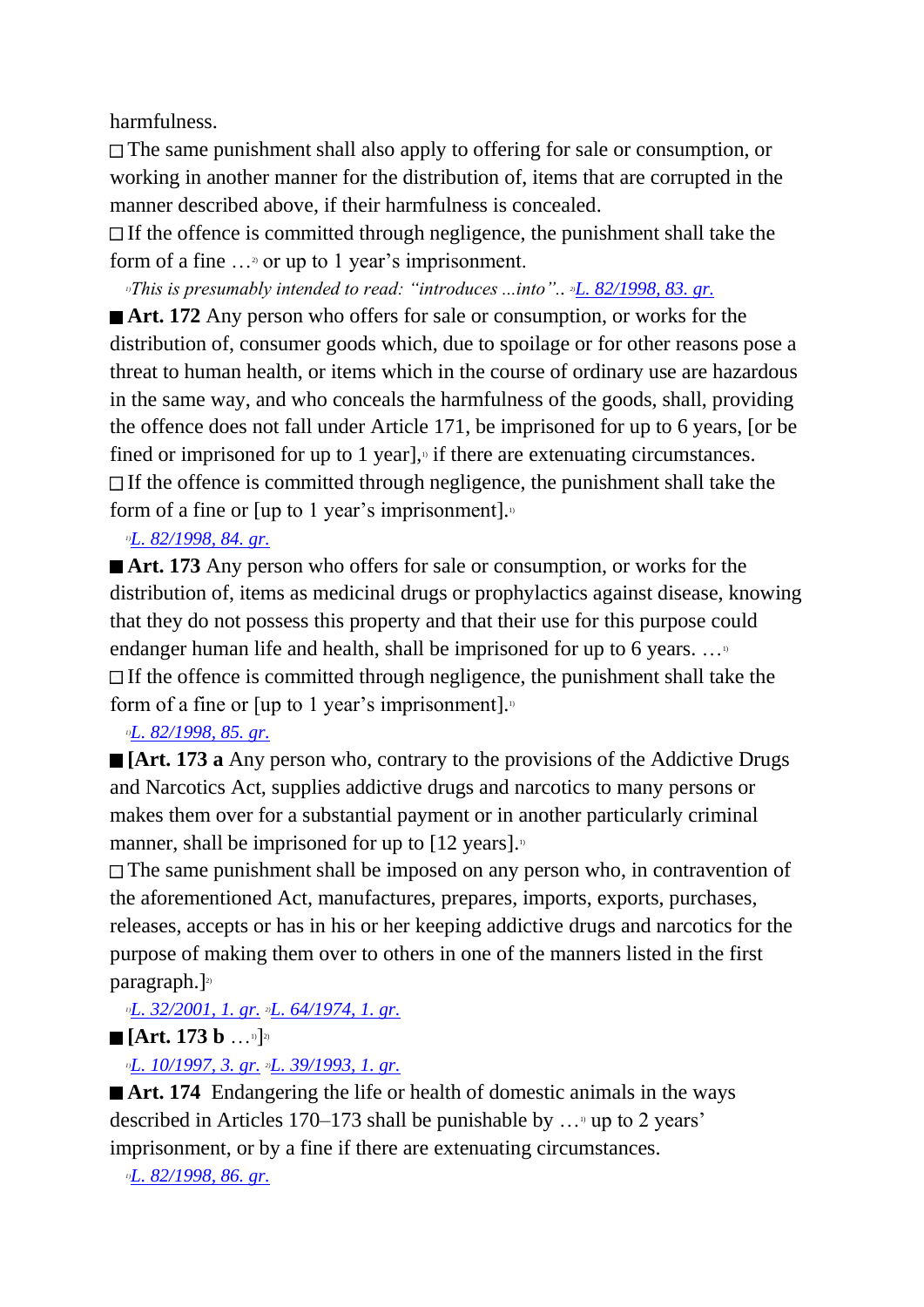■ **Art. 175** Any person causing a danger that a communicable disease will break out or be spread between people by violating the provisions of law on preventive measures against communicable diseases, or precautionary rules on these matters issued by the authorities, shall be  $\ldots$ <sup>1</sup> imprisoned for up to 3 years. The punishment may take the form of up to 6 years' imprisonment in the case of diseases which the authorities have taken special measures to contain or to prevent their entering the country.

Any person who, in the manner described above, causes a danger that a disease affecting domestic animals or plants will break out or be spread shall be

 $\ldots$ <sup>3</sup> imprisoned for up to 3 years, or be fined if there are extenuating circumstances.  $\Box$  If an offence against this Article is committed through negligence, the punishment shall take the form of a fine …1) or up to 6 months' imprisonment.

#### *1)[L. 82/1998, 87. gr.](http://www.althingi.is/altext/stjt/1998.082.html)*

**[Art. 175** Conspiring with another person to commit an offence that is punishable by at least 4 years' imprisonment, when the commission of the offence is part of the activities of a criminal organisation, shall be punishable by up to 4 years' imprisonment unless a heavier sentence is prescribed for the offence under other provisions of this Act, or of other statutes.

'Criminal organisation' here refers to an association of three or more persons, the main aim of which is to commit, directly or indirectly, for profit and in an organised manner, criminal actions that are punishable by at least 4 years' imprisonment, or which have the commission of such actions as a substantial part of their activities.] $\frac{1}{10}$ 

*1)[L. 149/2009, 5. gr.](http://www.althingi.is/altext/stjt/2009.149.html)*

## **Chapter XIX. Miscellaneous offences against the public interest.**

■ **Art. 176** Causing, through an unlawful action, substantial disruption of the operation of public transport vehicles, public post and telecommunication operations or the operation of stations or power plants from which the public receives water, gas, electricity, heat or other essentials shall be punishable by  $\ldots$ <sup>3</sup> imprisonment of up to 3 years, or by a fine if there are extenuating circumstances.

 $\Box$  If the offence is committed through negligence, the punishment shall take the form of a fine or [imprisonment]<sup> $\alpha$ </sup> of up to 6 months.

## *1)[L. 82/1998, 88. gr.](http://www.althingi.is/altext/stjt/1998.082.html)*

**Art. 177** Any person who removes, destroys or damages public monuments or objects intended for public use or for decoration, or objects that are part of public museums or are specially protected, shall be sentenced to  $\ldots$ <sup>9</sup> prison for up to 3 years, or to a fine if there are extenuating circumstances.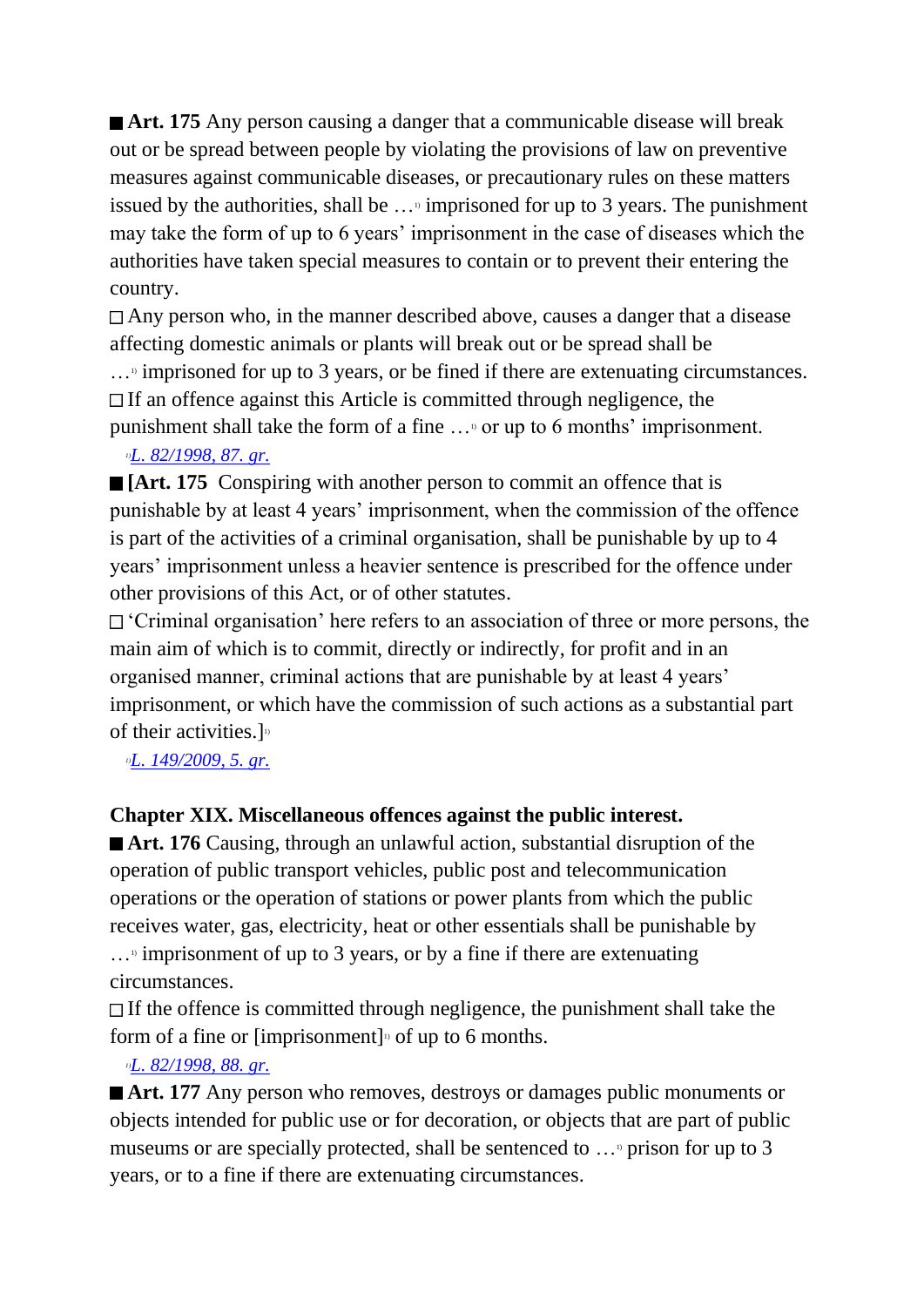#### *1)[L. 82/1998, 89. gr.](http://www.althingi.is/altext/stjt/1998.082.html)*

**Art. 178** Any person who, in order to deceive others in commercial transactions, falsifies or produces imitations of goods or offers such goods for sale shall be imprisoned for up to 2 years ...<sup>1</sup> or fined.

#### *1)[L. 82/1998, 90. gr.](http://www.althingi.is/altext/stjt/1998.082.html)*

■ **Art. 179** [Imprisonment of up to 4 years shall be imposed on any person convicted of serious offences against legal provisions on the protection of the environment through the following actions:

 1. Polluting the air, ground, ocean or waterways in such a manner as to cause substantial damage to the environment, or an imminent danger of such damage.

 2. Storing or releasing waste matter or hazardous substances in such a manner as to cause substantial damage to the environment, or an imminent danger of such damage.

 3. Causing substantial disturbance of the ground with the result that the appearance of the land is permanently altered or important natural formations are damaged.] 1)

*1)[L. 122/1999, 1. gr.](http://www.althingi.is/altext/stjt/1999.122.html)*

## **Chapter XX. Violations of the rules on livelihood and occupations.**

**Art. 180** [Any person who, in the course of business operations or the provision of services denies a person goods or services on an equal footing with others on grounds of that person's nationality, colour, race, [religion, sexual orientation or gender identity]<sup>1</sup> shall be fined  $\ldots$ <sup>2</sup> or imprisoned for up to 6 months. The same punishment shall be applied for denying someone access on the same footing as others to a public meeting place or other places that are open to the public.]<sup>3)</sup>

*1)[L. 13/2014, 1. gr.](http://www.althingi.is/altext/stjt/2014.013.html) 2)[L. 82/1998, 91. gr.](http://www.althingi.is/altext/stjt/1998.082.html) 3)[L. 135/1996, 1. gr.](http://www.althingi.is/altext/stjt/1996.135.html)*

■ **Art. 181** If a commissioner of police has reason to believe that a person is not supporting himself or herself in a lawful manner, the person shall be obliged to give an account of his or her sources of support, and to substantiate them. If the person fails to do this, or obtains his or her living in an unlawful manner, e.g. through the sale of prohibited items, gambling  $\ldots$ <sup>1</sup> he or she shall be sentenced to imprisonment of up to 2 years, providing no more severe punishment is prescribed in other statutes.

*1)[L. 40/1992, 16. gr.](http://www.althingi.is/altext/stjt/1992.040.html)*

## **Art. 182** …1)

## *1)[L. 101/1976, 1. gr.](http://www.althingi.is/altext/stjtnr.html#1976101?g1)*

■ **Art. 183** Any person who makes gambling or betting, or inducing other persons to indulge in them, his or her livelihood, shall be fined  $\ldots$ <sup>0</sup> or imprisoned for up to 1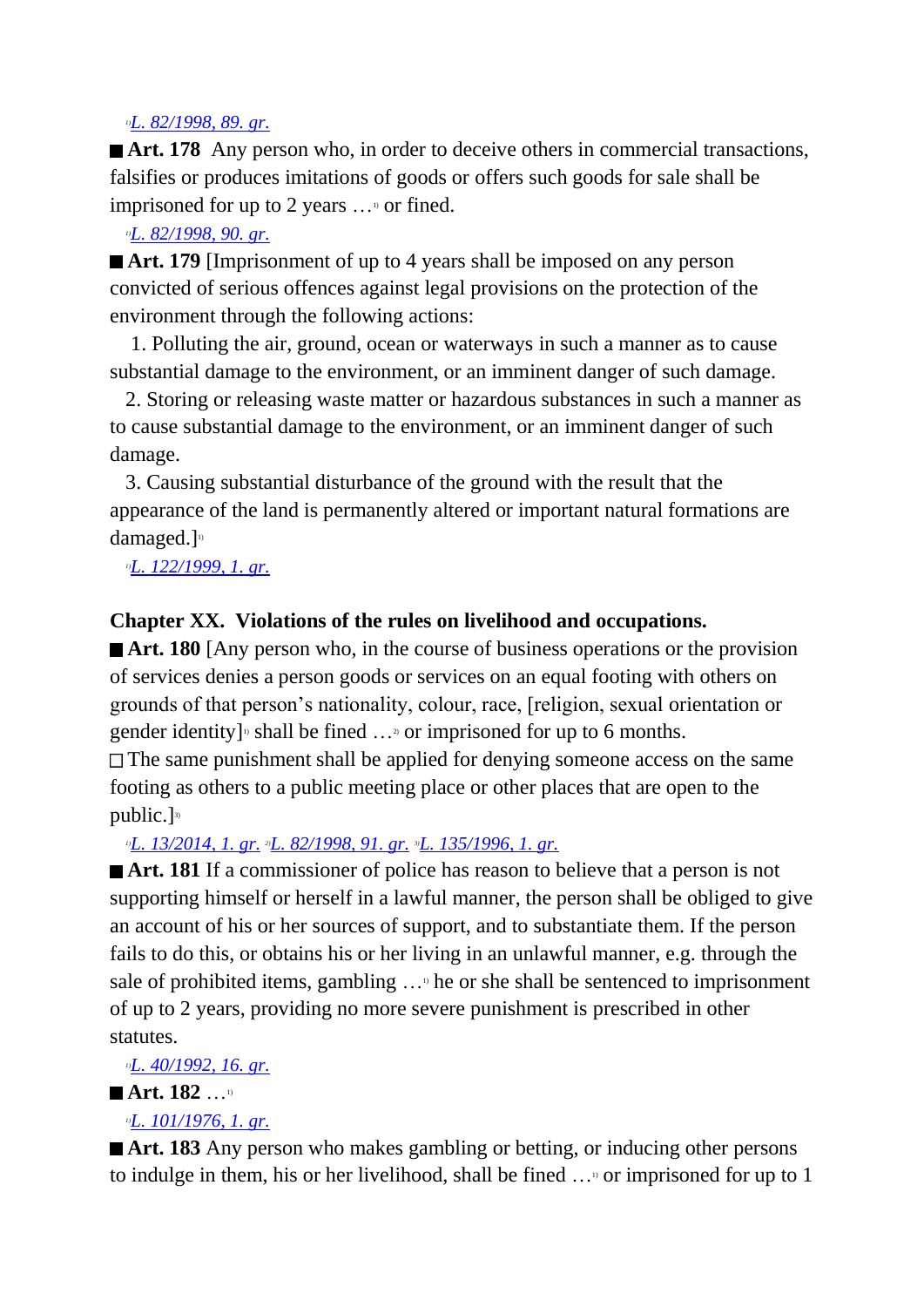year in the case of a serious offence.

 $\Box$  It shall be decided by a court judgment whether gains from gambling or betting are to be returned or confiscated.

## *1)[L. 82/1998, 92. gr.](http://www.althingi.is/altext/stjt/1998.082.html)*

■ **Art. 184** Any person who earns income, directly or indirectly, from having gambling or betting take place in premises under his or her control shall be fined  $\ldots$ <sup>1</sup> or imprisoned for up to 1 year.

## *1)[L. 82/1998, 93. gr.](http://www.althingi.is/altext/stjt/1998.082.html)*

**Art. 185** Any person who in order to make a living employs false pretences or deception in order to have someone leave Iceland shall be fined …1) or imprisoned for up to 1 year.

## *1)[L. 82/1998, 94. gr.](http://www.althingi.is/altext/stjt/1998.082.html)*

**Art. 186** Any person who engages without authorisation in an occupation for the pursuit of which an official licence or recognition is required shall be fined or  $[imprisoned]$ <sup>1</sup> for up to 1 year if no particular punishment is prescribed for the offence in other statutes.

If an association has been dissolved temporarily by an official measure or permanently by a court judgment, then those who keep it running or re-join it thereafter shall be fined  $\ldots$ <sup>0</sup> or imprisoned for up to 1 year.

## *1)[L. 82/1998, 95. gr.](http://www.althingi.is/altext/stjt/1998.082.html)*

■ **Art. 187** Any person who receives an official licence to pursue a particular private activity or business operation which may not be pursued without such a licence and who then violates the official obligations that accompany the licence shall be fined or [imprisoned for up to 6 months] if no particular punishment is prescribed for the offence in other statutes.

*1)[L. 82/1998, 96. gr.](http://www.althingi.is/altext/stjt/1998.082.html)*

## **Chapter XXI. Offences regarding family relationships.**

**Art. 188** A married man or woman who marries another woman or man shall be imprisoned for up to 3 years or, if the other party was unaware of the former marriage, for up to 6 years.

 $\Box$  If the offence was committed through gross negligence, the punishment shall take the form of  $\ldots$ <sup>1</sup> up to 1 year's imprisonment.

An unmarried man or woman who marries a married woman or man shall be  $\ldots$ <sup>b</sup> be imprisoned for up to 1 year. If the marriage is not annulled, a fine may be imposed ...<sup>1</sup> or punishment may even be waived.

## *1)[L. 82/1998, 97. gr.](http://www.althingi.is/altext/stjt/1998.082.html)*

■ **Art. 189** Any person entering into a marriage that is to be annulled on grounds of consanguinity of the partners shall be  $\ldots$ <sup>1</sup> imprisoned for up to 2 years.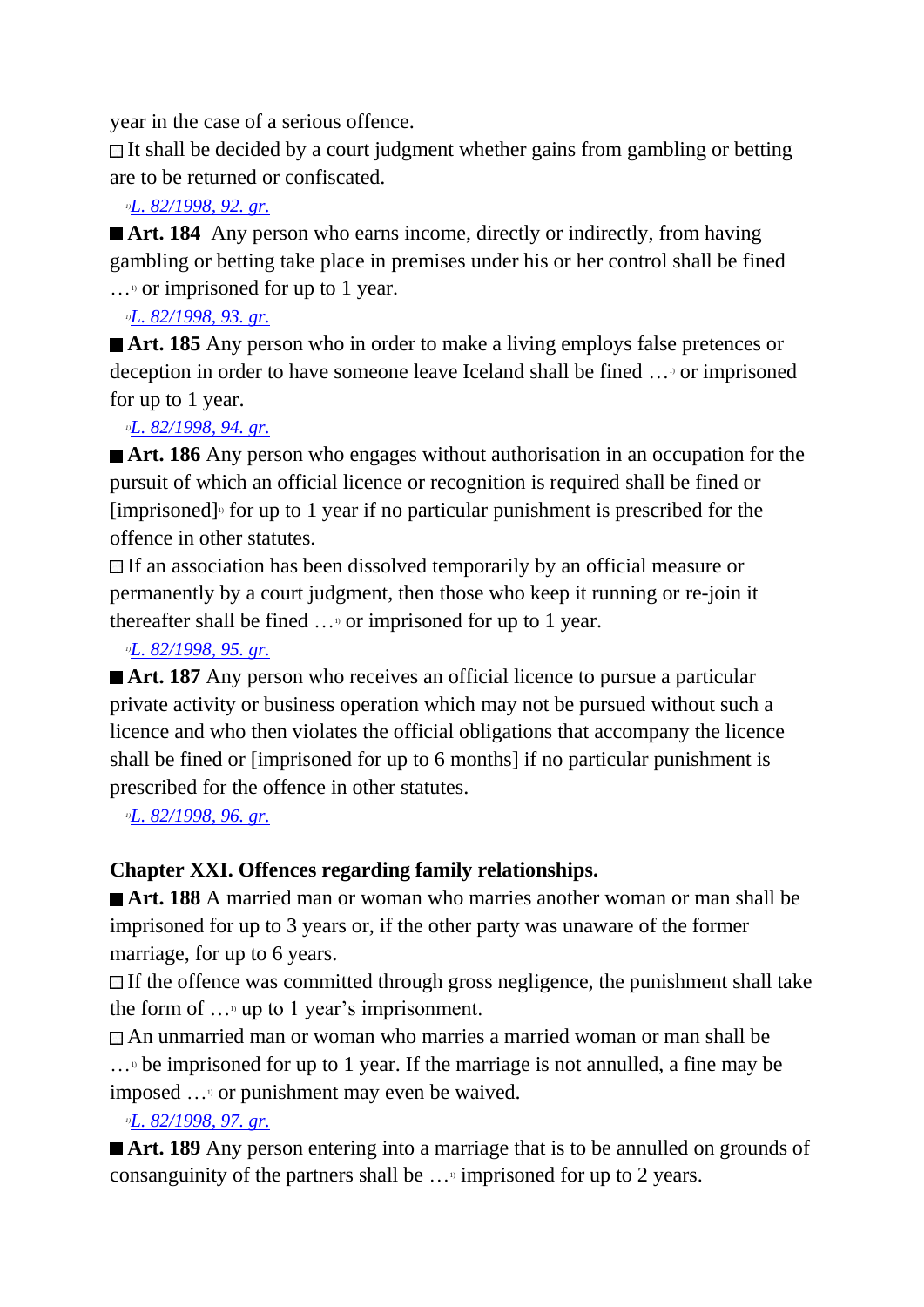#### *1)[L. 82/1998, 98. gr.](http://www.althingi.is/altext/stjt/1998.082.html)*

## ■ Art. 190 …<sup>1)</sup> *1)[L. 40/1992, 16. gr.](http://www.althingi.is/altext/stjt/1992.040.html)* **Art. 191** …1)

*1)[L. 27/2006, 2. gr.](http://www.althingi.is/altext/stjt/2006.027.html)*

**Art. 192** Any person who perverts the evidence regarding a child's paternity or maternity by giving false or incomplete testimony to the authorities responsible for accepting birth announcements shall be [imprisoned for up to 1 year]<sup> $\circ$ </sup> or fined. Punishment may be waived in cases where a child that was conceived extramaritally by the woman is registered as the child of the married couple and the husband has agreed to this.

*1)[L. 82/1998, 100. gr.](http://www.althingi.is/altext/stjt/1998.082.html)*

■ **Art. 193** Any person who deprives parents or other rightful parties of the control of or custody over a child who is a minor in terms of age, or who encourages the child to evade such control or custody shall be fined  $\ldots$ <sup>0</sup> or imprisoned for up to 16 years, or for life.

*1)[L. 82/1998, 101. gr.](http://www.althingi.is/altext/stjt/1998.082.html)*

## **Chapter XXII. [Sexual offences.]1)**

*1)[L. 40/1992, 1. gr.](http://www.althingi.is/altext/stjt/1992.040.html)*

**Art. 194** [Any person who has sexual intercourse or other sexual relations with a person by means of using violence, threats or other unlawful coercion shall be guilty of rape and shall be imprisoned for a minimum of 1 year and a maximum of 16 years. 'Violence' here refers to the deprivation of independence by means of confinement, drugs or other comparable means.

Exploiting a person's psychiatric disorder or other mental handicap, or the fact that, for other reasons, he or she is not in a condition to be able to resist the action or to understand its significance, in order to have sexual intercourse or other sexual relations with him or her, shall also be considered as rape, and shall result in the same punishment as specified in the first paragraph of this Article.]<sup>10</sup>

## *1)[L. 61/2007, 3. gr.](http://www.althingi.is/altext/stjt/2007.061.html)*

■ **Art. 195** [When punishment for violations of Article 194 is determined, it shall be considered as increasing the severity of the punishment:

a. if the victim is a child under the age of 18,

b. if the violence employed by the perpetrator is of serious proportions,

 c. if the offence is perpetrated in such a way as to cause particular pain or injury.] $\mathbb{D}$ 

*1)[L. 61/2007, 4. gr.](http://www.althingi.is/altext/stjt/2007.061.html)*

■ Art. 196 …<sup>1)</sup>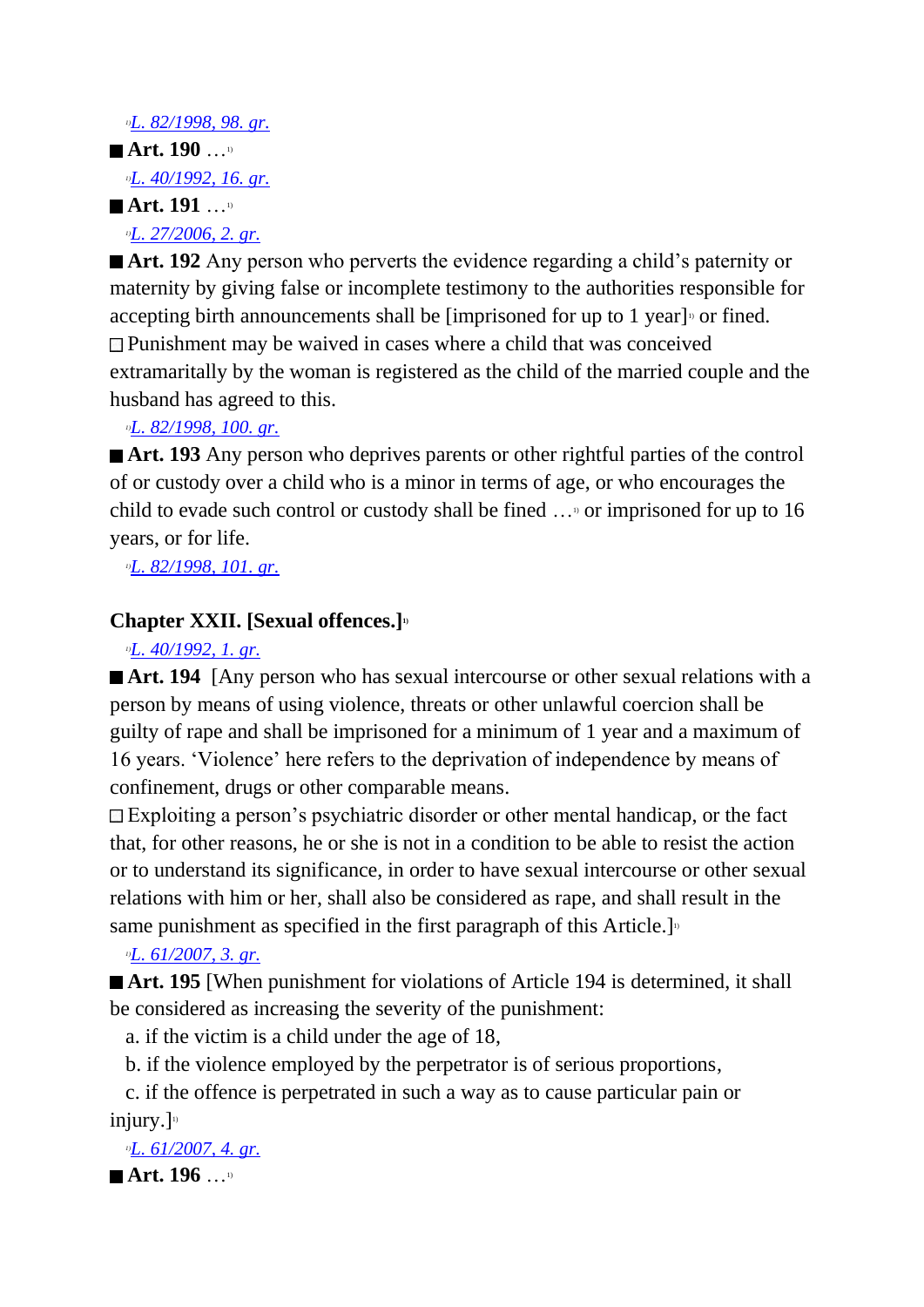#### *1)[L. 61/2007, 5. gr.](http://www.althingi.is/altext/stjt/2007.061.html)*

**Art. 197** If the supervisor or an employee in a prison, another institution under the direction of the police, the prison authorities or the child welfare authorities, or in the psychiatric ward of a hospital, a home for mentally handicapped persons or another similar institution has sexual intercourse or other sexual relations with an inmate of the institution, it shall be punished by up to 4 years' imprisonment.

### *1)[L. 61/2007, 6. gr.](http://www.althingi.is/altext/stjt/2007.061.html)*

**Art. 198** [Any person who has sexual intercourse or other sexual relations with a person …1) by grossly abusing the fact that the other person is financially dependent on him either through his employment or as his protégé in a confidential relationship shall be imprisoned for up to 3 years or, if the other person is younger than 18, for up to 6 years.  $\dots$ <sup>2</sup>]<sup>3)</sup>

#### $\begin{pmatrix} 1 \\ 1 \end{pmatrix}$

## *1)[L. 61/2007, 7. gr.](http://www.althingi.is/altext/stjt/2007.061.html) 2)[L. 40/2003, 1. gr.](http://www.althingi.is/altext/stjt/2003.040.html) 3)[L. 40/1992, 6. gr.](http://www.althingi.is/altext/stjt/1992.040.html)*

■ Art. 199 **[Any person found guilty of sexual harassment shall be imprisoned for** up to 2 years. 'Sexual harassment' here refers, amongst other things, to stroking, fingering or probing the genitals or breasts of another person, whether under or through clothing, and also to suggestive behaviour or language which is extremely offensive, repeated or of such a nature as to cause fearl<sup>11</sup>

### *1)[L. 61/2007, 8. gr.](http://www.althingi.is/altext/stjt/2007.061.html)*

**Art. 200** [Any person who has sexual intercourse or other sexual relations with his or her own child or other descendant shall be imprisoned for up to [8 years] and up to  $[12 \text{ years}]$ <sup>1</sup> if the child [is 15, 16 or 17 years of age].<sup>2</sup>

 $\Box$  [Sexual harassment of a type other than that specified in the first paragraph of this Article and directed at the perpetrator's own child or other descendant shall be punishable by up to 4 years' imprisonment, providing that the child is aged 15 years or older.] 2)

Sexual intercourse or other sexual relations between siblings shall be punishable by up to 4 years' imprisonment. If one or both of the siblings were under the age of 18 years at the time of the offence, it may be decided to waive punishment applying to them.]<sup>3)</sup>

## *1)[L. 40/2003, 2. gr.](http://www.althingi.is/altext/stjt/2003.040.html) 2)[L. 37/2013, 3. gr.](http://www.althingi.is/altext/stjt/2013.037.html) 3)[L. 40/1992, 8. gr.](http://www.althingi.is/altext/stjt/1992.040.html)*

**Art. 201** [Any person who has sexual intercourse or other sexual relations with a child aged 15, 16 or 17 year who is his or her adopted child, step-child, foster-child or the child of his or her cohabiting partner, or is bound to him or her by similar family relationships in direct line of descent, or is a child who has been committed to his or her authority for education or upbringing, shall be imprisoned for up to 12 years.

 $\Box$  Sexual harassment of a type other than that specified in the first paragraph of this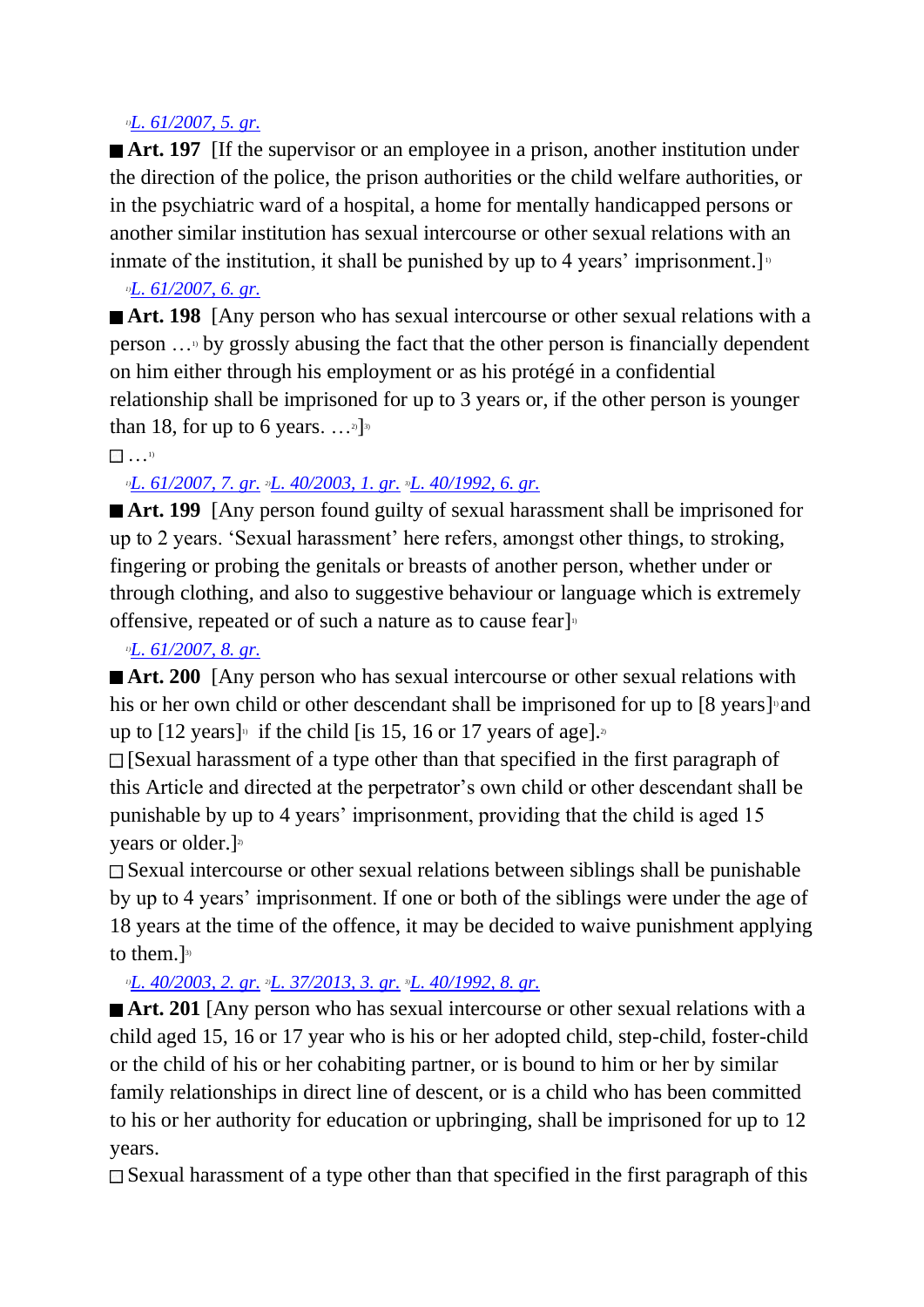article shall be punishable by up to 4 years' imprisonment.

*1)[L. 37/2013, 4. gr.](http://www.althingi.is/altext/stjt/2013.037.html)*

**Art. 202. gr.** [Any person who has sexual intercourse or other sexual relations with a child under the age of  $[15 \text{ years}]$ , shall be imprisoned for [a minimum of 1] year and a maximum of 16 years].1) …2) [Punishment may be reduced or waived if the perpetrator and the victim are of similar age or level of maturity.

 $\Box$  [Sexual harassment of a type other than that specified in the first paragraph of this article shall be punishable by imprisonment of up to  $[6 \text{ years}]$ .  $\frac{1}{2}$ 

Any person who, by deception, gifts or in any other way entices a [child]<sup> $\alpha$ </sup> [under the age of 18 years] 2) to engage in sexual intercourse or other sexual relations shall be imprisoned for up to 4 years.]<sup>33</sup>

 $\Box$  [Any person who, by communications over the Internet, other information technology or telecommunications equipment or in another manner arranges a meeting with a child under the age of 15 year for the purpose of having sexual intercourse or other sexual relations with the child or to harass the child sexually in another manner shall be imprisoned for up to 2 years.] $\cdot$ 

 $\Box$  [If the connection between the perpetrator and the child is as described in the first paragraph of Article 200 or the first paragraph of Article 201, this shall be accounted as an aggravating factor in determining punishment, providing that the second sentence of paragraph 1 of this Article does not apply.<sup>[5]</sup>

*1)[L. 61/2007, 11. gr.](http://www.althingi.is/altext/stjt/2007.061.html) 2)[L. 40/2003, 4. gr.](http://www.althingi.is/altext/stjt/2003.040.html) 3)[L. 40/1992, 10. gr.](http://www.althingi.is/altext/stjt/1992.040.html) 4)[L. 58/2012, 4. gr.](http://www.althingi.is/altext/stjt/2012.058.html) 5)[L. 37/2013, 5.](http://www.althingi.is/altext/stjt/2013.037.html)  [gr.](http://www.althingi.is/altext/stjt/2013.037.html)*

## ■ Art. 203 …<sup>1)</sup>

## *1)[L. 40/1992, 16. gr.](http://www.althingi.is/altext/stjt/1992.040.html)*

**Art. 204 [Where violations of Article 201 or Article 202 have been committed** through oversight regarding the age of the victim, a relatively more lenient punishment may be imposed; however, it may not be reduced to [less than the minimum prescribed imprisonment].<sup>1</sup>]<sup>2</sup>

*1)[L. 82/1998, 102. gr.](http://www.althingi.is/altext/stjt/1998.082.html) 2)[L. 40/1992, 11. gr.](http://www.althingi.is/altext/stjt/1992.040.html)*

■ **Art. 205 IIf a person who is to be punished for any of the sexual offences listed** above has previously been convicted of such offences, the punishment may be increased by up to half.]<sup>1</sup>

## *1)[L. 61/2007, 12. gr.](http://www.althingi.is/altext/stjt/2007.061.html)*

**Art. 206** [Any person who pays, or promises payment or any other type of consideration, for prostitution shall be fined or imprisoned for up to 1 year. Any person who pays, or promises payment or any other type of consideration, for prostitution on the part of a child under the age of 18 shall be fined or imprisoned for up to 2 years.

[Any person who bases his or her employment or livelihood on prostitution on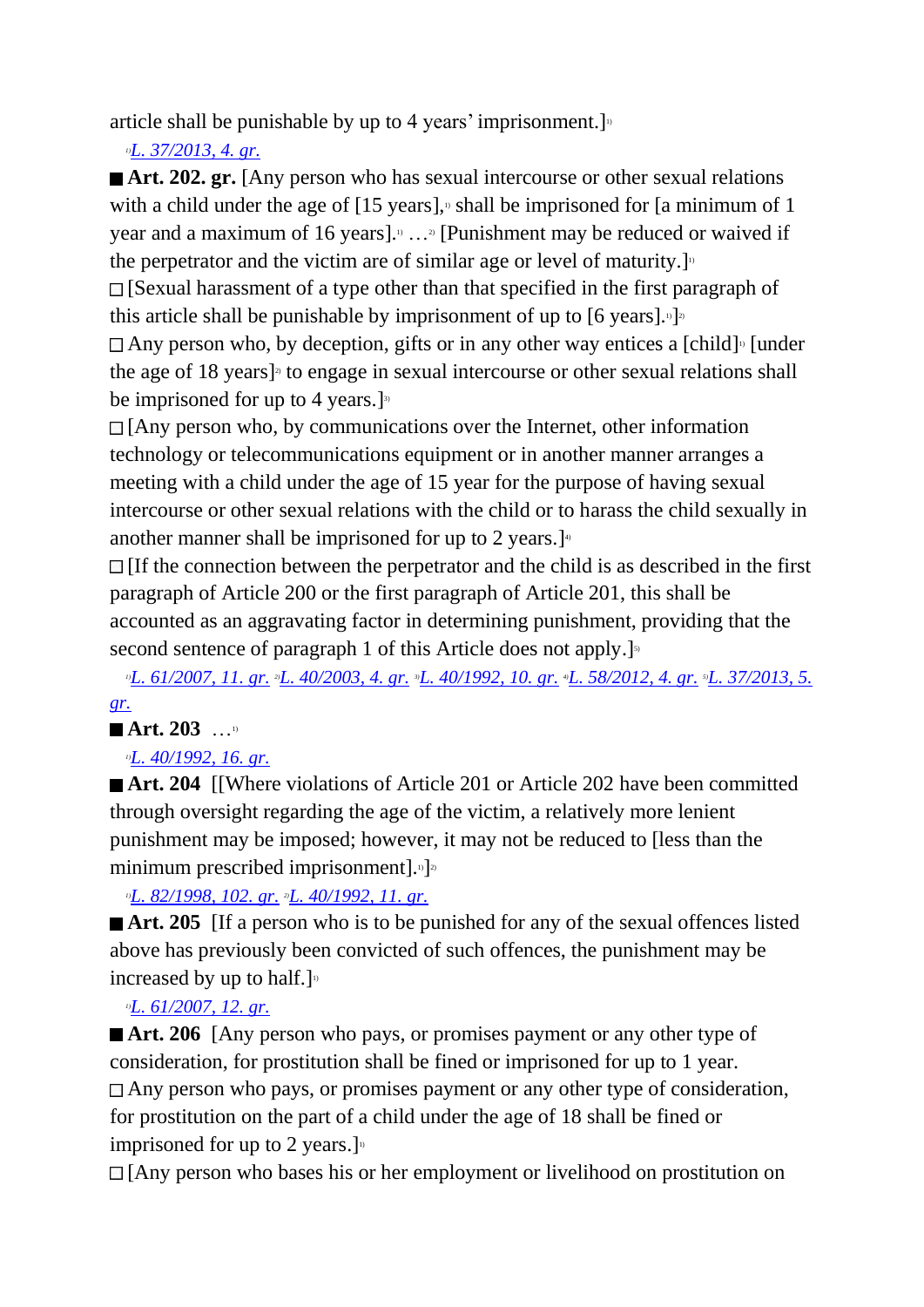the part of others shall be imprisoned for up to 4 years.

The same punishment shall apply to deceiving, encouraging or assisting a child under the age of 18 to engage in prostitution.

 $\Box$  The same punishment shall also apply to taking steps to have any person move from or to Iceland in order to derive his or her support from prostitution.

Any person who employs deception, encouragement or mediation in order to encourage other persons to have sexual intercourse or other sexual relations in return for payment or to derive income from prostitution practised by others, e.g. by renting out premises or by other means shall be imprisoned for up to 4 years, or fined or imprisoned for up to 1 year if there are extenuating circumstances. Any person who, in a public advertisement, offers, arranges or seeks to have sexual intercourse with another person in return for payment shall be fined or imprisoned for up to 6 months.  $\mathbb{R}^2$ 

*1)[L. 54/2009, 2. gr.](http://www.althingi.is/altext/stjt/2009.054.html) 2)[L. 61/2007, 13. gr.](http://www.althingi.is/altext/stjt/2007.061.html)*

## ■ Art.  $207$  …<sup>1)</sup>

## *1)[L. 40/1992, 16. gr.](http://www.althingi.is/altext/stjt/1992.040.html)*

■ **Art. 208** If a person who is to be punished under Article 206 has previously been sentenced for a violation of that article, or has previously been sentenced to prison for an enrichment offence, the punishment may be increased by up to half.]

## *1)[L. 40/1992, 14. gr.](http://www.althingi.is/altext/stjt/1992.040.html)*

■ **Art. 209** [Any person who, through lewd conduct, offends people's sense of decency or causes a public scandal, shall be imprisoned for up to 4 years, or [up to 6 months]<sup>0</sup> or fined if the offence is minor.]<sup>2</sup>

*1)[L. 82/1998, 104. gr.](http://www.althingi.is/altext/stjt/1998.082.html) 2)[L. 40/1992, 15. gr.](http://www.althingi.is/altext/stjt/1992.040.html)*

■ **Art. 210** If pornography appears in print, the person responsible for its publication under the Printing Act shall be subjected to a fine …1) or to up to 6 months' imprisonment.

The same punishment shall apply to producing, or importing pornographic publications, pornographic films or other such items in order to disseminate, sell, distribute or publicise them in other ways, or to have them on view to the public, and also to organise a public lecture or performance that is immoral in the same manner. [Where such material shows children in a sexually explicit or pornographic manner, however, the punishment may be up to 2 years'  $imprisonment.$ ]<sup>2)</sup>

 $\Box$  Furthermore, the same punishment shall apply to handing over pornographic publications, pornographic films or other such items to young persons under the age of 18 years.

 $\frac{3}{2}$  . . . 3)

*1)[L. 82/1998, 105. gr.](http://www.althingi.is/altext/stjt/1998.082.html) 2)[L. 39/2000, 7. gr.](http://www.althingi.is/altext/stjt/2000.039.html) 3)[L. 58/2012, 5. gr.](http://www.althingi.is/altext/stjt/2012.058.html)*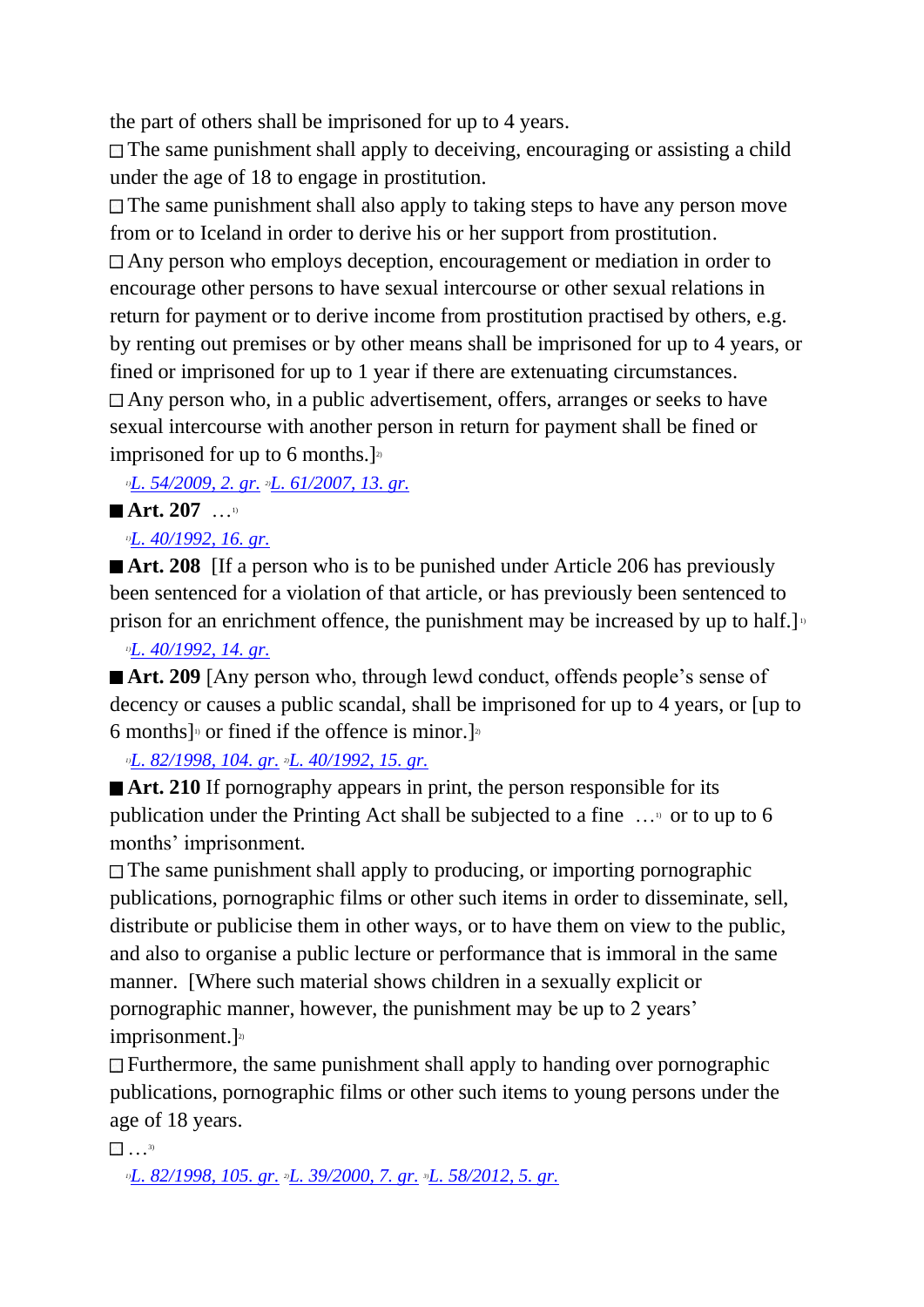**[Art. 210 a** Any person who produces, imports, acquires for himself, herself or others or has in his or her possession photographs, films or comparable items that show children in a sexual or pornographic manner shall be fined or imprisoned for up to 2 years in the case of a serious violation. The same punishment shall apply regarding photographs, films or comparable items that show persons aged 18 years and older in a sexual or pornographic manner providing that they are in the role of children or if children are represented in such material, even if it is not realistic, e.g. in cartoons or other virtual images.

 $\Box$  The same punishment as is prescribed in the first paragraph shall apply to any person who examines pictures, a motion-picture sequence or other comparable items that show children in a sexual or pornographic manner on the Internet or by means of other information technology or telecommunications equipment.]

## *1)[L. 58/2012, 6. gr.](http://www.althingi.is/altext/stjt/2012.058.html)*

**[Art. 210 b** Any person who engages a child to take part in a display of nudity or a pornographic display, or who organises, or in some other manner causes a child to take part in such a display or derives gain from the participation by a child in such a display, shall be imprisoned for up to 2 years, and up to 6 years in the case of a serious violation.

Attendance at displays of nudity or pornographic displays in which children are participants shall be punished by a fine or up to 1 year's imprisonment.

*1)[L. 58/2012, 6. gr.](http://www.althingi.is/altext/stjt/2012.058.html)*

## **Chapter XXIII. Manslaughter and physical injury.**

■ **Art. 211** Anyone who takes another person's life shall be imprisoned for a minimum of 5 years or for life.

■ **Art. 212** If a mother kills her child during birth or immediately after it is born and there is reason to believe that she did this due to destitution, fear of scandal or a weakened or confused mental state which she entered at the time of the birth, this shall be punishable by up to 6 years' imprisonment.

 $\Box$  In the event of an attempt only, and if the child suffered no injury, punishment may be waived.

■ **Art. 213** Anyone who takes another person's life at his or her urgent request shall be imprisoned for up to 3 years  $\dots$ <sup>10</sup>

## *1)[L. 82/1998, 106. gr.](http://www.althingi.is/altext/stjt/1998.082.html)*

■ **Art. 214** A person who contributes towards another person's taking his or her own life shall be [imprisoned for up to 1 year]<sup>10</sup> or fined. If this is done for a selfish aim, the punishment shall take the form of up to 3 years' imprisonment.

## *1)[L. 82/1998, 107. gr.](http://www.althingi.is/altext/stjt/1998.082.html)*

**Art. 215** If a person's death is the result of negligence on the part of another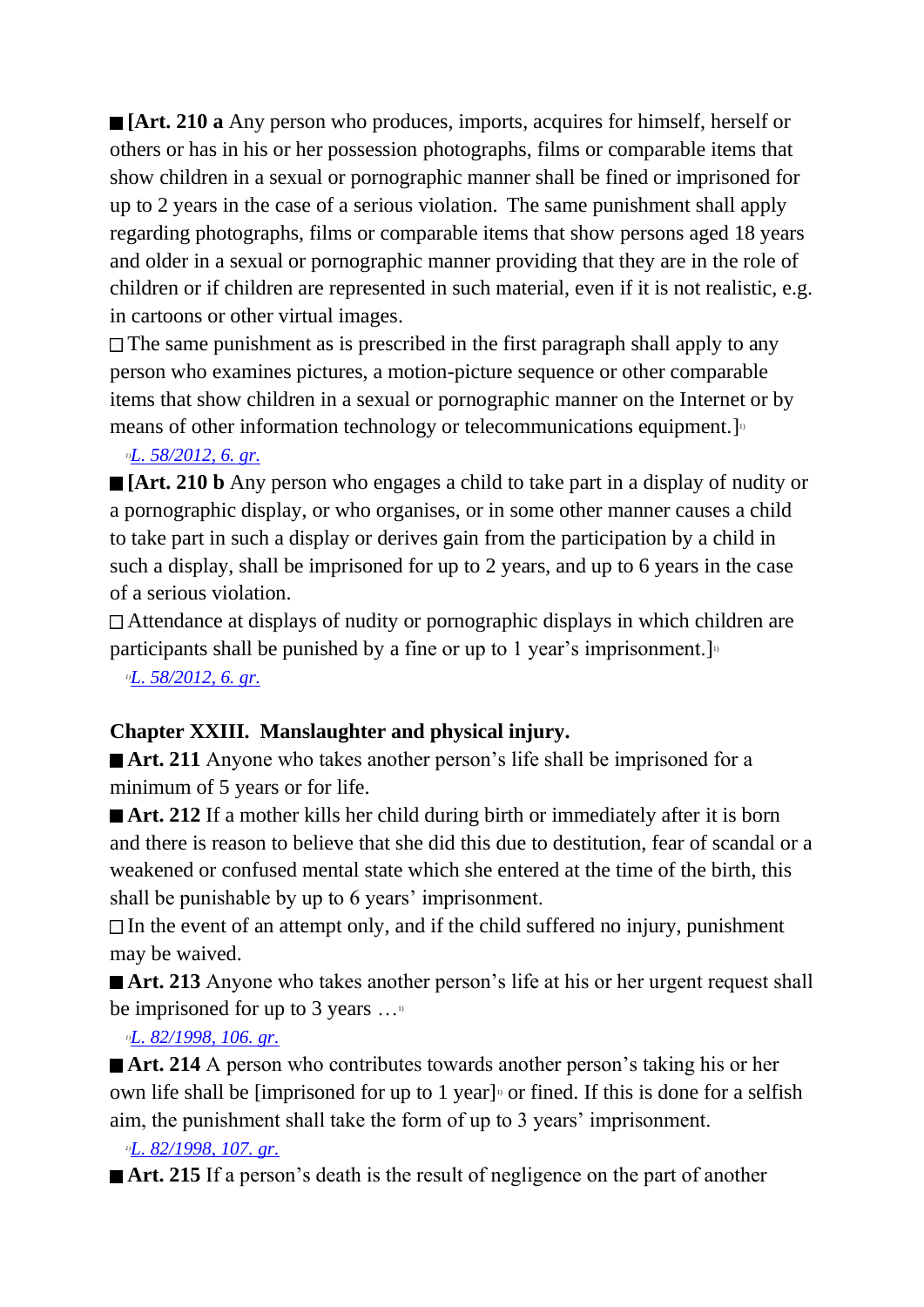person, the punishment shall be a fine …1) or up to 6 years' imprisonment.

## *1)[L. 82/1998, 108. gr.](http://www.althingi.is/altext/stjt/1998.082.html)*

■ **Art. 216** A woman who kills her foetus shall be …<sup>9</sup> imprisoned for up to 2 years. If there are particularly strong extenuating circumstances, it may be decided that punishment is to be waived. Proceedings shall not be instituted if 2 years have elapsed since the commission of the offence. Unsuccessful attempts shall not result in punishment.

Any person who, with the mother's consent kills her foetus or provides her with assistance for an abortion, shall be imprisoned for up to 4 years. In the case of a serious offence, and particularly if the offence is committed for gain or results in the death of, or serious damage to the health of, the mother, punishment of up to 8 years shall be applied. If the offence was committed without the mother's consent, the punishment shall take the form of imprisonment for a minimum of 2 years and up to 12 years.

## *1)[L. 82/1998, 109. gr.](http://www.althingi.is/altext/stjt/1998.082.html)*

■ **Art. 217** [Any person convicted of assault, providing it is not as serious as is described in Article 218, shall be fined or [imprisoned for up to 6 months], $\alpha$  and [imprisoned for up to 1 year] if the conduct involved is particularly reprehensible.  $\Box$  [The prosecution authorities shall bring court actions arising from offences under the first paragraph, and this shall not be done unless demanded by the public interest.]<sup>2)</sup>]<sup>3)</sup>

## *1)[L. 82/1998, 110. gr.](http://www.althingi.is/altext/stjt/1998.082.html) 2)[L. 88/2008, 234. gr.](http://www.althingi.is/altext/stjt/2008.088.html#G234) 3)[L. 20/1981, 10. gr.](http://www.althingi.is/altext/stjtnr.html#1981020?g10)*

**Art. 218** If by a deliberate assault someone causes another person physical injury or health damage and these consequences can be regarded as his or her fault in terms of intention or negligence, the person shall be  $\dots$ <sup>1</sup> imprisoned for up to 3 years, or fined if there are extenuating circumstances.

Where serious physical injury or health damage results from an assault or where the offence is particularly dangerous in view of the method, including the implements, used, and also where the assault victim dies as a consequence of the attack, punishment for the offence shall take the form of up to 16 years'  $imprisonment.$ ]<sup>2)</sup>

## *1)[L. 82/1998, 111. gr.](http://www.althingi.is/altext/stjt/1998.082.html) 2)[L. 20/1981, 11. gr.](http://www.althingi.is/altext/stjtnr.html#1981020?g11)*

**[Art. 218 a** Any person who, in an assault, causes physical injury or damage to the health of a girl child or woman by removing her sexual organs, partly or in their entirety, shall be imprisoned for up to 6 years. If the assault results in serious physical injury or health damage, or in death, or if it is considered particularly reprehensible due to the method used, punishment for the offence shall take the form of up to 16 years' imprisonment]<sup>11</sup>

*1)[L. 83/2005, 3. gr.](http://www.althingi.is/altext/stjt/2005.083.html)*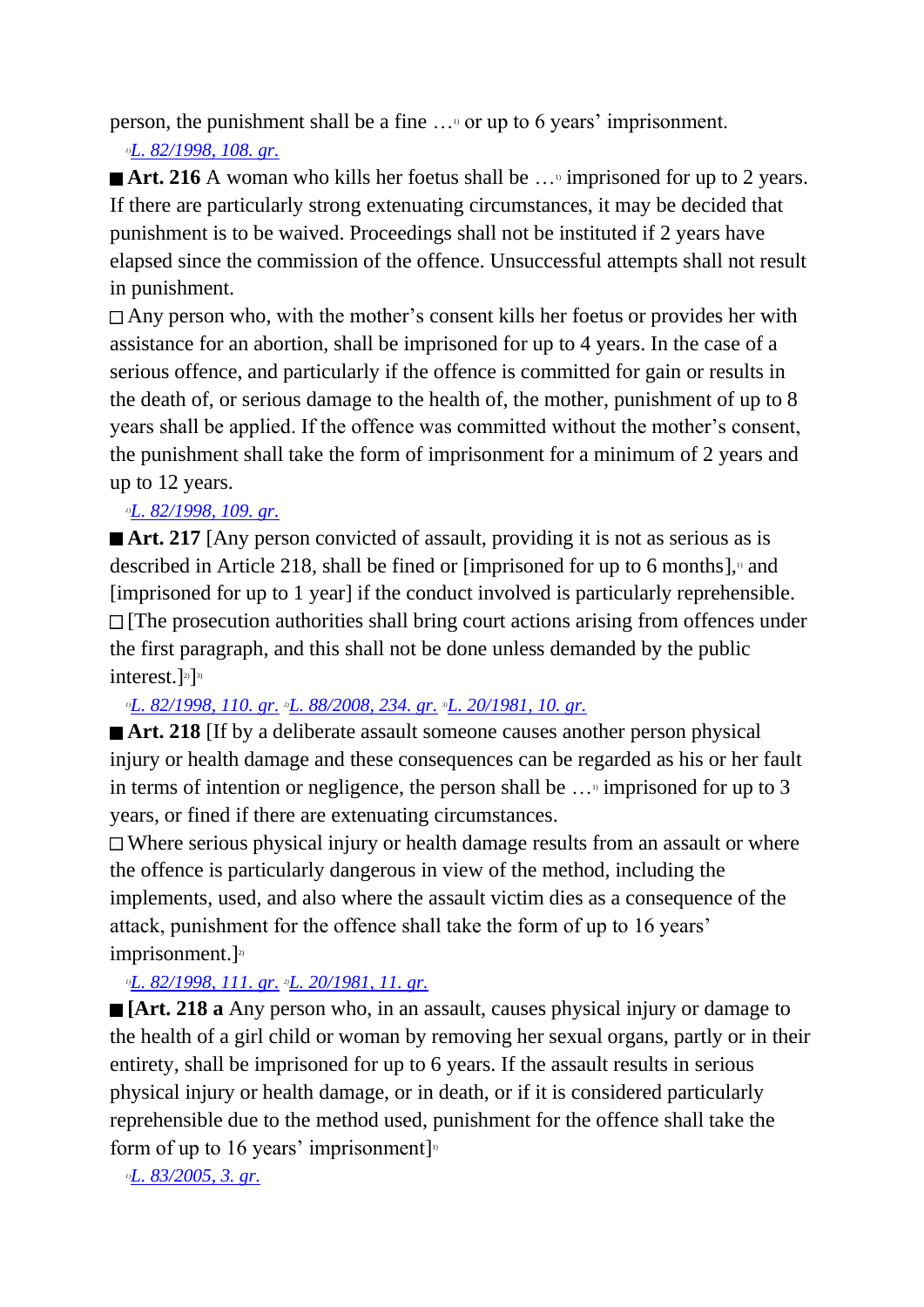**[[Art. 218 b]1)** Where a person convicted of a violation of [Article 217, 218 or 218 a], $\alpha$  has previously been punished under those articles or has been punished for an offence otherwise connected with acts of deliberate violence, the punishment may be increased by up to one half.

Where consent is given for an assault, this will mean that the punishment that would otherwise apply may be reduced. Where the offence falls under Article 217, punishment shall not be applied where it is demonstrated that consent was given.  $\Box$  If assault takes place in the course of a scuffle or fight between the perpetrator and the victim, punishment may be reduced or even waved where the offence falls under Article 217. The same applies if the injured party initiated the fight by an attack, making irritating remarks or similar actions.]<sup>2)</sup>

## *1)[L. 83/2005, 4. gr.](http://www.althingi.is/altext/stjt/2005.083.html) 2)[L. 20/1981, 12. gr.](http://www.althingi.is/altext/stjtnr.html#1981020?g12)*

■ **Art. 219** [Where physical injury or damage to health as covered by Article 218 or Article 218 a results from negligence on the part of another person, punishment shall take the form of a fine or imprisonment of up to 4 years.  $J<sup>D</sup>$ 

## *1)[L. 83/2005, 5. gr.](http://www.althingi.is/altext/stjt/2005.083.html)*

■ **Art. 220** Anyone who puts a person into a situation in which he or she is helpless, or who abandons someone that he or she is supposed to be looking after in such a situation, shall be imprisoned for up to 8 years.

If a mother deserts her child in a helpless condition immediately after the birth and it may be considered that she has done this for reasons of the same type as are mentioned in Article 212, a relatively lighter punishment may be applied and punishment may even be waived if the child has not sustained appreciable damage or injury.

Any person who denies a traveller shelter or gives him or her wrong directions shall be sentenced to the punishment prescribed in the first paragraph providing that he or she should have been able to see that the traveller would be exposed to danger as a result of this.

Any person who, for profit, for amusement or in another unscrupulous manner puts other people in evident danger of their lives or health shall be sentenced to [imprisonment] 1) of up to 4 years.

## *1)[L. 82/1998, 113. gr.](http://www.althingi.is/altext/stjt/1998.082.html)*

■ **Art. 221** Doing nothing to help a person who is in mortal danger, even though one could help without endangering one's own life or health, or that of others, shall be punishable by  $\ldots$ <sup>3</sup> imprisonment of up to 2 years, or by a fine if there are extenuating circumstances.

The same punishment shall apply to anyone who does not take measures to have the available means of assistance used to resuscitate those who may still be alive though they appear to be dead, or who does not apply the methods prescribed for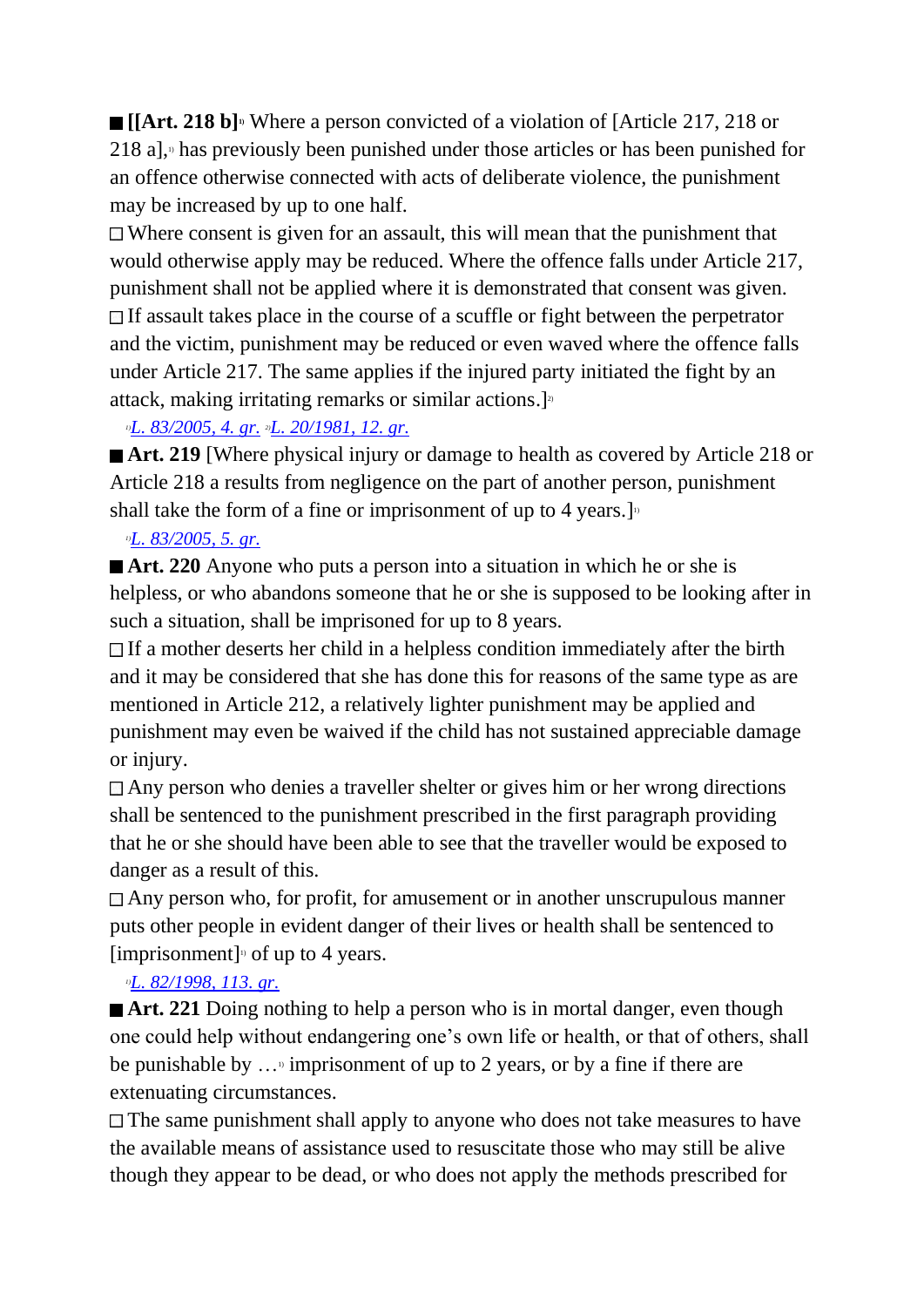the care of those who have been in a shipwreck or other similar hazardous situations.

## *1)[L. 82/1998, 114. gr.](http://www.althingi.is/altext/stjt/1998.082.html)*

■ **Art. 222** Anyone who, knowingly or through negligence, provides a child aged under 15, a mentally ill person, a severely mentally retarded person or a drunken person with dangerous objects or substances shall be fined or [imprisoned]<sup>1</sup> for up to 3 months.

## *1)[L. 82/1998, 115. gr.](http://www.althingi.is/altext/stjt/1998.082.html)*

■ **Art. 223** Anyone who neglects to provide a pregnant woman in his or her care with the necessary obstetric help with the result that the child's life or health, or that of the mother, is jeopardized, shall be fined or [imprisoned for up to 1 year]. $\frac{1}{2}$ 

```
1)L. 82/1998, 116. gr.
```
# ■ Art. 224 …<sup>1)</sup>

## *1)[L. 101/1976, 1. gr.](http://www.althingi.is/altext/stjtnr.html#1976101?g1)*

## **Chapter XXIV. Violations of personal freedom.**

■ **Art. 225** Forcing a person to do something, to suffer something or not to do something by using physical violence against the person or threatening to use physical violence or deprivation of freedom against the person or his or her close relatives, or making false allegations about criminal or shameful actions on the part of the person or the person's close relatives, or making other similar allegations, even if they are true, where the compulsion involved is not sufficiently justified in terms of the end which the threat is intended to achieve or, finally, threatening to cause substantial damage to, or destruction of, the person's property, shall be punished by a fine  $\ldots$ <sup>0</sup> or up to 2 years' imprisonment.

## *1)[L. 82/1998, 117. gr.](http://www.althingi.is/altext/stjt/1998.082.html)*

■ **Art. 226** Any person who deprives another of his or her freedom shall be imprisoned for up to 4 years  $\dots$ <sup>10</sup>

Where deprivation of freedom was effected for profit, or was long-lasting, and where a person was committed without authorisation to a mental home, taken to other countries or given into the power of persons who had no right to be in such a position, punishment shall take the form of imprisonment of not less than 1 year and up to 16 years, or for life.

## *1)[L. 82/1998, 118. gr.](http://www.althingi.is/altext/stjt/1998.082.html)*

■ **Art. 227** If an offence under the second paragraph of Article 226 was committed through gross negligence, the punishment shall take the form of a fine  $\ldots$ <sup>0</sup> or up to 1 year's imprisonment.

## *1)[L. 82/1998, 119. gr.](http://www.althingi.is/altext/stjt/1998.082.html)*

**[Art. 227 a** [Anyone convicted of the following acts, one or more, for the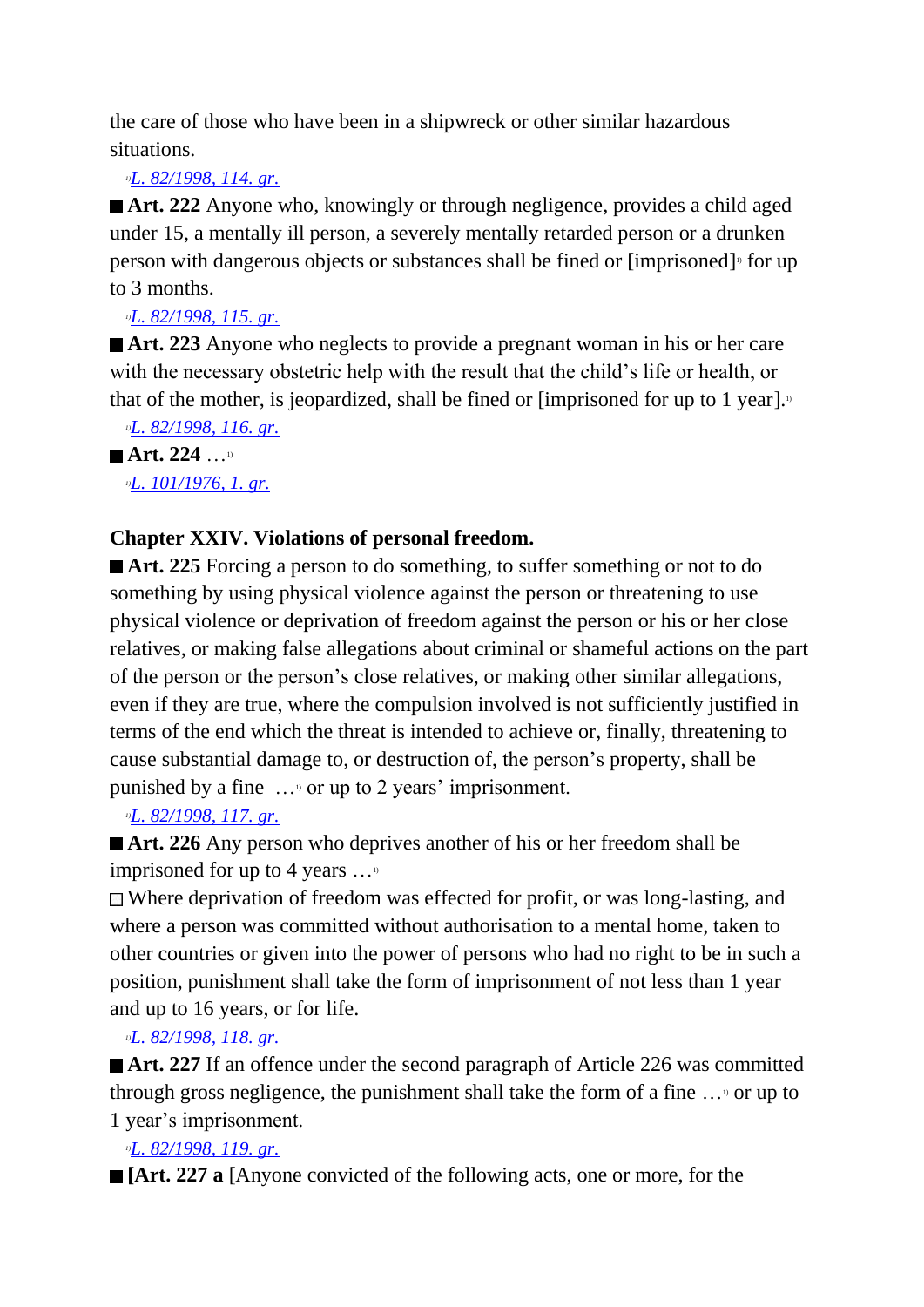purpose of sexually using a person or for forced labour or to remove his/her organs shall be punished for human trafficking by up to  $[12 \text{ years'}$  imprisonment]:<sup>1</sup>

 1. Procuring, transporting, handing over, housing or accepting someone who has been subjected to unlawful compulsion under Article 225 or deprived of freedom [as covered by the fires paragraph of Article  $226$ ],  $\degree$  or threatened as defined in Article 233 or subjected to unlawful deception by awakening, strengthening or utilizing the lack of understanding concerning circumstances or by exploiting the position of vulnerability of the person concerned.

 2. Procuring, transporting, handing over, housing or accepting an individual younger than 18 years of age.

 3. Rendering payment or other gain in order to acquire approval from a person who has control of another person's actions for the exploitation of that person. The same penalty shall be applied to a person accepting payment or other gain under indent 3 of the first paragraph..

 $\Box$  If a violation under the first paragraph is committed against a child, this shall be considered as an aggravating factor when deciding the severity of the punishment.  $\Box$  The same penalty shall be applied to anyone convicted of the following acts, one or more, for the purpose of facilitating human trafficking:

1. Forging a travel or identity document.

2. Acting as an intermediary in obtaining, or providing, such documents.

 3. Retaining, removing, damaging or destroying the travel or identity documents of another individual.]<sup>2)</sup>]<sup>3)</sup>

*1)[L. 72/2011, 1. gr.](http://www.althingi.is/altext/stjt/2011.072.html) 2)[L. 149/2009, 6. gr.](http://www.althingi.is/altext/stjt/2009.149.html) 3)[L. 40/2003, 5. gr.](http://www.althingi.is/altext/stjt/2003.040.html)*

#### **Chapter XXV. Defamation and violation of personal privacy.**

■ **Art. 228** Any person who pries into letters, documents, diaries or other such materials containing information about another person's private affairs, having gained access to the materials by trickery, opened letters, broken into a locked desk, cabinet, etc., or employed another similar method, shall be fine …1) or imprisoned for up to 1 year. up to one year's imprisonment. [The same punishment shall apply to anyone who unlawfully obtains access to other persons' data or programs stored in a machine-readable format.]<sup>2)</sup>

The same punishment shall apply to the destruction or concealment of the private materials referred to in the first paragraph.

Any person who pries into another person's storage area [desk, cabinet, etc.] without sufficient reason shall be fined or [imprisoned]<sup> $\alpha$ </sup> for up to 3 months.

*1)[L. 82/1998, 120. gr.](http://www.althingi.is/altext/stjt/1998.082.html) 2)[L. 30/1998, 4. gr.](http://www.althingi.is/altext/stjt/1998.030.html)*

■ **Art. 229** Any person who publicly discloses the private affairs of another person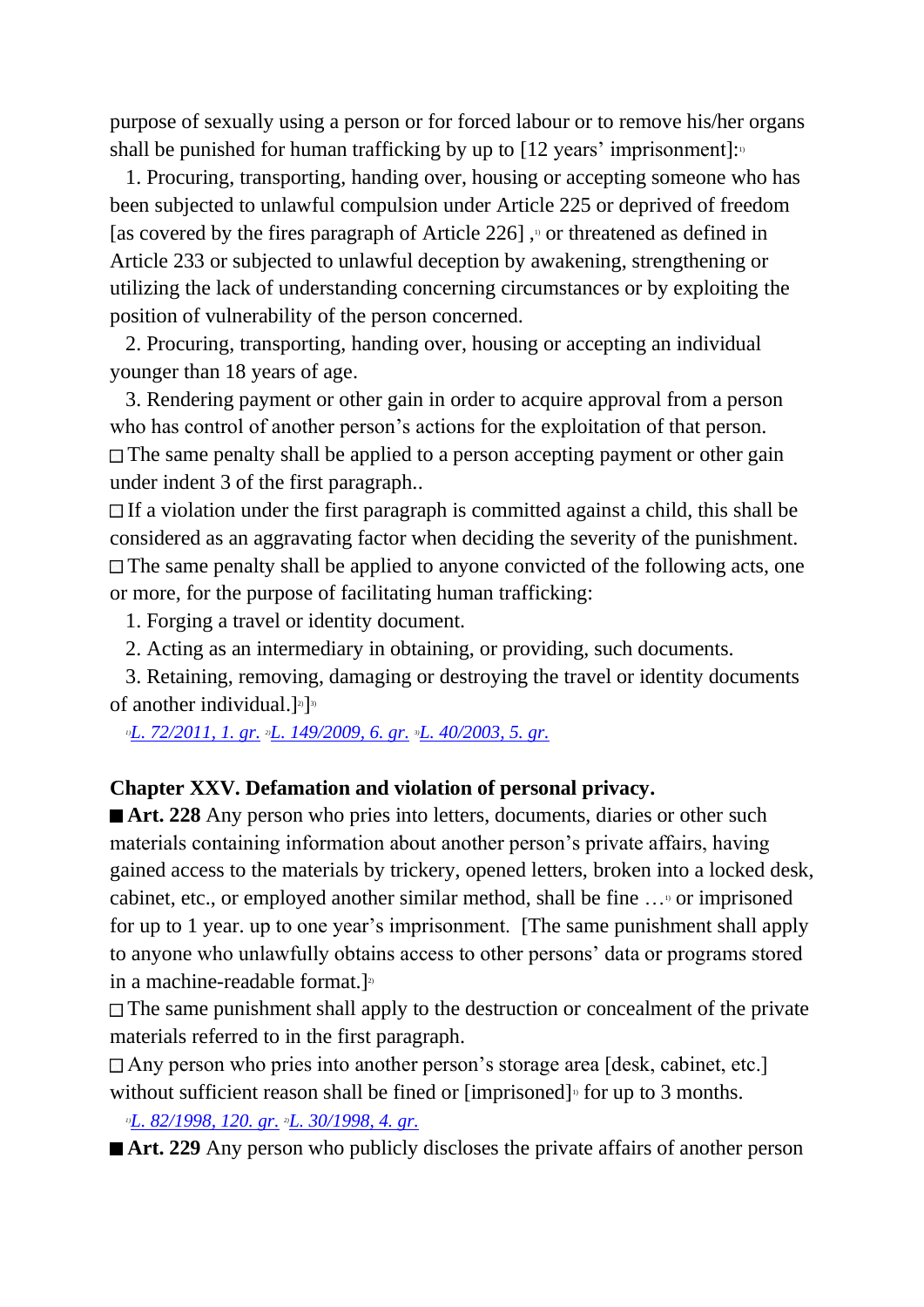in the absence of sufficient reason to justify the action shall be fined or [imprisoned] 1) for up to 1 year.

#### *1)[L. 82/1998, 121. gr.](http://www.althingi.is/altext/stjt/1998.082.html)*

■ **Art. 230** Any person who is engaged, or has been engaged, in a position for the pursuit of which an official appointment, licence or recognition is necessary and who discloses information about other people's private matters which should be kept secret and of which he or she has become aware through the position shall be fined or [imprisoned for up to 1 year].<sup>1</sup> The same punishment shall apply to offences of the same type by persons who have assisted the persons listed above in the course of their work.

#### *1)[L. 82/1998, 122. gr.](http://www.althingi.is/altext/stjt/1998.082.html)*

■ **Art. 231** Any person who, without authorisation, bursts into another person's house or ship or into another place that he or she is not authorised to enter, or who refuses to leave the place when urged to do so, shall be fined or [imprisoned]<sup>10</sup> for up to 6 months. However,  $\ldots$ <sup>1</sup> imprisonment of up to 1 year may be imposed in the event of a serious offence, for example if the perpetrator was armed at the time or employed violence or a threat of violence, or if the offence was committed by several persons together.

#### *1)[L. 82/1998, 123. gr.](http://www.althingi.is/altext/stjt/1998.082.html)*

■ **Art. 232** [A person who violates a restraining order or order to leave the home under the Restraining Orders and Occupation Orders Act shall be fined or imprisoned for up to 1 year. In the event of a repeated or gross violation, punishment may take the form of up to 2 years' imprisonment.]<sup>11</sup> Any person who publicly persecutes another person by making knowingly false statements designed to lower his or her standing in the public estimation shall be

fined or [imprisoned]<sup> $\alpha$ </sup> for up to 1 year.

## *1)[L. 85/2011, 20. gr.](http://www.althingi.is/altext/stjt/2011.085.html#G20) 2)[L. 82/1998, 124. gr.](http://www.althingi.is/altext/stjt/1998.082.html)*

■ **Art. 233** Anyone who makes a threat of committing a criminal act, the threat being designed to cause another person to fear for his or her life or health, or wellbeing, or that of other persons, shall be fined ... " or imprisoned for up to 2 years.

## *1)[L. 82/1998, 125. gr.](http://www.althingi.is/altext/stjt/1998.082.html)*

**[Art. 233 a** [Anyone who publicly mocks, defames, denigrates or threatens a person or group of persons by comments or expressions of another nature, for example by means of pictures or symbols, for their nationality, colour, race, religion, sexual orientation or gender identity, or disseminates such materials, shall be fined or imprisoned for up to 2 years.]<sup>[1]</sup>

## *1)[L. 13/2014, 2. gr.](http://www.althingi.is/altext/stjt/2014.013.html) 2)[L. 96/1973, 1. gr.](http://www.althingi.is/altext/stjtnr.html#1973096?g1)*

**[Art. 233 b** Anyone who insults or denigrates his or her spouse or ex-spouse, child or other closely-related person, the offence being considered as constituting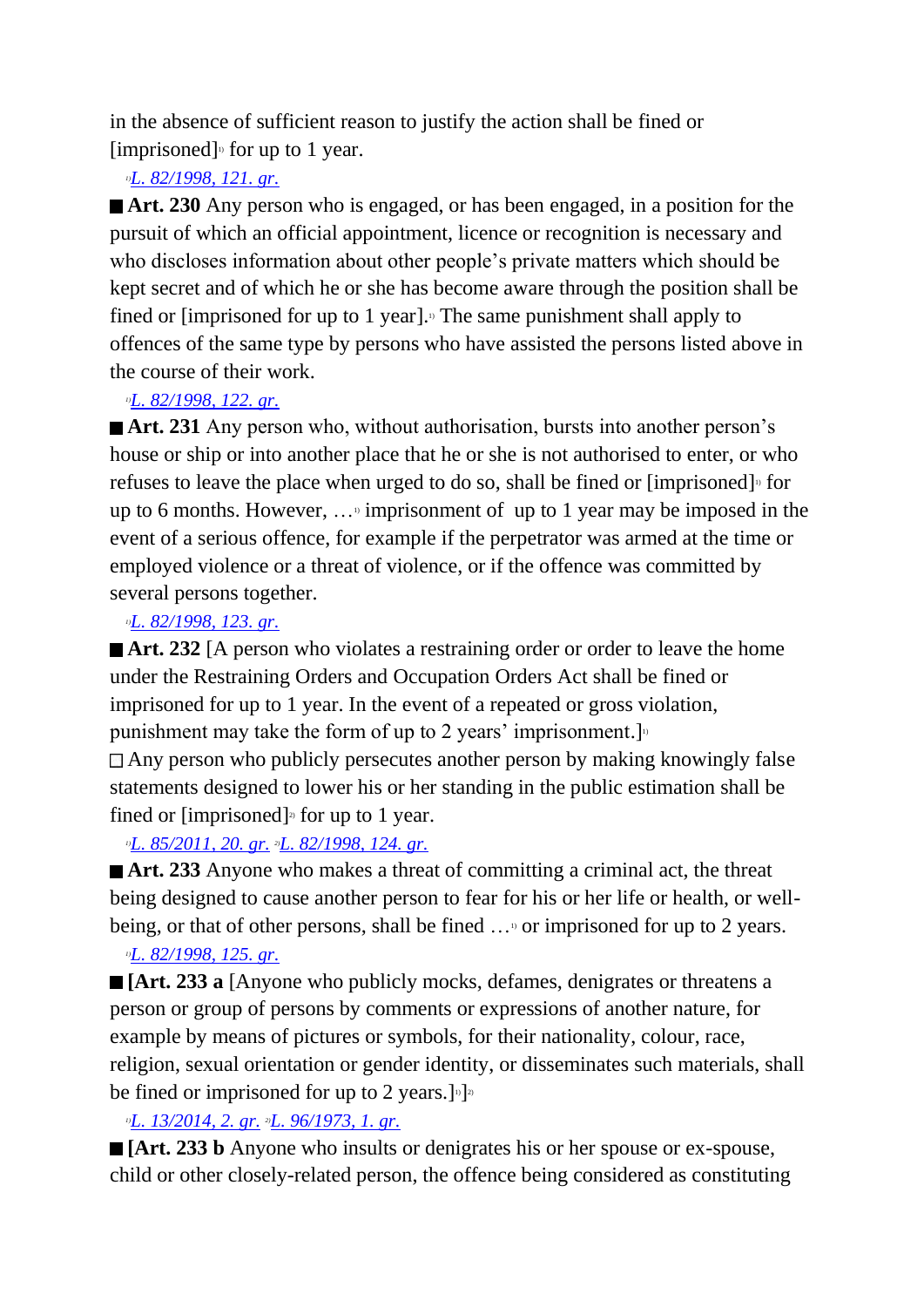serious defamation, shall be imprisoned for up to two years.]<sup>1</sup>

*1)[L. 27/2006, 3. gr.](http://www.althingi.is/altext/stjt/2006.027.html)*

■ **Art. 234** Anyone who defames another person by insults in word or deed and anyone who disseminates such defamation, shall be fined or [imprisoned]<sup>1</sup> for up to 1 year.

## *1)[L. 82/1998, 127. gr.](http://www.althingi.is/altext/stjt/1998.082.html)*

**Art. 235** Making insinuations about another person of a nature that would damage his or her reputation, or spreading such insinuations about, shall be punishable by fines or [imprisonment]<sup>1</sup> of up to 1 year.

## *1)[L. 82/1998, 128. gr.](http://www.althingi.is/altext/stjt/1998.082.html)*

■ **Art. 236** Making or disseminating a defamatory insinuation against one's better knowledge shall be punishable by  $\ldots$ <sup>0</sup> up to 2 years' imprisonment.

 $\Box$  If an insinuation is made or disseminated publicly even though the person making it had no reason to believe it to be correct, this shall be punishable by a fine  $\ldots$ <sup>1</sup> or up to 2 year's imprisonment.

## *1)[L. 82/1998, 129. gr.](http://www.althingi.is/altext/stjt/1998.082.html)*

■ **Art. 237** Someone who upbraids another person with something without any occasion to do so shall be fined, even if he or she is telling the truth.

■ **Art. 238** In an action for defamation, it is not permitted to submit evidence of a criminal action of which the defendant has been acquitted by a final judgment in criminal proceedings in Iceland or abroad.

 $\Box$  If someone who has been given a criminal sentence for an offence subsequently has a restitution of his or her civil rights, the accusation may not be levelled at him or her again, and evidence of the offence will therefore not prevent punishment in such a situation.

■ **Art. 239** Punishment under Article 234 and Article 235 may be waived if improper conduct on the part of the party who considers he or she has been offended gave rise to the defamation, or if he or she has repaid the offence in kind. ■ **Art. 240** If defamation is directed at a deceased person, the punishment shall take the form of a fine or  $[\text{up to 1 year's improvement}]$ .

## *1)[L. 82/1998, 130. gr.](http://www.althingi.is/altext/stjt/1998.082.html)*

■ **Art. 241** Offensive remarks may be judged null and void in an action for libel if the injured party so requests.

 $\Box$  A person convicted of making a defamatory insinuation may be sentenced to pay the injured party, if he or she so requests, a suitable sum of money to cover the cost of publishing the judgment, its key terms or even the premises on which it is based, according to what is considered necessary, in one or more public newspapers or other publications.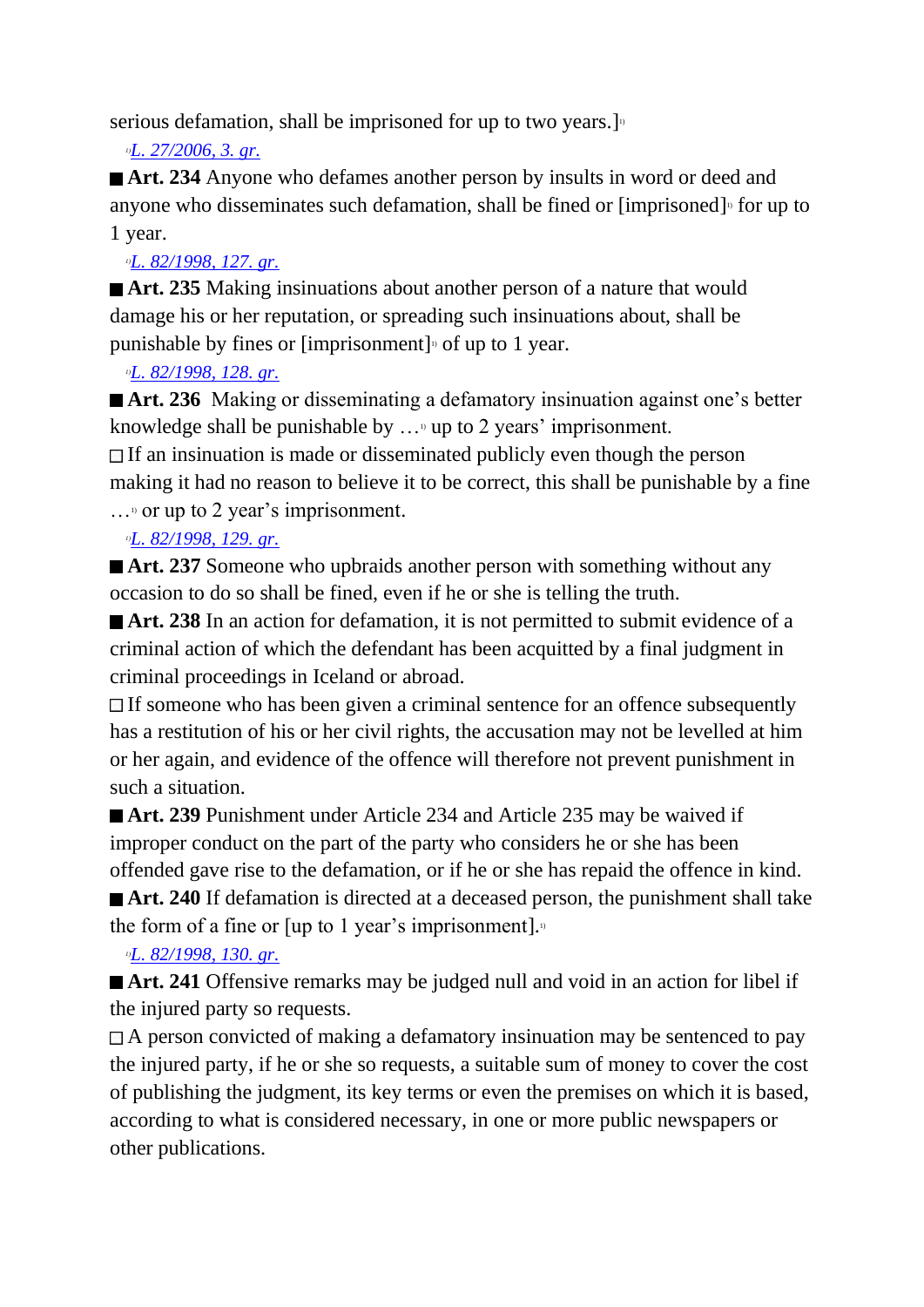**■ Art. 242** The offences covered in this Chapter shall be [prosecuted]<sup>10</sup> as follows:

1. [Violations of the provisions of Articles  $[232]$ <sup>4</sup>, 233, 233 a and 233 b shall be made the subject of  $\ldots$ <sup>1</sup> indictments.]<sup>2</sup>

 2. a. [Violations of Articles 230 and 231 shall be made the subject of indictments at the request of the injured party.]<sup>5)</sup>

 b. [Where a defamatory insult or insinuation has been directed at a person who is, or has been, a civil servant, and the insult or insinuation has some bearing on his or her work, such an offence shall be made the subject of  $\ldots$ <sup>3</sup> an indictment at his or her request.] 3)

 c. If a defamatory insinuation has been made in writing, but either anonymously or with an incorrect or fabricated signature, the offence shall be made the subject of  $\ldots$ <sup>1</sup> an indictment if the injured party so requests.

 3. Legal proceedings arising from other offences may only be instituted by the injured party.

*1)[L. 88/2008, 234. gr.](http://www.althingi.is/altext/stjt/2008.088.html#G234) 2)[L. 27/2006, 4. gr.](http://www.althingi.is/altext/stjt/2006.027.html) 3)[L. 71/1995, 3. gr.](http://www.althingi.is/altext/stjt/1995.071.html) 4)L.44/2015, 1. gr.5)L.44/2015,2. gr.*

## **Chapter XXVI. Enrichment offences.**

■ **Art. 243** Punishment shall only be imposed for the offences covered in this Chapter if they are committed for the purpose of enrichment.

■ **Art. 244** Theft of items of value or power sources shall be punished by up to 6 years' imprisonment.

 $\Box$  If a theft offence is particularly gross, e.g. in terms of the value of that which is stolen, its nature or how it was stored, or the method employed in the theft, or the danger accompanying it, and whether the theft was committed by many persons working together or whether the same person has committed many acts of theft, then the punishment shall normally not be less than 3 months' imprisonment.

■ **Art. 245** Looting shall be subject to the same punishment as the ft.

■ **Art. 246** Appropriation of objects found, or of objects that come into one's keeping independently of any action on one's own part, shall be punished by a fine  $\ldots$ <sup>1</sup> or up to 3 years' imprisonment.

*1)[L. 82/1998, 131. gr.](http://www.althingi.is/altext/stjt/1998.082.html)*

■ **Art. 247** Embezzlement of funds or other items of value in one's keeping but owned by another person, without this falling under Article 236, shall be punished by up to 6 years' imprisonment.

The unauthorised use of another person's money for one's own needs shall be punished in accordance with the first paragraph, irrespective of whether or not there was an obligation to keep the money separate from one's own.

■ **Art. 248** Inducing a person to take an action or not to act by unlawfully arousing,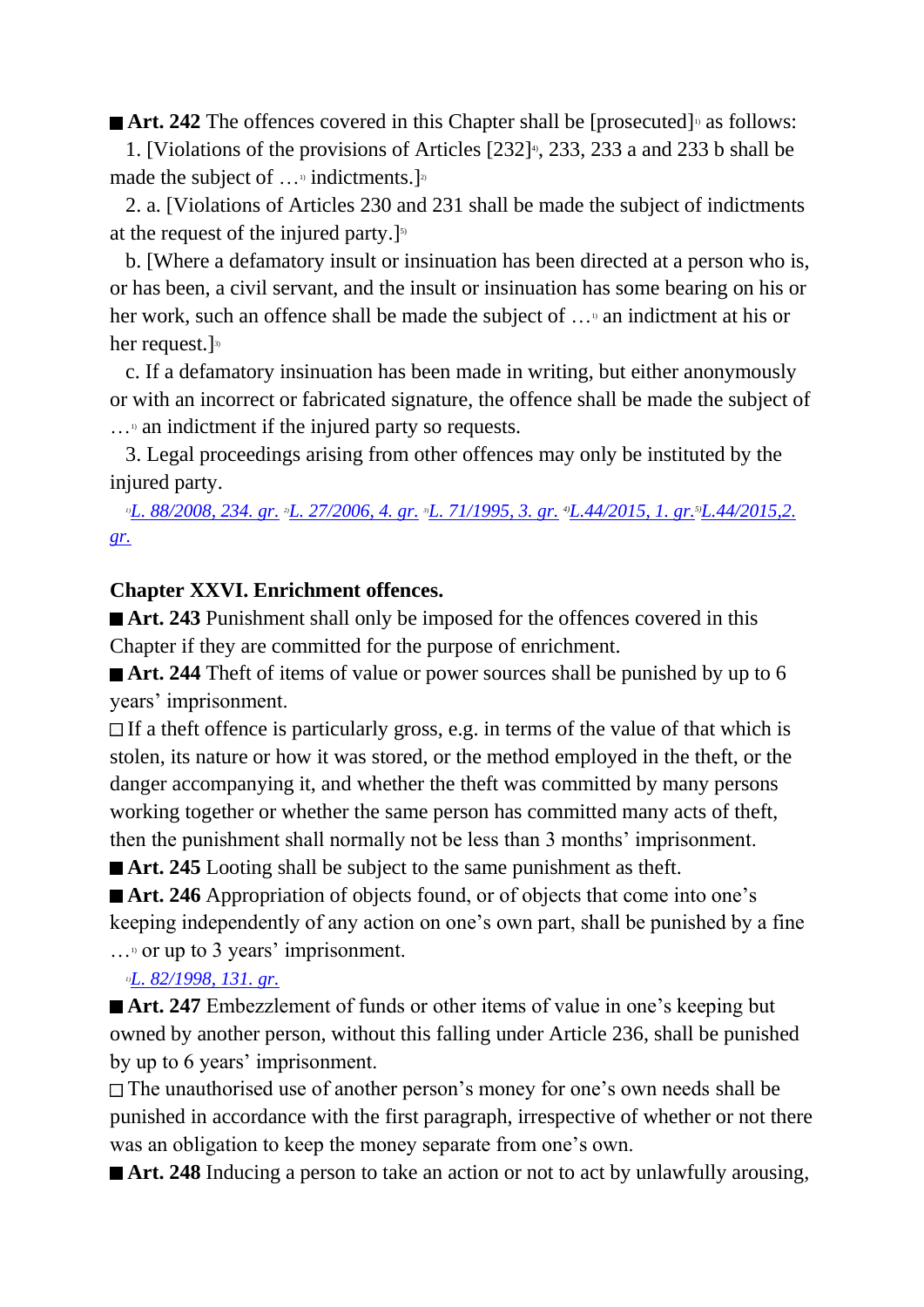reinforcing or making use of an incorrect or unclear notion on the person's part regarding some event or circumstance, and so taking money from the person, or from other persons, shall be punished by up to 6 years' imprisonment.

■ **Art. 249** If a person who has been put in a position to do something that will bind another person in an obligation, or who has control of funds on behalf of other persons, abuses this position, the person shall be punished by up to 2 years' imprisonment, and in the case of a very serious offence the punishment may be increased to up to 6 years' imprisonment.

**[Art. 249 a** Unlawfully modifying, adding to or destroying computer software, or data or programs stored in machine-readable form, or taking other measures designed to influence the outcome of computer processing, shall be punished by up to 6 years' imprisonment.]

#### *1)[L. 30/1998, 5. gr.](http://www.althingi.is/altext/stjt/1998.030.html)*

■ **Art. 250** Any person convicted of the following offences shall be punished by up to 6 years' imprisonment for fraudulent settlement:

 1. Denying having accepted a monetary loan or other loan or payment for which a recompense is supposed to be made, or refusing to perform a duty by means of wrongly using evidence.

 2. Selling, mortgaging, appropriating or disposing in some other manner of one's funds to which another person has acquired the rights of such a nature that this action is not compatible with that person's rights.

 3. Taking any action, after one's estate has been put into liquidation or [while having a licence for financial restructuring or entering into a composition without prior bankruptcy proceedings], $\frac{1}{2}$  that is designed to avoid having the assets or claims of the estate being available for the benefit of its creditors.

 4. Abridging the right of a creditor to obtain satisfaction in one's assets by giving false information, making away with assets, making pro forma deeds, giving inappropriately lavish gifts or spending lavishly, selling assets for incongruously low prices, paying, or ensuring the payment of, claims that are not due for payment, or paying or ensuring the payment of relatively high claims that are due, incurring new debts so as to weaken one's financial position or other similar measures. Where an offence listed in item 4 above is committed in order to serve the interests of one creditor to the detriment of others, that creditor shall only be punished if he or she had the debtor give him or her favourable treatment at a time when the creditor saw that bankruptcy or financial restructuring was imminent.  $\Box$  Where an offence as described in item 4 above is committed without any particular secured right being abridged or without a subsequent unsuccessful enforcement measure, bankruptcy proceedings or negotiations on composition without bankruptcy proceedings, court proceedings shall only be brought if the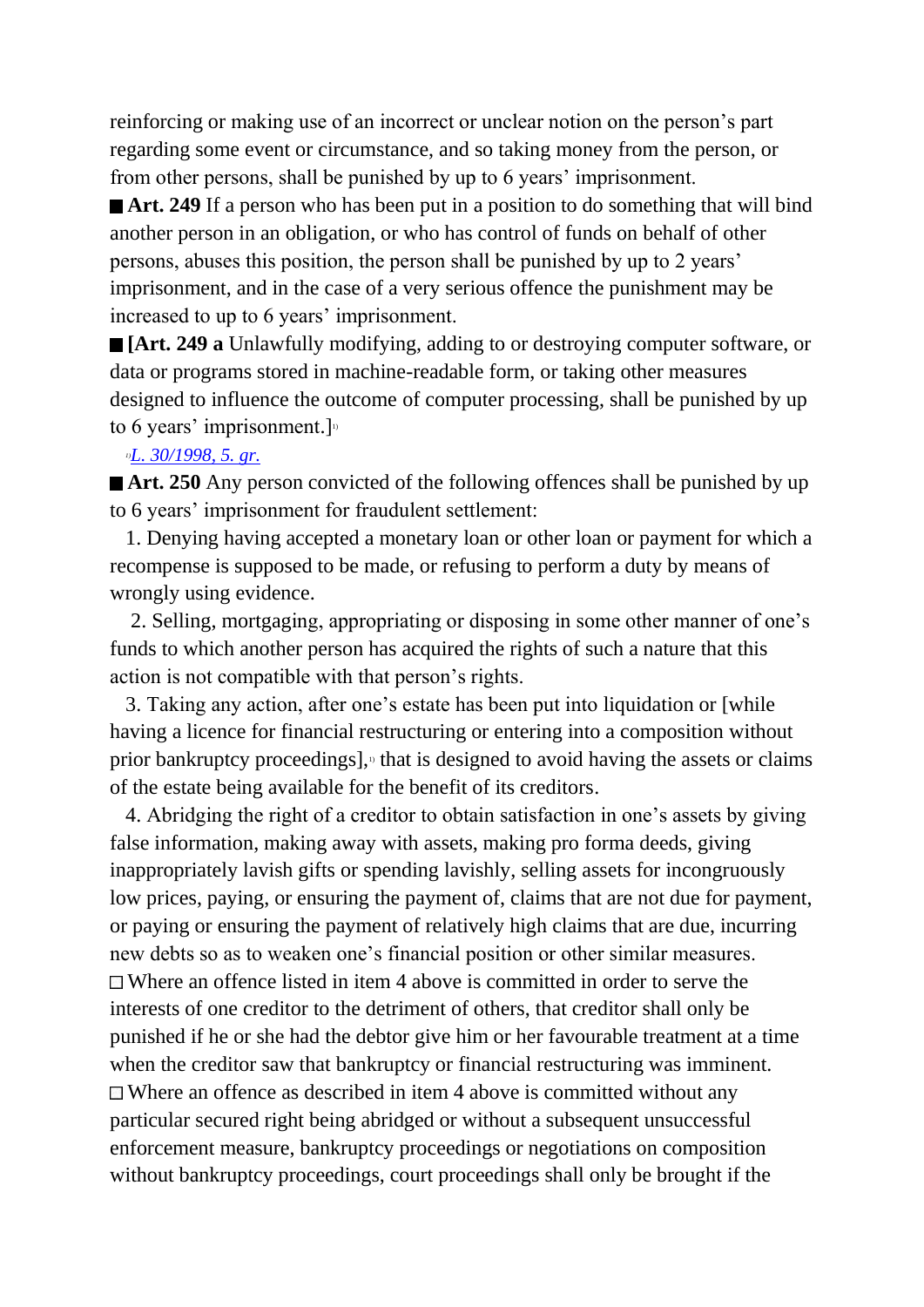injured party so demands.

*1)[L. 21/1991, 182. gr.](http://www.althingi.is/altext/stjt/1991.021.html#G182)*

■ **Art. 251** Any person who obtains money from a person by threatening to use, or by using, violence against the person or the person's close relatives, depriving the person or the person's relatives of freedom or making false allegations about criminal or shameful conduct on the part of the person or of the person's relatives, or other allegations, even if they are true, if the compulsion involved is not sufficiently justified in terms of the matter giving occasion for the threat or, finally, threatening to cause substantial damage to, or destruction of the person's property, shall be punished by up to 6 years' imprisonment.

**Art. 252** Anyone who, by using physical violence or the threat of using it immediately, takes money or other valuables from a person or forces the person to relinquish them, conceals an item that is being stolen, or forces someone to do something or not to do something which results in financial loss for that person or others, shall be imprisoned for not less than 6 months and for up to 10 years. Where the robbery is accompanied by great danger, punishment may take the form of up to 16 years' imprisonment.

■ **Art. 253** Where someone exploits another person's difficult circumstances, naivety, ignorance or the fact that the person is dependent on him or her in order to acquire or reserve for himself or herself, through a legal deed, interests, in such a way that there is an evident difference between these interests and the recompense that is made, or is supposed to be made, for them, or where these interests are made over without recompense, this shall be punishable by  $\ldots$  up to 2 years' imprisonment.

## *1)[L. 82/1998, 132. gr.](http://www.althingi.is/altext/stjt/1998.082.html)*

■ **Art. 254** Unlawfully withholding from its owner an object or other item of value that has been obtained in the manner described in Articles 244, 245 or 247-252, though without the offence falling under those articles, participating in gains from such an offence, assisting another person to retain such gains or encouraging the maintenance of an unlawful consequence of such an offence in some other way shall be punished by up to 4 years' imprisonment. Punishment may, however, take the form of  $[\psi]$  to 1 year's imprisonment]  $\psi$  or a fine if the person accused originally acquired the valuables that were obtained by an enrichment offence in an honest manner.

If offences described in the first paragraph are connected with actions punishable under Articles 246 or 253, the punishment shall take the form of a fine  $\ldots$ <sup>0</sup> or up to 2 years' imprisonment.

## *1)[L. 82/1998, 133. gr.](http://www.althingi.is/altext/stjt/1998.082.html)*

■ **Art. 255** Where someone who is to be sentenced for any of the enrichment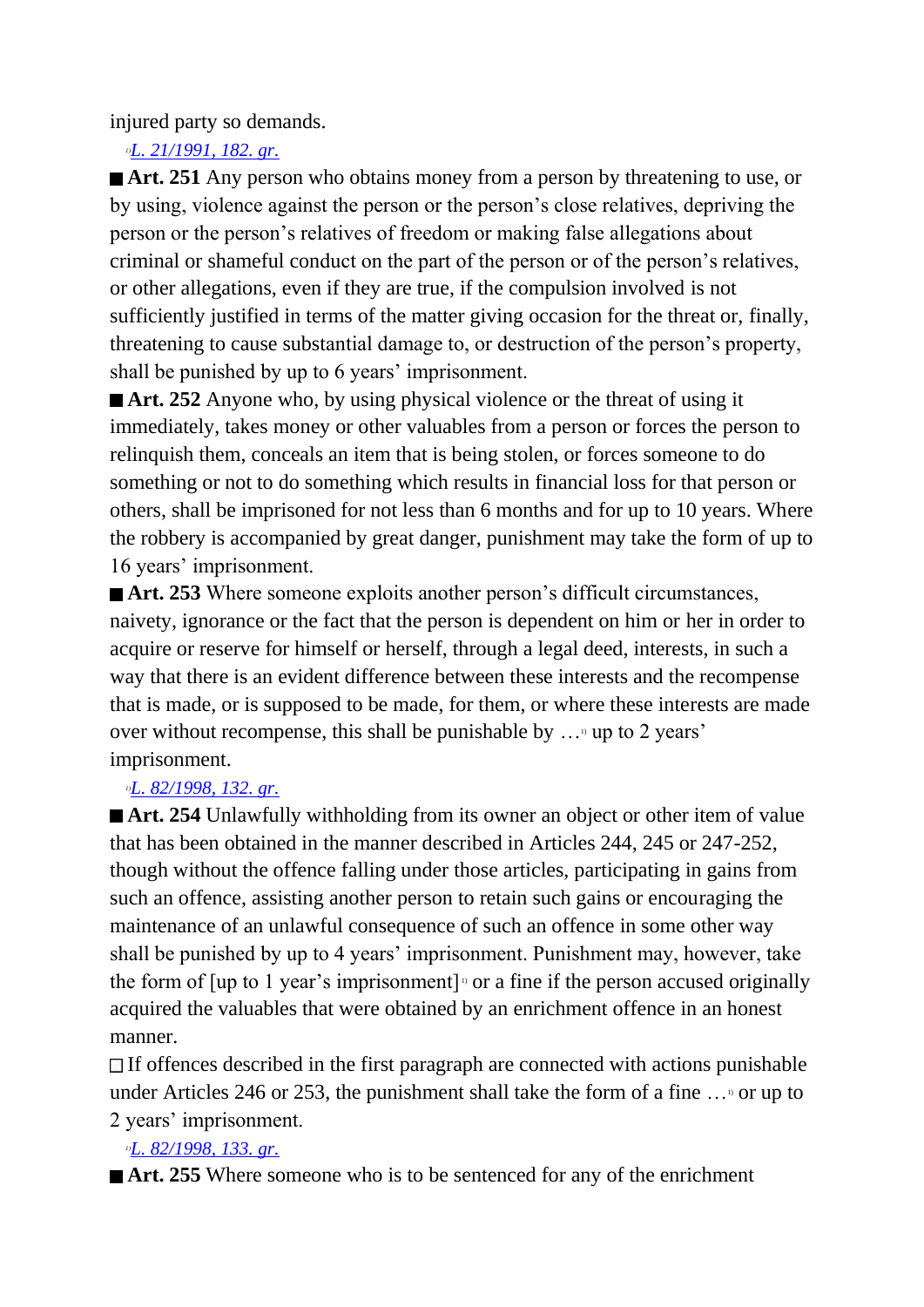offences described above has previously been sentenced for an enrichment offence, the punishment may be increased by up to one half of that which would otherwise have been imposed. If the person has previously been sentenced more than once for enrichment offences, the punishment may be twice as heavy, and in such cases the punishment for robbery may be imprisonment for life.

■ **Art. 256** In the case of offences covered by Articles 244–250, 253 or 254 involving only trifles, providing that the perpetrator has not previously been sentenced for enrichment offences, the punishment may be lowered to  $\ldots$ <sup>3</sup> a fine or even waived completely.

…2)

 $\Box$  Where the injured party in offences covered by Articles 244–250 and 254 is a close relative of the perpetrator, prosecution may be dropped at the relative's request.

*1)[L. 82/1998, 134. gr.](http://www.althingi.is/altext/stjt/1998.082.html) 2)[L. 39/2000, 8. gr.](http://www.althingi.is/altext/stjt/2000.039.html)*

## **Chapter XXVII. Miscellaneous offences involving financial rights.**

■ **Art. 257** Any person who destroys or damages another person's possessions or deprives the person of them shall be fined …1) or imprisoned for up to 2 years. [The same punishment shall apply to sending, altering, adding to, deleting or destroying in some other way, without authorisation, data or programs that are stored in machine-readable form and are intended for use in computer processing. $]$ <sup>2</sup>  $\Box$  In cases involving extensive damage to property, or where the offence is serious in other ways, or where the guilty party has previously been sentenced for violations of this Article or of Articles 164, 165, the first paragraph of Article 168, the first paragraph of Article 176 or Article 177, up to 6 years' imprisonment may be imposed. [The same shall apply if the damage to property is directed at an aircraft.]<sup>3)</sup>

Where offences described in the second paragraph above are committed through negligence, they shall be punished by fines ... or up to 6 months' imprisonment. Court proceedings on account of violations under the first and third paragraphs shall only be brought if the injured party so requests.

## *1)[L. 82/1998, 135. gr.](http://www.althingi.is/altext/stjt/1998.082.html) 2)[L. 74/2006, 3. gr.](http://www.althingi.is/altext/stjt/2006.074.html) 3)[L. 41/1973, 4. gr.](http://www.althingi.is/altext/stjtnr.html#1973041?g4)*

■ **Art. 258** Making it impossible, by means of destroying or disposing of one's possessions, for one's creditors (one or more) to receive payment from them shall be punished by a fine  $\ldots$ <sup>0</sup> or up to 1 year's imprisonment.

The bringing of court proceedings on account of offences under this Article shall be subject to the same rules as are stated in the last paragraph of Article 250.

## *1)[L. 82/1998, 136. gr.](http://www.althingi.is/altext/stjt/1998.082.html)*

■ **Art. 259** [Any person who without authorisation uses an automobile, aircraft,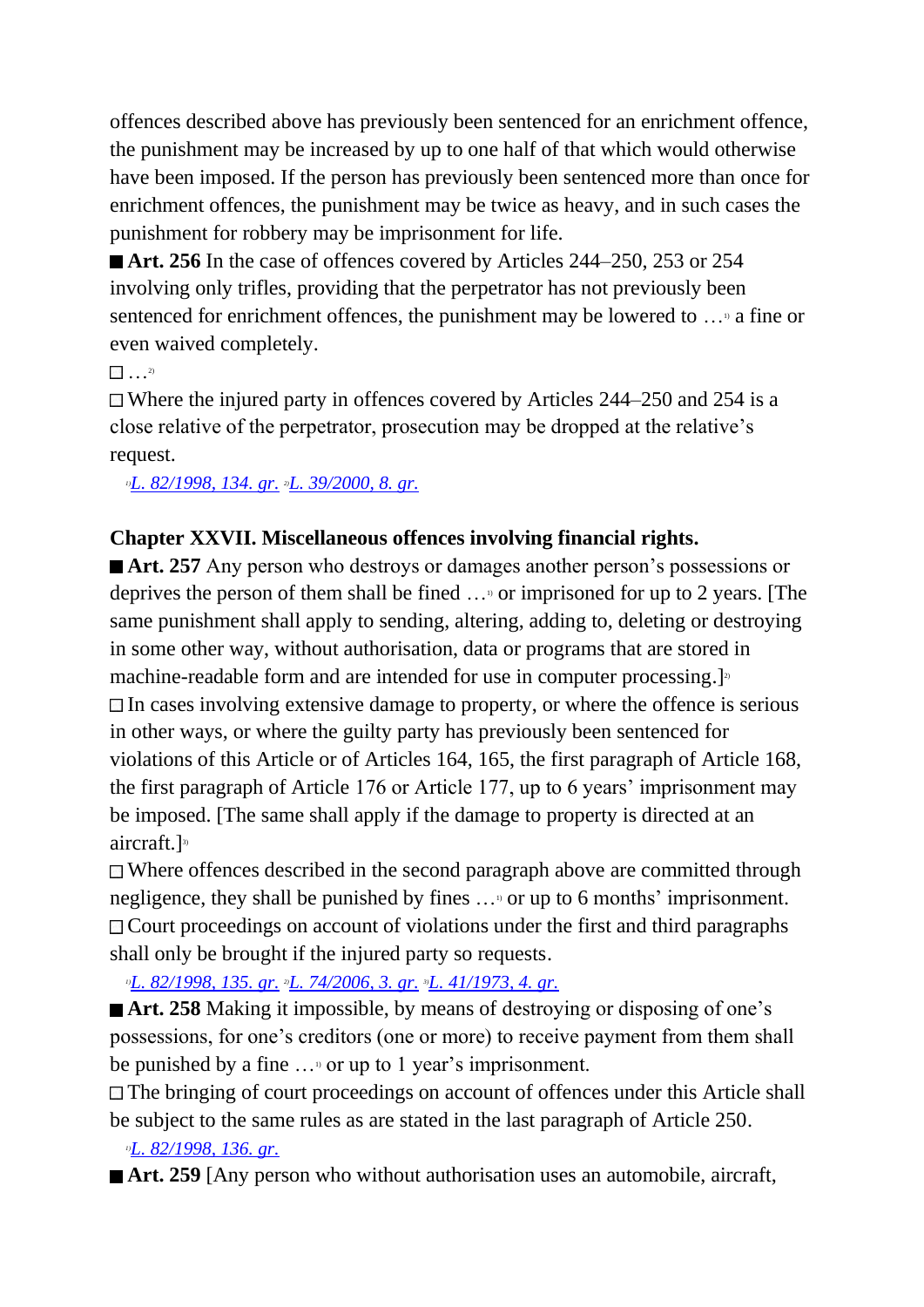ship or other motorized vehicle belonging to another person shall  $\ldots$ <sup>b</sup> be imprisoned for up to 4 years or fined in the case of minor offences or if there are particular extenuating circumstances.

Other unauthorised use of an object belonging to another person which results in injury, damage or substantial inconvenience to that person shall be punished by a fine  $\ldots$ <sup>0</sup> or up to 2 years' imprisonment.

Any person who prevents a person from enjoying the right of control over an object in his or her keeping, or the right to keep the object, shall be fined …1) or imprisoned for up to 6 months.

Court proceedings on account of violations under the second and third paragraphs shall only be brought if the injured party so requests.]<sup>2</sup>

#### *1)[L. 82/1998, 137. gr.](http://www.althingi.is/altext/stjt/1998.082.html) 2)[L. 20/1956, 1. gr.](http://www.althingi.is/altext/stjtnr.html#1956020?g1)*

**Art. 260** Any person who takes unilateral and unlawful action for the satisfaction of his or her rights shall be fined. Offences of this type shall not be made the subject of criminal court proceedings.

■ **Art. 261** If a person commits acts of a type similar to those described in Articles 248–250 without it being demonstrated that this was done for purposes of enrichment, he or she shall be fined ... or imprisoned for up to 1 year.

#### *1)[L. 82/1998, 138. gr.](http://www.althingi.is/altext/stjt/1998.082.html)*

■ **Art. 262** [Anyone who, intentionally or through gross negligence, commits a serious offence under the first, second or fifth paragraph of [Article 109 of the Income Tax Act, No. 90/2003],<sup>11</sup> (*cf.* also the second paragraph of Article 22 of the Municipalities' Tax Base Act), the first, second or seventh paragraph of Article 30 of the Tax Deductions at Source Act (*cf.* also Article 11 of the Social Security Tax Act) and the first or sixth paragraph of Article 40 of the Value-Added Tax Act, shall be  $\ldots$ <sup>2</sup> imprisoned for up to 6 years. A fine may be imposed in addition in accordance with the provisions of the tax legislation listed above.

The same punishment shall apply to any person who, intentionally or through gross negligence, commits a serious offence under the third paragraph of Article 30 of the Tax Deductions at Source Act, the second paragraph of Article 40 of the Value-Added Tax Act, Articles 37 and 38 (*cf.* Article 36) of the Bookkeeping Act or Articles 83–85, (*cf.* Article 82) of the Annual Accounts Act, including cases where this is done to conceal enrichment offences by others.

An offence shall be considered serious for the purposes of the first and second paragraphs of this Article if it involves a substantial sum of money, if it is committed in a particularly reprehensible manner or if it is committed under circumstances that greatly increase the criminality of the action, and also if the person to be sentenced for any of the offences described in the first or second paragraph has previously been convicted of an offence of the same type or for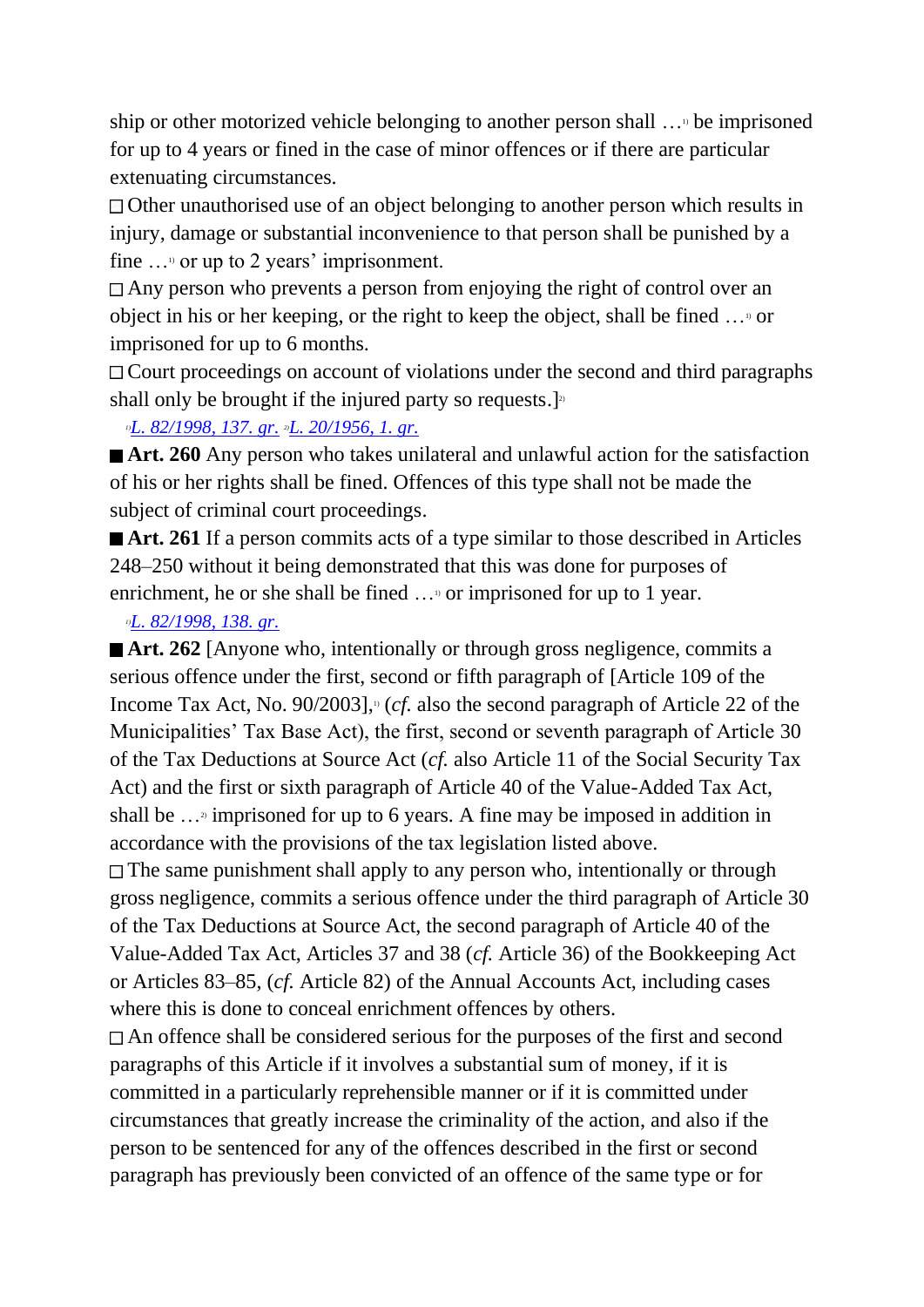another offence covered by those provisions. $]$ <sup>3)</sup>

*1)[L. 129/2004, 33. gr.](http://www.althingi.is/altext/stjt/2004.129.html) 2)[L. 82/1998, 139. gr.](http://www.althingi.is/altext/stjt/1998.082.html) 3)[L. 39/1995, 1. gr.](http://www.althingi.is/altext/stjt/1995.039.html)*

■ **Art. 263** If a person purchases or accepts items that have been acquired by means of an enrichment offence, and he or she has exhibited gross negligence at the time of acceptance or purchase, the person shall be punished by a fine or by [up to 3 months' imprisonment].<sup>1</sup> In the event of a repeated offence, or if the perpetrator has previously been convicted of an enrichment offence, imprisonment of up to 6 months may be applied.

## *1)[L. 82/1998, 140. gr.](http://www.althingi.is/altext/stjt/1998.082.html)*

■ **Art. 264** [Any person who accepts, makes use of or acquires for himself, herself or other persons gains derived from offences against this Act or from punishable offences against other statutes or, amongst other things, converts such gains, transports, sends or stores them, assists in delivering them or concealing them or information regarding their origin, nature, location or disposal shall be imprisoned for up to 6 years.

A person who commits the original offence and also an offence under the first paragraph shall receive the same punishment as is specified there. The provisions of Article 77 shall apply as appropriate.

 $\Box$  Punishment may take the form of up to 12 years' imprisonment in the case of gains from an offence under Article 173 a.

 $\Box$  If an offence under the first paragraph is committed through negligence, the punishment shall take the form of a fine or up to 6 months' imprisonment. 1)

## *1)[L. 149/2009, 7. gr.](http://www.althingi.is/altext/stjt/2009.149.html)*

**[Art. 264 a** Any person who gives, promises or offers a person who directs an enterprise in business operations, [including an enterprise that is partly or wholly publicly owned],1) or does work on its behalf a gift or other gain to which that person is not entitled, to the advantage of that person or that of other persons, in order to have that person do something or not do something, this being at variance with that person's professional duties, shall be imprisoned for up to  $[3 \text{ years}]$ , or fined if there are extenuating circumstances.

If a person who directs an enterprise in business operations, [including an enterprise that is partly or wholly publicly owned], $\alpha$  or does work on its behalf, demands, accepts or solicits the promise of gains to which he or she is not entitled, to his or her advantage or that of other persons, and as a consequence does something or does not do something, this being at variance with his or her professional duties, shall be imprisoned for up to  $[3 \text{ years}]$ , or fined if there are extenuating circumstances. $]$ <sup>2)</sup>

*1)[L. 5/2013, 6. gr.](http://www.althingi.is/altext/stjt/2013.005.html) 2)[L. 125/2003, 4. gr.](http://www.althingi.is/altext/stjt/2003.125.html)*